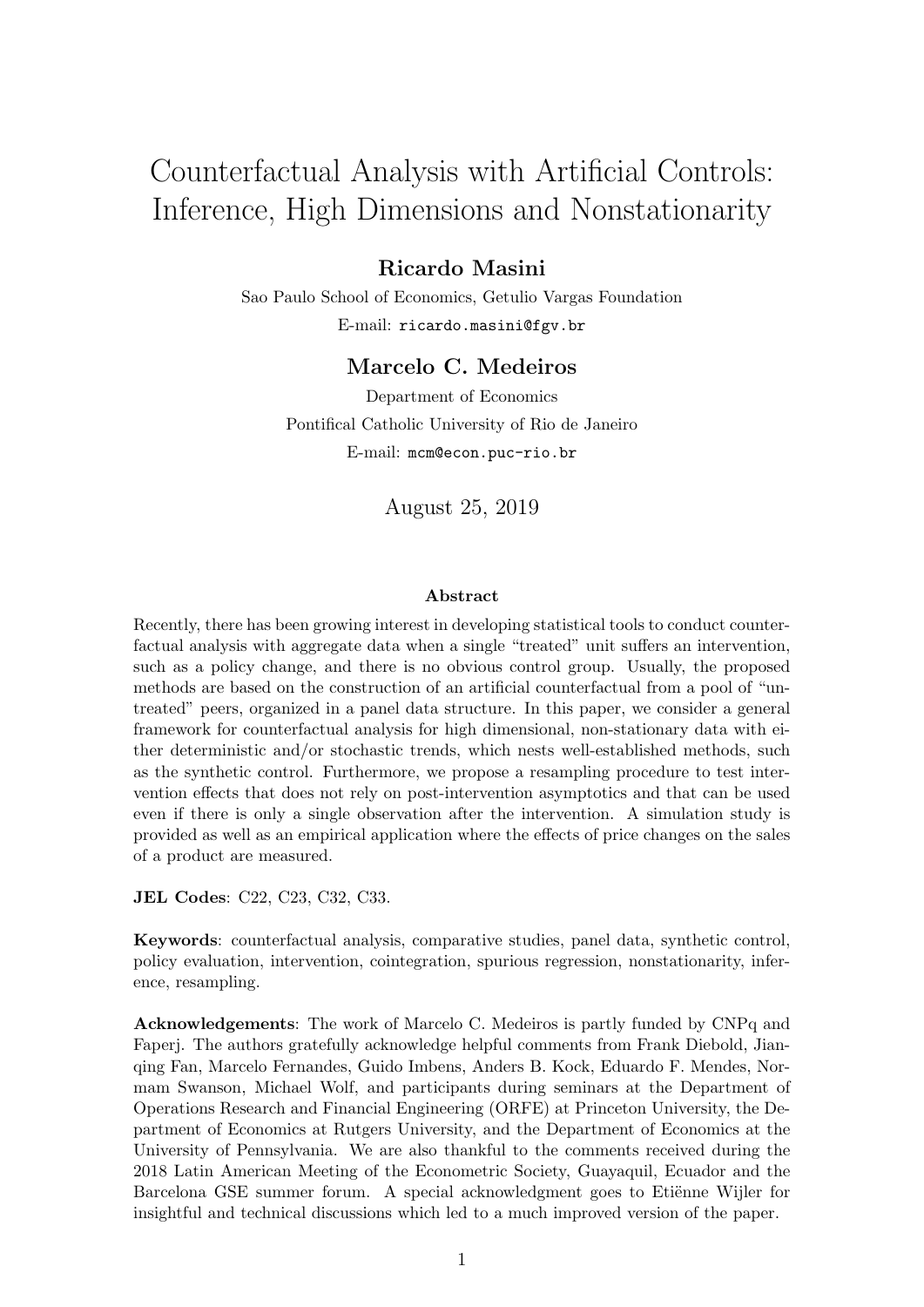# 1 Introduction

Since the seminal synthetic control (SC) paper by [Abadie and Gardeazabal](#page-50-0) [\(2003\)](#page-50-0) and [Abadie,](#page-50-1) [Diamond, and Hainmueller](#page-50-1) [\(2010\)](#page-50-1), measuring treatment (intervention) effects on a single treated unit based on counterfactuals constructed from artificial controls has become a popular practice in econometrics. Usually, these artificial (synthetic) controls are built from a panel of untreated peers observed over time, before and after the intervention; see, for example, [Doudchenko and Imbens](#page-50-2) [\(2016\)](#page-50-2) and [Athey and Imbens](#page-50-3) [\(2017\)](#page-50-3) for recent discussions.

However, in the original SC setting, the econometric estimation was traditionally viewed as a cross-sectional problem, and the time-series nature of the data is often ignored.

## 1.1 Main Takeaways

This paper has two major contributions. First, we investigate the consequences of estimating counterfactuals when the data are non-stationary, displaying either deterministic and/or stochastic trends in a high-dimensional setting, where the dimensionality of the model grows with the sample size. We propose a simple modification of [Tibshirani'](#page-51-0)s [\(1996\)](#page-51-0) least absolute and selection operator (LASSO), which is proved to deliver consistent estimates of the parameters of interest. Our results also have implications for cointegration analysis in high dimensions. Second, we develop inferential procedures based on partial resampling that can be applied in situations where the number of observations after the intervention is small when compared to the number of time periods before the intervention. Our testing procedure can be used even when there is a single observation after the intervention. Moreover, the proposed test can be applied with no modification to the original stationary counterfactual setup. The econometric framework considered here nests the SC method originally proposed by [Abadie and Gardeaza](#page-50-0)[bal](#page-50-0) [\(2003\)](#page-50-0) and further studied in [Abadie, Diamond, and Hainmueller](#page-50-1) [\(2010\)](#page-50-1), [Doudchenko and](#page-50-2) [Imbens](#page-50-2) [\(2016\)](#page-50-2) and [Ferman and Pinto](#page-50-4) [\(2016\)](#page-50-4), as well as the panel factor (PF) method of [Hsiao,](#page-50-5) [Ching, and Wan](#page-50-5) [\(2012\)](#page-50-5), and the artificial counterfactual (ArCo) put forward by [Carvalho,](#page-50-6) [Masini, and Medeiros](#page-50-6) [\(2018\)](#page-50-6).

We believe our results are of general importance for the following reasons. First, several applications of the SC method and its many variants are for trending data. A key example is the original SC application of [Abadie and Gardeazabal](#page-50-0) [\(2003\)](#page-50-0) where the variable of interest was the levels of the Basque Country's GDP. With nonstationary data, the usual inferential procedures to evaluate the effects of the intervention (treatment) can be extremely misleading; see, for example, the discussion in [Masini and Medeiros](#page-51-1) [\(2019\)](#page-51-1). Second, although it is not usual for applications involving counterfactual estimation to be truly high dimensional, the number of pre-intervention observations is frequently rather small compared to the number of variables used to estimate the artificial control and the use shrinkage estimation methods have been frequently advocated. Therefore, deriving the statistical properties of counterfactual estimators under high-dimensions and nonstationarity at the same time is of considerable importance.

Finally, inference in the original SC framework of [Abadie and Gardeazabal](#page-50-0) [\(2003\)](#page-50-0) and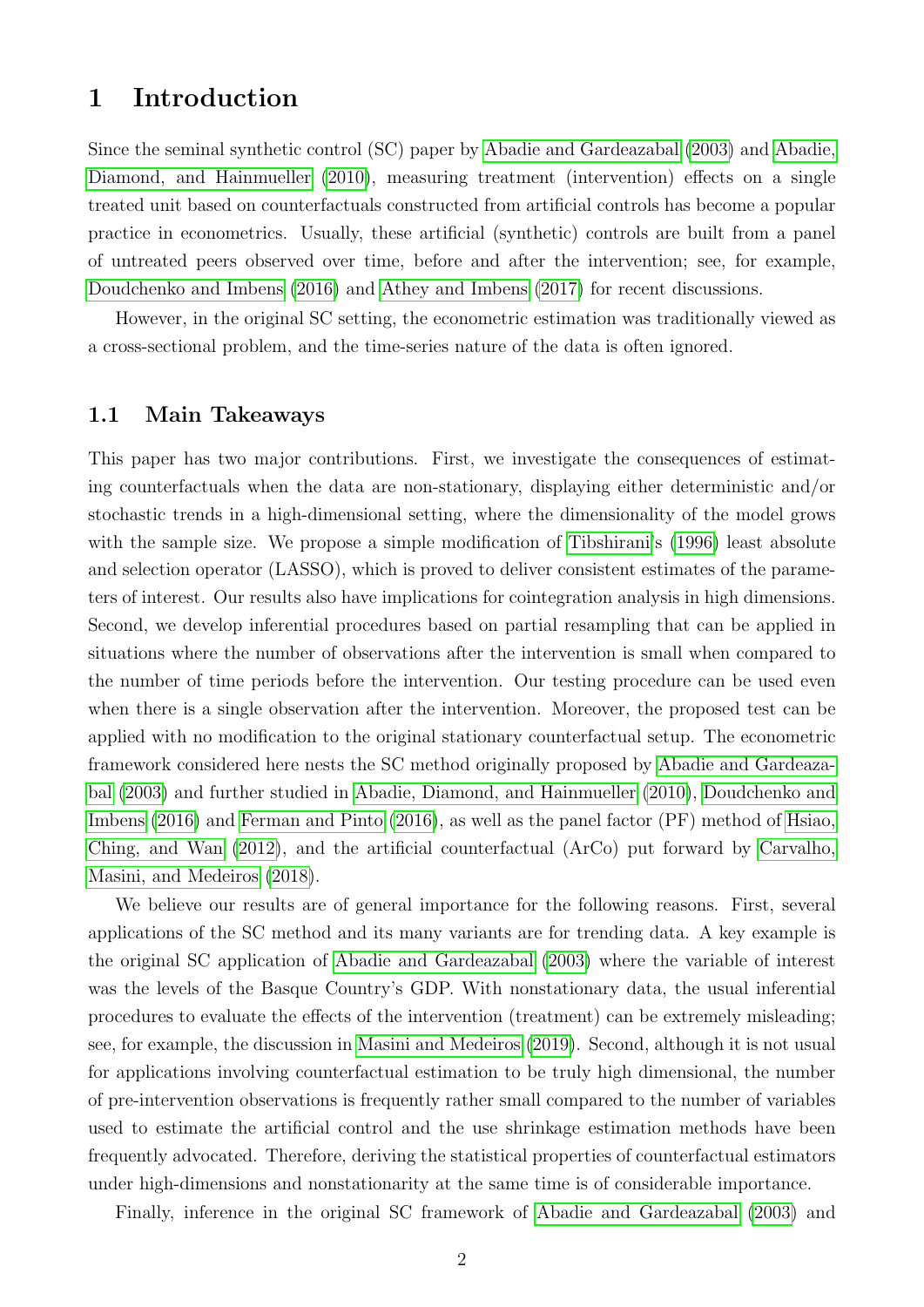[Abadie, Diamond, and Hainmueller](#page-50-1) [\(2010\)](#page-50-1) is carried out by permutation tests, which tend to frequently over-reject the null hypothesis; see [Ferman and Pinto](#page-50-4) [\(2016\)](#page-50-4) for a recent discussion. Furthermore, it is not clear that their approach will be valid in a non-stationary setting. On the other hand, recent extensions consider that the number of post-intervention observations grows as  $T \to \infty$ . In this scenario, the tests have very little power when effects fade away in the aftermath of the intervention or when effects concern solely the variance of the variable of interest. More worrisome, with a long post-intervention period, there could be a larger probability of contamination effects; that is, the peers used to construct the counterfactual may be affected by the intervention, which in turn, invalidates the main identification assumption supporting such methods. Our inferential procedure fits nicely when the time period after the intervention is very small and can be used in both stationary and non-stationary settings.

We conduct a vast simulation study to evaluate the finite-sample properties of the estimators and inferential procedures discussed in the paper. We show that the proposed methods works reasonable well even in very small samples. Furthermore, as an empirical illustration, we estimate the impact of price changes on product sales by using a novel dataset from a major retail chain in Brazil with more than 1,000 stores in the country. We show how the methods discussed in the paper can be used to estimate demand price elasticities, which can be further used to determine optimal prices for a wide class of products.

#### 1.2 Overview

The econometric method considered in this paper is divided in steps. Suppose we are interested in estimating the effects on a variable  $Y_t$  of an intervention that occurred at time  $t = T_0 + 1$ . We estimate a counterfactual based on a number of covariates,  $\boldsymbol{X}_t \in \mathbb{R}^p$ , constructed from a number of peers that are assumed to be unaffected by the intervention. We allow the dimension of  $\mathbf{X}_t$  to grow with the sample size T, i.e.  $p \equiv p_T$ . The procedure is thus summarized by the following steps:

1. Based on the sample  $\{Y_t, \mathbf{X}'_t\}_{t=1}^{T_0}$  estimate a regression

$$
Y_t = \mathbf{X}_t' \boldsymbol{\beta}_0 + V_t,
$$

where  $V_t$  is an error term that will be specified later. To cope with potential highdimensionality and potential nonstationarity, the above regression should be estimated by a modification of the original LASSO method, as proposed in this paper.

2. For  $t = T_0 + 1, \ldots, T$ , estimate the intervention effects by

$$
\widehat{\delta}_t = Y_t - \boldsymbol{X}_t' \widehat{\boldsymbol{\beta}}_{T_0},
$$

where  $\beta_{T_0}$  is the estimated coefficient in the first step.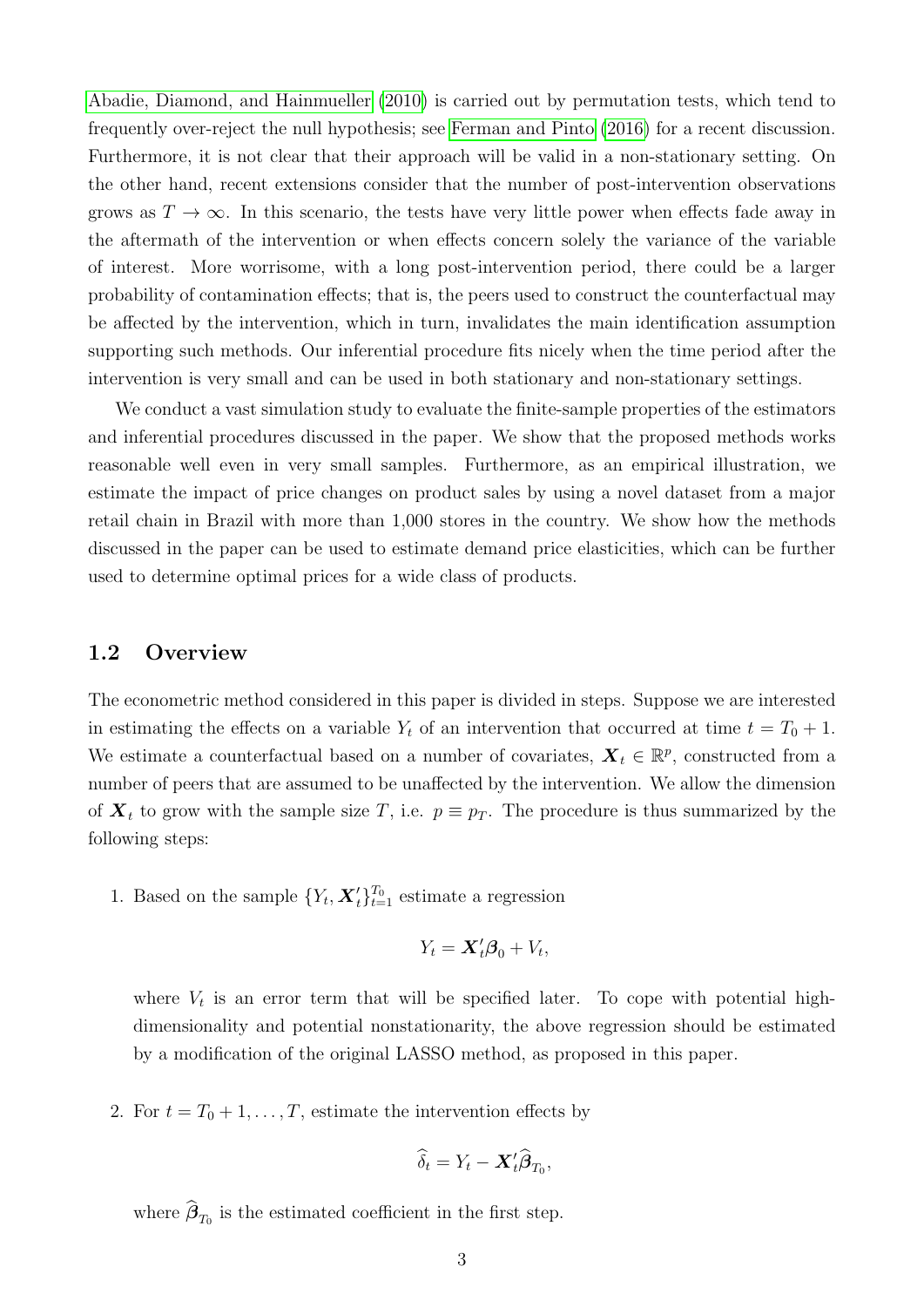3. Test for null hypothesis in the form

$$
\mathscr{H}_0: \bm{g}(\delta_{T_0+1},\ldots,\delta_T)=\bm{0}
$$

by using the partial resampling procedure that will be described later in the paper.  $g(\cdot)$ is a vector valued continuous function.

In the paper, we show consistency of  $\beta_{T_0}$  to  $\beta_0$ , where  $\beta_0$  will be carefully defined both under stationarity and non-stationarity. We also show consistency of the estimated average intervention effect,  $\hat{\Delta} = \frac{1}{T-T_0} \sum_{t=T_0+1}^T \hat{\delta}_t$ . Finally, we also propose a statistic to test for the general null hypothesis defined above.

#### 1.3 Comparison with the Literature

Recently, extensions of the SC method, which explore the time dimension, have been proposed in the literature. Nonetheless, most of the theoretical results have been derived in a more restrictive setting than the one considered in this paper. [Hsiao, Ching, and Wan](#page-50-5) [\(2012\)](#page-50-5) was probably one of the first papers to apply time-series models to the SC framework. However, neither nonstationarity nor high-dimensionality were formally discussed.<sup>[1](#page-3-0)</sup> [Li and Bell](#page-51-2) [\(2017\)](#page-51-2) and [Carvalho, Masini, and Medeiros](#page-50-6) [\(2018\)](#page-50-6) considered counterfactual estimation when data are high-dimensional. However, the former did not take nonstationarity into account and the later impose a sort of (trend-)stationarity condition. More specifically, [Carvalho, Masini, and](#page-50-6) [Medeiros](#page-50-6) [\(2018\)](#page-50-6) derived the theory for counterfactual estimation based on LASSO under either stationarity or bounded deterministic trends, that is, deterministic functions of  $t/T$ . Extending the work of [Carvalho, Masini, and Medeiros](#page-50-6) [\(2018\)](#page-50-6), [Chernozhukov, Wuthrich, and Zhu](#page-50-7) [\(2018b\)](#page-50-7) proposed new inference methods to test hypothesis on average treatment effects when both the number of pre-intervention and post-intervention are large. Similar to the previous papers, nonstationary data are ruled out. [Li](#page-51-3) [\(2017\)](#page-51-3) also considered estimators similar to [Carvalho,](#page-50-6) [Masini, and Medeiros](#page-50-6) [\(2018\)](#page-50-6) in a low dimensional setting. As before, trend-stationarity is imposed.

Three recent papers discussed the effects of nonstationarity on counterfactual estimation. The first one is [Bai, Li, and Ouyang](#page-50-8) [\(2014\)](#page-50-8). The authors show consistency of the [Hsiao, Ching,](#page-50-5) [and Wan'](#page-50-5)s [\(2012\)](#page-50-5) panel approach when the data are integrated of first order. [Masini and](#page-51-1) [Medeiros](#page-51-1) [\(2019\)](#page-51-1) provide the asymptotic distribution of the counterfactual estimation under nonstationarity and develop as well the necessary results to conduct inference. Finally, [Ferman](#page-50-4) [and Pinto](#page-50-4) [\(2016\)](#page-50-4) studied the SC estimator in cases with explosive common factors and imperfect pre-intervention fit. However, all these three papers consider only the low-dimensional case. Therefore, we are not aware of any other paper that simultaneously consider counterfactual estimation with both nonstationarity and high-dimensional data. High-dimensionality has been considered in settings much less general than the ones considered in this paper; see, for example,

<span id="page-3-0"></span><sup>&</sup>lt;sup>1</sup>[Hsiao, Ching, and Wan](#page-50-5) [\(2012\)](#page-50-5) conjectured that if the data are cointegrated, their results would still hold. [Masini and Medeiros](#page-51-1) [\(2019\)](#page-51-1) showed that this conjecture turns out to be imprecise.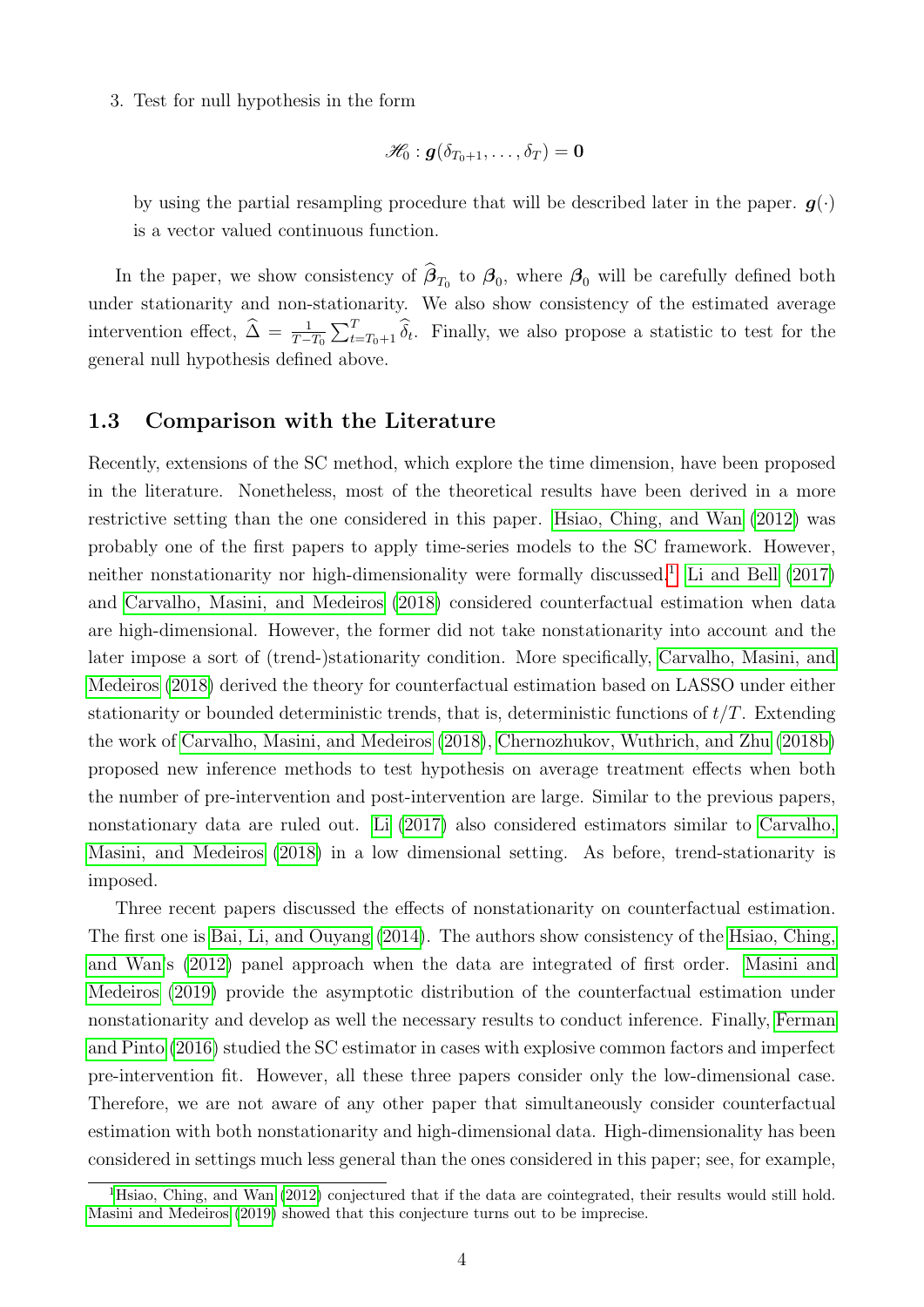[Li and Bell](#page-51-2) [\(2017\)](#page-51-2), [Carvalho, Masini, and Medeiros](#page-50-6) [\(2018\)](#page-50-6), and [Abadie and L'Hour](#page-50-9) [\(2019\)](#page-50-9).

A considerable limitation of those methods is that inference, whenever available, is conducted on the average effects of the intervention, usually derived from an asymptotic argument over the post-intervention sample or by some sort of permutation test as in [Abadie and Gardeaz](#page-50-0)[abal](#page-50-0) [\(2003\)](#page-50-0) and [Abadie, Diamond, and Hainmueller](#page-50-1) [\(2010\)](#page-50-1). While the former could be justified when the post-intervention sample is relatively large, it is inappropriate in most applications of interest. In addition, as stated before, [Ferman and Pinto](#page-50-4) [\(2016\)](#page-50-4) showed that permutation tests tend to frequently over-reject the null hypothesis. Furthermore, there are no results concerning the construction of confidence intervals for the estimated counterfactuals for each point in time after the intervention. One of the few exceptions is [Brodersen, Galluser, Koehler, Remy, and](#page-50-10) [Scott](#page-50-10) [\(2015\)](#page-50-10), where a Bayesian structural time-series model is used to estimate the counterfactuals and posterior inference is advocated to measure the effects of the intervention. However, the paper is silent about under which hypothesis such approach is valid.

We should also compare our results with [Chernozhukov, Wuthrich, and Zhu](#page-50-11) [\(2018a\)](#page-50-11), where the authors propose a very general conformal inference method to test hypothesis on the counterfactuals when the number of observations after the intervention is small. In their setup nonstationarity is precluded.[2](#page-4-0) Furthermore, although the authors considered a high-dimensional setting, they do not consider the case where the number of regressors grows at a faster rate than the sample size.

[Ferman and Pinto](#page-50-4) [\(2016\)](#page-50-4) and [Li](#page-51-3) [\(2017\)](#page-51-3) discussed inference in the SC framework when the post-intervention sample is small based [Andrews'](#page-50-12)s [\(2003\)](#page-50-12) end-of-sample tests. However, high-dimensionality and unit-roots have not been considered in their papers.

This paper is also related to the literature of unit-roots and cointegration in high-dimensions. To our knowledge this is the first work to derive the properties of LASSO estimators for cointegrating regressions in the case where the number of regressors is potentially much larger than the number of observations. [Lee, Shi, and Gao](#page-51-4) [\(2018\)](#page-51-4) derived the limiting distribution of LASSO-type estimators under several setups involving nonstationary variables. However, in the author's framework the number of regressors is fixed. This is also the case of [Liao and](#page-51-5) [Phillips](#page-51-5) [\(2015\)](#page-51-5) and [Kock](#page-51-6) [\(2016\)](#page-51-6). Recently, [Liang and Schienle](#page-51-7) [\(2019\)](#page-51-7) proposed a shrinkage methodology for simultaneous model selection and estimation of vector error correction models (VECM) when the dimension is large and can increase with sample size. However, the number of variables is allowed to grow at a smaller rate than the sample size.[3](#page-4-1) Furthermore, the determinist terms in their model is more restrictive than ours. Another related paper is [Onatski](#page-51-8) [and Wang](#page-51-8) [\(2018\)](#page-51-8), where the authors derive the distribution of cointegration test statistics in a high-dimensional setting. As before, they consider only the case where the dimension of the model grows at slower rate than the sample size.

<span id="page-4-0"></span><sup>2</sup>See Assumption 5 and Theorem 3 as well as Lemma 10 in [Chernozhukov, Wuthrich, and Zhu](#page-50-11) [\(2018a\)](#page-50-11). Assumption 5, which is required by Theorem 3, explicitly states that the data is stationary and  $\beta$ -mixing. Lemma 10 requires that  $\mathbb{P}\left(\max_{1 \leq t \leq T} \|\boldsymbol{X}_t\|_{\infty} \leq \text{finite constant}\right) = 1$ . This last assumption is clearly violated with unit-root processes.

<span id="page-4-1"></span><sup>3</sup>See, for example, the assumptions in Corollary 2.1 in [Liang and Schienle](#page-51-7) [\(2019\)](#page-51-7).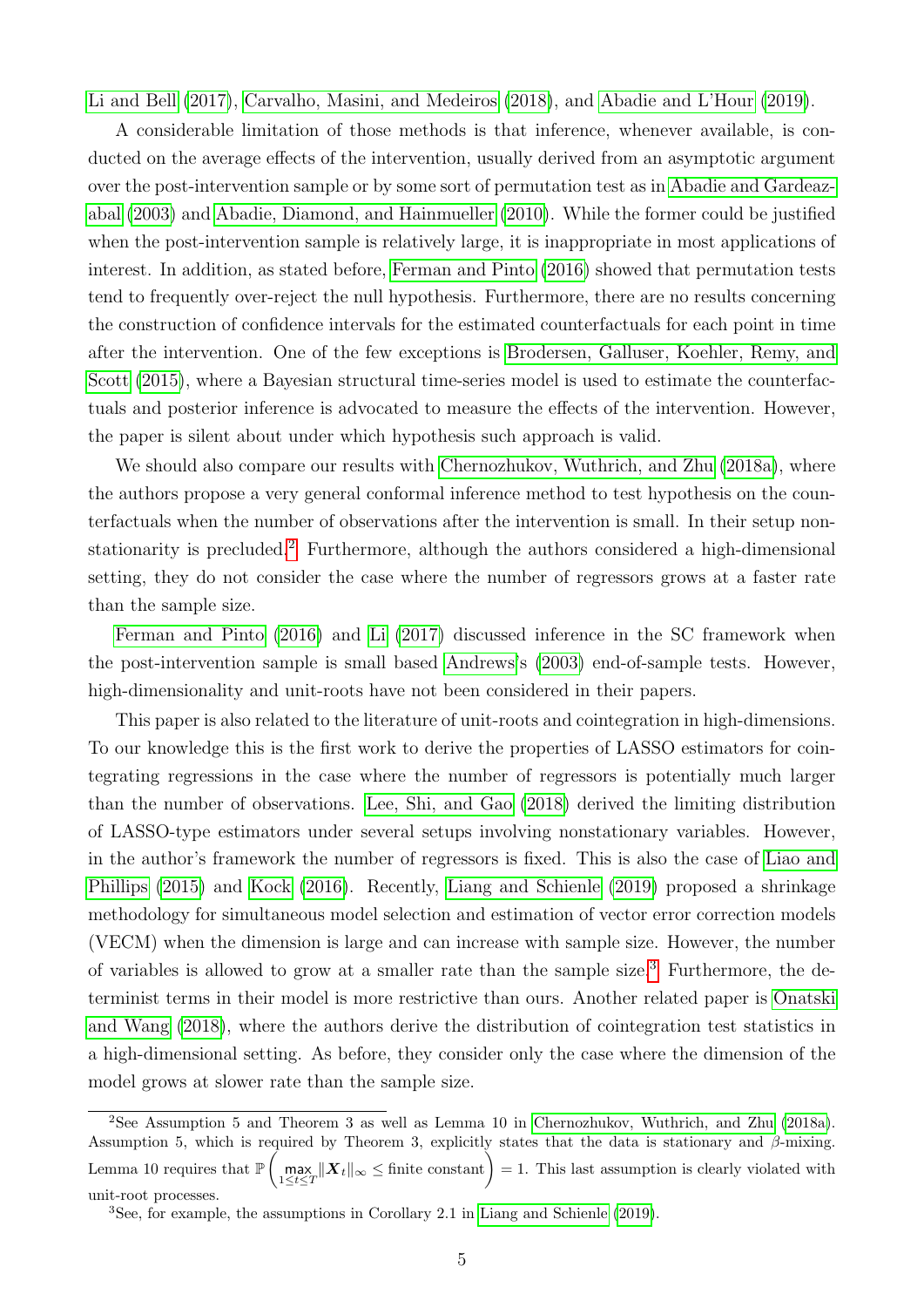## 1.4 Summary of the Paper

The rest of the paper is organized as follows. We present the setup and assumptions in Section [2](#page-5-0) and derive the theoretical results concerning the counterfactual estimation and inference in Section [3.](#page-15-0) In Section [3.3](#page-20-0) we describe the inferential procedure considered in this paper. We present the results of a simulation experiment in Section [4](#page-21-0) and discuss the empirical application in Section [5.](#page-23-0) Section [6](#page-26-0) concludes the paper. Finally, we present all proofs in the Appendix.

# <span id="page-5-0"></span>2 Setup and Assumptions

# 2.1 Notation

All random variables (real-valued scalars, vectors and matrices) are defined in a common probability space  $(\Omega, \mathscr{F}, \mathbb{P})$ . We denote random variables by an upper case letter, X for instance, and its realization by a lower case letter,  $X = x$ . Matrices and vectors are written in bold letters. The expected value operator is with respect to the  $\mathbb P$  law such that  $\mathbb E(X) := \int_{\Omega} X(\omega) d\mathbb P(\omega)$ .

We reserve the symbol  $\|\cdot\|$  without subscript for a generic (semi)norm. We use  $\|\cdot\|_q$  and  $\|\cdot\|_{\mathcal{L},q}$  to denote, respectively, the  $\ell^q$  and  $\mathcal{L}^q$  norms for  $q \in [1,\infty]$ , such that for a d–dimensional (possibly random) vector  $\mathbf{X} = (X_1, \ldots, X_d)'$ , we have  $\|\mathbf{X}\|_q := (\sum_{i=1}^d |X_i|^q)^{1/q}$  and, for a scalar random variable X,  $||X||_{\mathcal{L},q} = (\mathbb{E}|X|^q)^{1/q}$ .  $||\boldsymbol{X}||_{\infty} := \mathsf{sup}_{i \leq d} |X_i|$ . If  $\boldsymbol{X}$  is a  $(m \times n)$  (random) matrix then  $\|\boldsymbol{X}\|_{\infty} := \mathsf{sup}_{i \leq m, j \leq n} |X_{i,j}|.$  We also use the  $\|\boldsymbol{X}\|_0 := \#\{i : X_i \neq 0\}$  to denote the  $\ell^0$  "norm". Moreover, for a d-dimensional square matrix  $M$ , we use  $\|X\|_M^2$  to denote the quadratic form  $X'MX$ . For any vector X, we use  $\text{diag}(X)$  to denote the diagonal matrix whose diagonal is the elements of  $X$ .  $\mathbb{1}(A)$  represents an indicator function on the event A, i.e,

$$
\mathbb{1}(A) = \begin{cases} 1 & \text{if } A \text{ is true,} \\ 0 & \text{otherwise.} \end{cases}
$$

Finally, unless stated otherwise, all the asymptotics are taken as  $T_0 \to \infty$ , and the  $o(1)$  and  $o_P(1)$  terms are with respect to the limit as  $T_0 \to \infty$ . We denote convergence in probability and in distribution by " $\longrightarrow$ " and " $\Rightarrow$ ", respectively. A full list of symbols used in the paper is presented in the Appendix.

## 2.2 Basic Setup

Suppose we have n units (countries, states, municipalities, firms, etc.) indexed by  $i = 1, \ldots, n$ . For every time period  $t = 1, \ldots, T$ , we observe a realization of a real valued random vector  $\mathbf{Z}_t := (Z_{1t}, \ldots, Z_{nt})^{\prime}$ . Furthermore, we assume that an intervention took place at  $T_0 + 1$ , where  $1 < T_0 < T$ . Let  $\mathcal{D}_t \in \{0, 1\}$  be a binary variable flagging the periods where the intervention (treatment) was in place. Therefore, following the potential outcome notation, we can express

<span id="page-5-1"></span><sup>4</sup>We consider a scalar variable for each unit for the sake of simplicity, and the results in the paper can be easily extended to the multivariate case.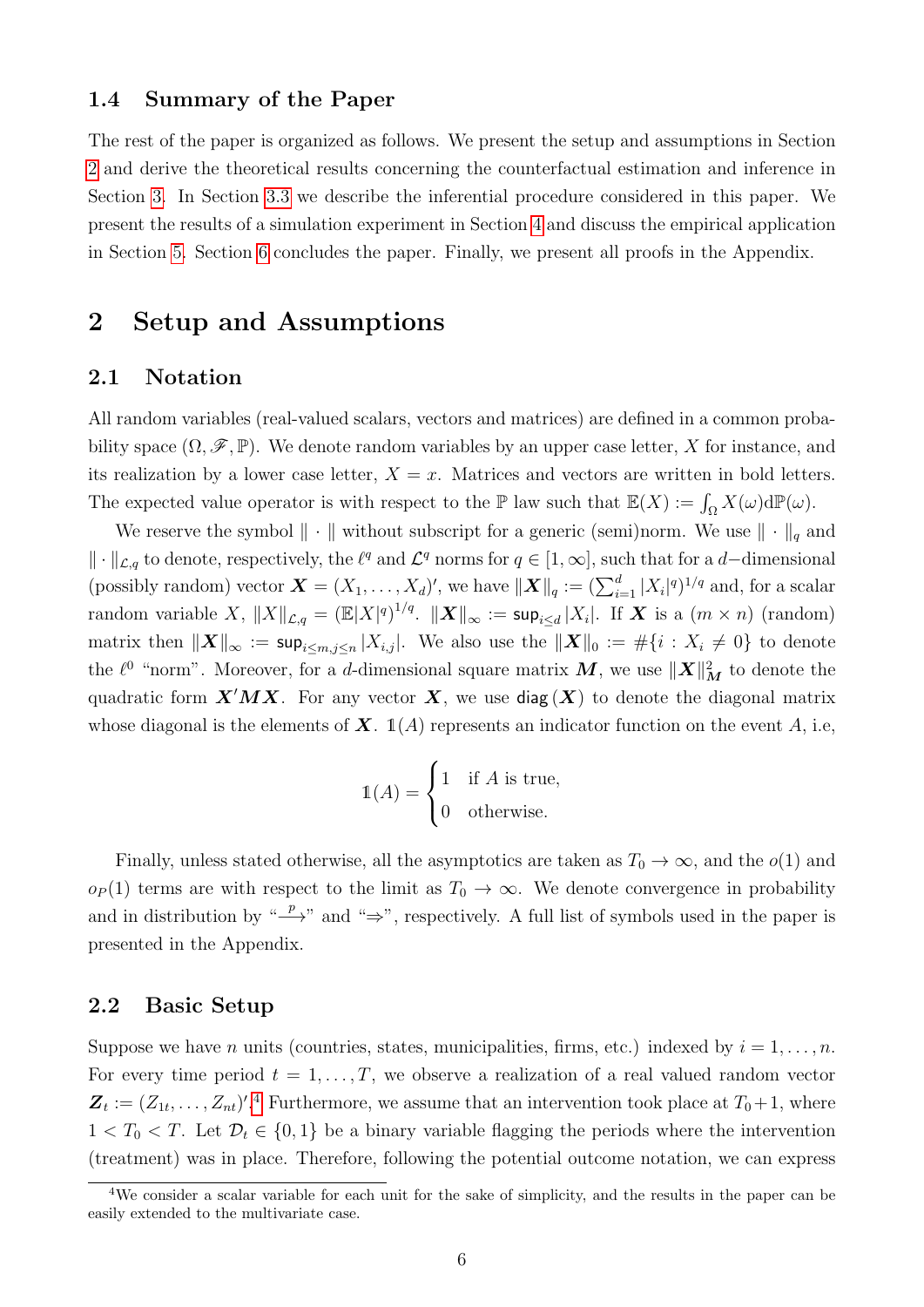$Z_{it}$  as

$$
Z_{it} = \mathcal{D}_t Z_{it}^{(1)} + (1 - \mathcal{D}_t) Z_{it}^{(0)},
$$

where  $Z_{it}^{(1)}$  denotes the potential outcome when the unit i is exposed to the intervention and  $Z_{1t}^{\left( 0\right) }$  $\mathbf{I}_{1t}^{(0)}$  is the potential outcome of unit i when it is not exposed to the intervention.

We are ultimately concerned with testing the hypothesis on the potential effects of the intervention in the unit of interest. Without loss of generality, we set unit 1 to be the one of interest. The null hypothesis to be tested is:

<span id="page-6-2"></span>
$$
\mathcal{H}_0: \delta_t := Z_{1t}^{(1)} - Z_{1t}^{(0)} = 0, \quad \forall t > T_0.
$$
\n(2.1)

It is evident that for each unit  $i = 1, \ldots, n$  and at each period  $t = 1, \ldots, T$ , we observe either  $Z_{it}^{(0)}$  or  $Z_{it}^{(1)}$ . In particular,  $Z_{1t}^{(0)}$  $t_1^{(0)}$  is not observed from  $t = T_0 + 1$  onwards. For this reason, we henceforth call it the *counterfactual* – i.e., what would  $Z_{1t}$  have been like had there been no intervention (potential outcome).

To construct the counterfactual, let  $\mathbf{Z}_{0t}^{(0)}$  $\stackrel{(0)}{0t}:=\Bigl[ Z^{(0)}_{2t}$  $Z_{2t}^{(0)}, \ldots, Z_{nt}^{(0)}$  be the collection of all control variables (all other variables except the ones belonging to unit  $1$ ).<sup>[5](#page-6-0)</sup> Panel-based methods, such as the PF and ArCo methodologies, as well as the SC extensions discussed in [Doudchenko and](#page-50-2) [Imbens](#page-50-2) [\(2016\)](#page-50-2), construct an artificial counterfactual by considering the following model in the absence of an intervention:

<span id="page-6-1"></span>
$$
Z_{1t}^{(0)} = \mathcal{M}\left(\mathbf{Z}_{0t}^{(0)}; \boldsymbol{\theta}\right) + V_t, \quad t = 1, \dots, T,
$$
\n
$$
(2.2)
$$

where  $\mathcal{M}: \mathcal{Z} \times \Theta \to \mathbb{R}, \mathcal{Z} \subseteq \mathbb{R}^{n-1}$ , is a known measurable mapping up to a vector of parameters indexed by  $\theta \in \Theta$  and  $\Theta$  is a parameter space. A linear specification (including a constant) for the model  $\mathcal{M}(\mathbf{Z}_{0t};\boldsymbol{\theta})$  is the most common choice among counterfactual models for the pre-intervention period.

The main idea is to estimate [\(2.2\)](#page-6-1) using just the pre-intervention sample,  $t = 1, \ldots, T_0$ , since in this case,  $\boldsymbol{Z}_{0t}^{(0)}$  $S_{0t}^{(0)} := \mathbf{Z}_{0t} = (Z_{2t}, \ldots, Z_{nt})'$ . Consequently, the estimated counterfactual for the post-intervention period,  $t = T_0 + 1, \ldots, T$ , becomes  $\widehat{Z}_{1t}^{(0)} := \mathcal{M}(\mathbf{Z}_{0t}; \widehat{\boldsymbol{\theta}}_{T_0})$ . Under some sort of stationarity assumption on  $\mathbf{Z}_{0t}$  and, more importantly, under the assumption that the control units are not affected by the intervention, [Hsiao, Ching, and Wan](#page-50-5) [\(2012\)](#page-50-5) and [Carvalho,](#page-50-6) [Masini, and Medeiros](#page-50-6) [\(2018\)](#page-50-6), show that  $\hat{\delta}_t := Z_{1t} - \hat{Z}_{1t}^{(0)}$  is an unbiased estimator for  $\delta_t$  as the pre-intervention sample size grows to infinity and

$$
\widehat{\Delta}_T = \frac{1}{T - T_0} \sum_{t = T_0 + 1}^T \widehat{\delta}_t,\tag{2.3}
$$

is  $\sqrt{T}$ -consistent for  $\Delta_T := \frac{1}{T-T_0} \sum_{t=T_0+1}^T \delta_t$  and is asymptotically normal. Consider the following assumption.

<span id="page-6-0"></span><sup>&</sup>lt;sup>5</sup>We could also have included lags of the variables and/or exogenous regressors into  $Z_{0t}$ , but again, to keep the argument simple, we have considered only contemporaneous variables; see [Carvalho, Masini, and Medeiros](#page-50-6) [\(2018\)](#page-50-6) for more general specifications.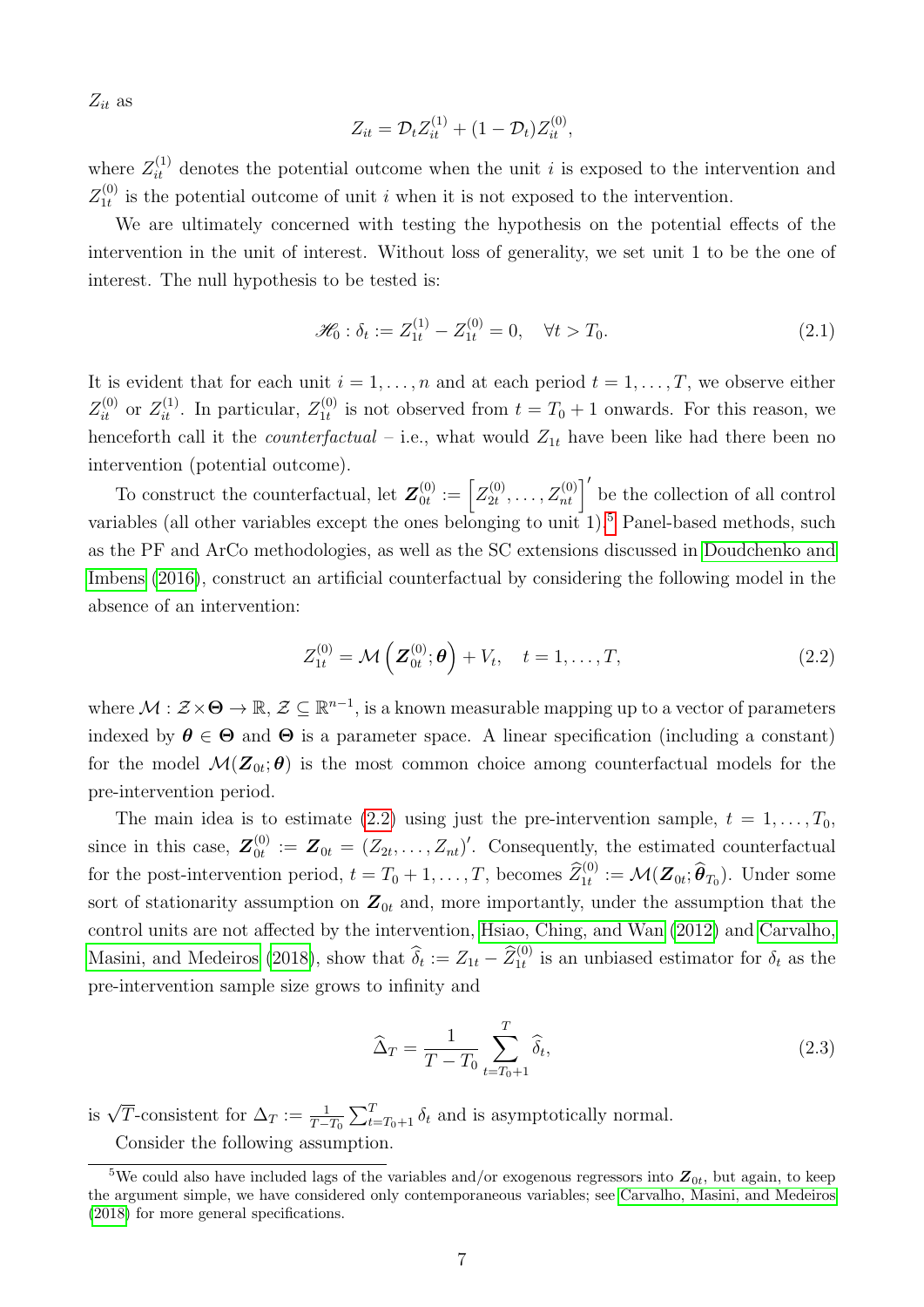<span id="page-7-0"></span> $\hspace{0.1em}\textbf{Assumption 1.} \hspace{0.1em} Z_{t}^{(0)}$  $t_t^{(0)}$  is independent of  $\mathcal{D}_s$  for all  $1 \leq s, t \leq T$ .

To recover the effects of the intervention, Assumption [1](#page-7-0) is key. Roughly speaking, it suffices that  $\mathbb{E}(\boldsymbol{Z}_{0t}|\mathcal{D}_s=1)=\mathbb{E}(\boldsymbol{Z}_{0t}|\mathcal{D}_s=0)^{6}$  $\mathbb{E}(\boldsymbol{Z}_{0t}|\mathcal{D}_s=1)=\mathbb{E}(\boldsymbol{Z}_{0t}|\mathcal{D}_s=0)^{6}$  $\mathbb{E}(\boldsymbol{Z}_{0t}|\mathcal{D}_s=1)=\mathbb{E}(\boldsymbol{Z}_{0t}|\mathcal{D}_s=0)^{6}$ 

The main purpose of the paper is to extend those results to include both deterministic and stochastic trends in the DGP of  $\mathbf{Z}_{t}^{(0)}$  $t^{(0)}$ . This presents some new challenges, to begin with, the population parameter  $\theta_0$  can no longer be identified as the linear projection parameters of  $Z_{1t}^{(0)}$ 1t onto a constant and  $\mathbf{Z}_{0t}^{(0)}$  due to the non-stationarity of the regressors. Before we present the general setup in Section [2.4,](#page-10-0) next section describes a simple, yet instructive, example of the proposed methodology.

## <span id="page-7-5"></span>2.3 Factor Model Example

In order to give a clear exposition about the models and techniques considered in this paper, we present a very simple example based on an one-factor model. However, note that extending this analysis to the multiple factor case is a trivial exercise. Suppose that the units in the absence of intervention are modeled via a single factor  $F_t$  such that for each unit  $i \in \{1, \ldots, n\}$ and every  $t \in \{1, \ldots, T\}$  we have

<span id="page-7-2"></span>
$$
Z_{it}^{(0)} = c_i + \mu_i F_t + U_{it}^Z,\tag{2.4}
$$

where  $c_i \in \mathbb{R}$ ,  $U_{it}^Z$  is an idiosyncratic shock and  $\mu_i \in \mathbb{R}$  is the factor loadings for unit *i*. We further impose that the factor follows either a unit root process with a (possibly non-linear) drift

<span id="page-7-3"></span>
$$
F_t = f_t^F + F_{t-1} + U_t^F, \quad t \ge 1
$$
\n(2.5)

for some initial condition  $F_0 = O_P(1)$ ; or a trend-stationary process

<span id="page-7-4"></span>
$$
F_t = f_t^F + U_t^F,\tag{2.6}
$$

where in both  $\{f_t^F\}_{t=1}^{\infty}$  is a deterministic sequence.

For now consider that  $(U_{1t}^Z, \ldots, U_{nt}^Z, U_t^F)$  is a zero-mean, independent and identically distributed Gaussian random vector which trivially fulfills both conditions described later in Assumption [3](#page-10-1) in Section [3.](#page-15-0)

The factor model above results in a common trend (at least for those units with non-zero loadings,  $\mu_i \neq 0$ ) and a correlation among the stochastic components of the vector  $\mathbf{Z}_t^{(0)}$  due to the presence of  $U_t^F$ . We define a linear regression model, which we call pseudo-true model, as

$$
Y_t = \beta'_0 \mathbf{X}_t + V_t,
$$

where  $Y_t := Z_{1t}^{(0)}$  $\mathbf{X}_t := \left[1, \boldsymbol{Z}_{0t}^{(0)}\right]$  $0<sub>t</sub>$  $\int_{0}^{\infty}$ . Suppose there are  $1 < r + 1 \leq n$  units with non-zero

<span id="page-7-1"></span><sup>&</sup>lt;sup>6</sup>For a thorough discussion on Assumption [1,](#page-7-0) including the potential bias resulting from its failure in the stationary setup, refer to [Carvalho, Masini, and Medeiros](#page-50-6) [\(2018\)](#page-50-6). Admittedly, Assumption [1](#page-7-0) is stronger than necessary, for an unbiased estimate for instance would be enough to impose  $\mathbb{E}[\mathcal{M}(\boldsymbol{Z}_{0t}^{(0)};\boldsymbol{\theta})|\mathcal{D}_s] = \mathbb{E}[\mathcal{M}(\boldsymbol{Z}_{0t};\boldsymbol{\theta})]$ .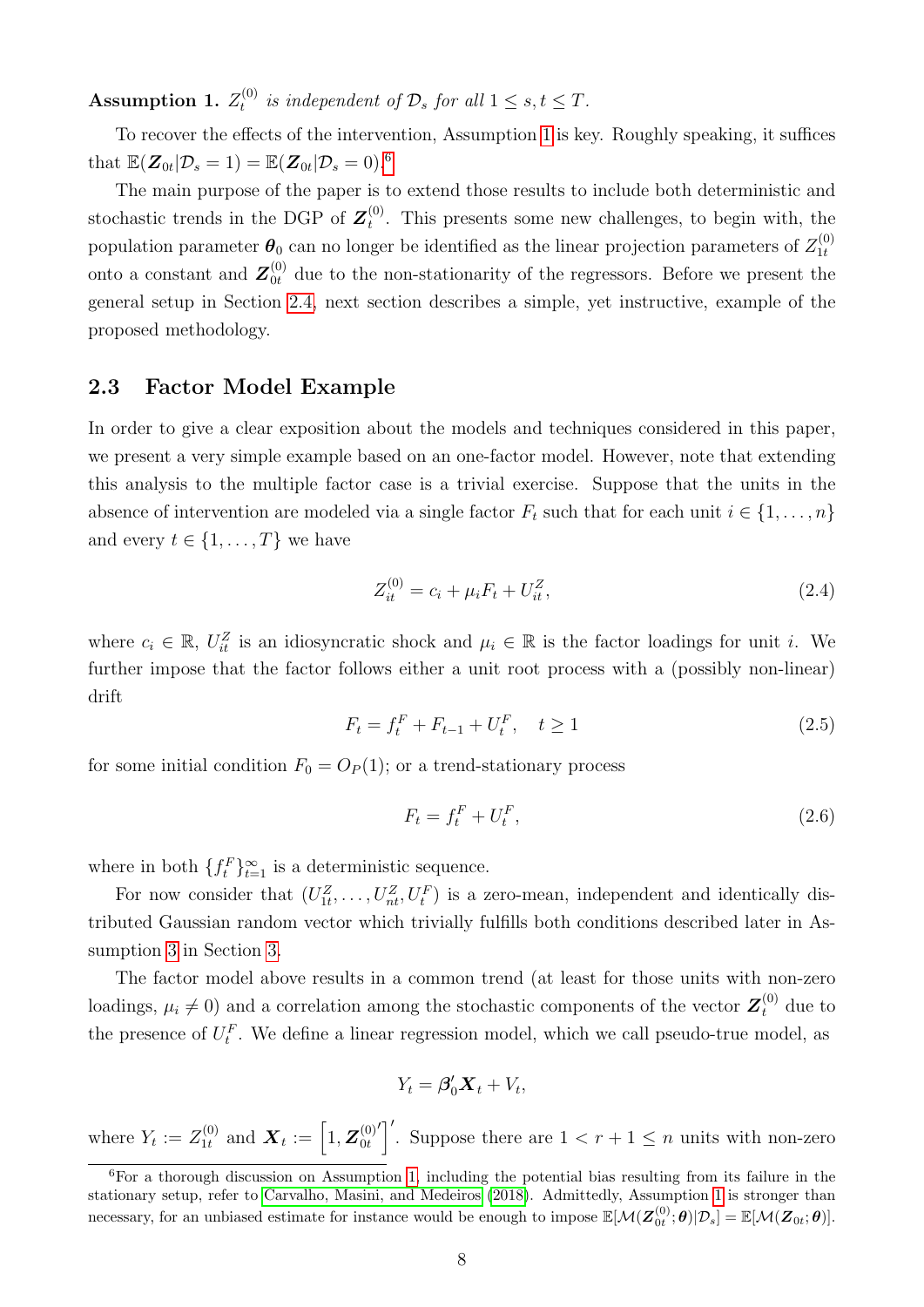loadings ( $\mu_i \neq 0$ ) including unit 1. Without loss of generality, make those the first  $r + 1$  units. In that case, we have  $r$  independent linear relations among those units resulting in a stationary process since we can cancel the trends (either deterministic and/or stochastic) by setting  $\widetilde{\Gamma}'\mathbf{Z}_t^{(0)}$  $\mathbf{t}^{(0)}$ where

$$
\widetilde{\Gamma}' = \begin{pmatrix} 1 & -\frac{\mu_1}{\mu_2} & 0 & 0 \\ \vdots & 0 & \ddots & 0 & \mathbf{0}_{r \times (n-r-1)} \\ 1 & 0 & 0 & -\frac{\mu_1}{\mu_{r+1}} \end{pmatrix},
$$

and  $\mathbf{0}_{r \times (n-r-1)}$  is a  $r \times (n-r-1)$  matrix of zero elements.

After normalizing to obtain the representation  $\tilde{\Gamma}' = (I_r : -\Gamma')$ , we are left with:

$$
\mathbf{\Gamma}' = \begin{pmatrix} \widetilde{\mu}_1 & & \\ \vdots & \mathbf{0}_{r \times (n-r-1)} \\ \widetilde{\mu}_r & \end{pmatrix},
$$

where  $\widetilde{\mu}_i := \frac{\mu_i}{\mu_{r+1}}$  $\frac{\mu_i}{\mu_{r+1}}$  for  $i \in \{1, \ldots, r\}$ . Then,  $\boldsymbol{J}_t = \widetilde{\boldsymbol{\Gamma}}' \boldsymbol{Z}_t^{(0)}$  $t_t^{(0)}$  is stationary with a typical element given by

$$
J_{i,t} = c_i - \widetilde{\mu}_i c_{r+1} + U_{it}^Z - \widetilde{\mu}_i U_{r+1,t}^Z = \widetilde{c}_i + \widetilde{U}_{it},
$$

where  $\widetilde{c}_i := c_i - \widetilde{\mu}_i c_{r+1}$  and  $\widetilde{U}_{it} := U_{it}^Z - \widetilde{\mu}_i U_{r+1,t}^Z$ .

When  $r = 1$ , the pseudo-true vector of parameters becomes:

$$
\boldsymbol{\beta}_0 = \left(c_1 - \frac{\mu_1}{\mu_2} c_2, \frac{\mu_1}{\mu_2}, 0, \dots, 0\right)',
$$

and the covariance structure of the vector  $(U_t^F, U_{1t}^Z, \ldots, U_{nt}^Z)'$  plays no role in determining the coefficients of the pseudo-true model, since there is only one possible linear combination that results in a  $I(0)$  process. On the other hand, when  $r \geq 2$ , we have

$$
\boldsymbol{\beta}_0 = (\widetilde{c}_1 - \boldsymbol{\zeta}' \widetilde{\boldsymbol{c}}_0, \boldsymbol{\zeta}', \widetilde{\mu}_1 - \boldsymbol{\zeta}' \widetilde{\boldsymbol{\mu}}_0, 0, \ldots, 0)',
$$

where  $\widetilde{\mathbf{c}}_0 := (\widetilde{c}_2, \ldots, \widetilde{c}_r)', \ \widetilde{\boldsymbol{\mu}}_0 := (\widetilde{\mu}_2, \ldots, \widetilde{\mu}_r)'$  and  $\boldsymbol{\zeta}$  denote the linear projection of  $\widetilde{U}_{1t}$  onto  $(\tilde{U}_{2t},\ldots,\tilde{U}_{rt})'$ . Now it becomes evident that the covariance structure of  $(U_{1t}^Z,\ldots,U_{r+1,t}^Z)'$ affects the coefficients of the pseudo-true model through  $\zeta$ . Finally, the error term for the factor model is given by

$$
V_t = U_{1t}^Z - \sum_{i=2}^{r+1} \beta_{0,i} U_{it}^Z.
$$

In a high-dimensional setup  $(n \gg T)$ , with  $\beta_0$  properly defined, we could estimate the parameters using any regularized regression method. In particular let  $\widehat{\boldsymbol{\beta}}$  be a minimizer of the LASSO objective function

$$
\frac{1}{T_0}\sum_{t=1}^{T_0} (Y_t - \boldsymbol{X}_t'\boldsymbol{\beta})^2 + \lambda \|\boldsymbol{\beta}\|_1,
$$

where  $\lambda \geq 0$  is the penalty term. If we assume that the vector of loadings is sparse in the sense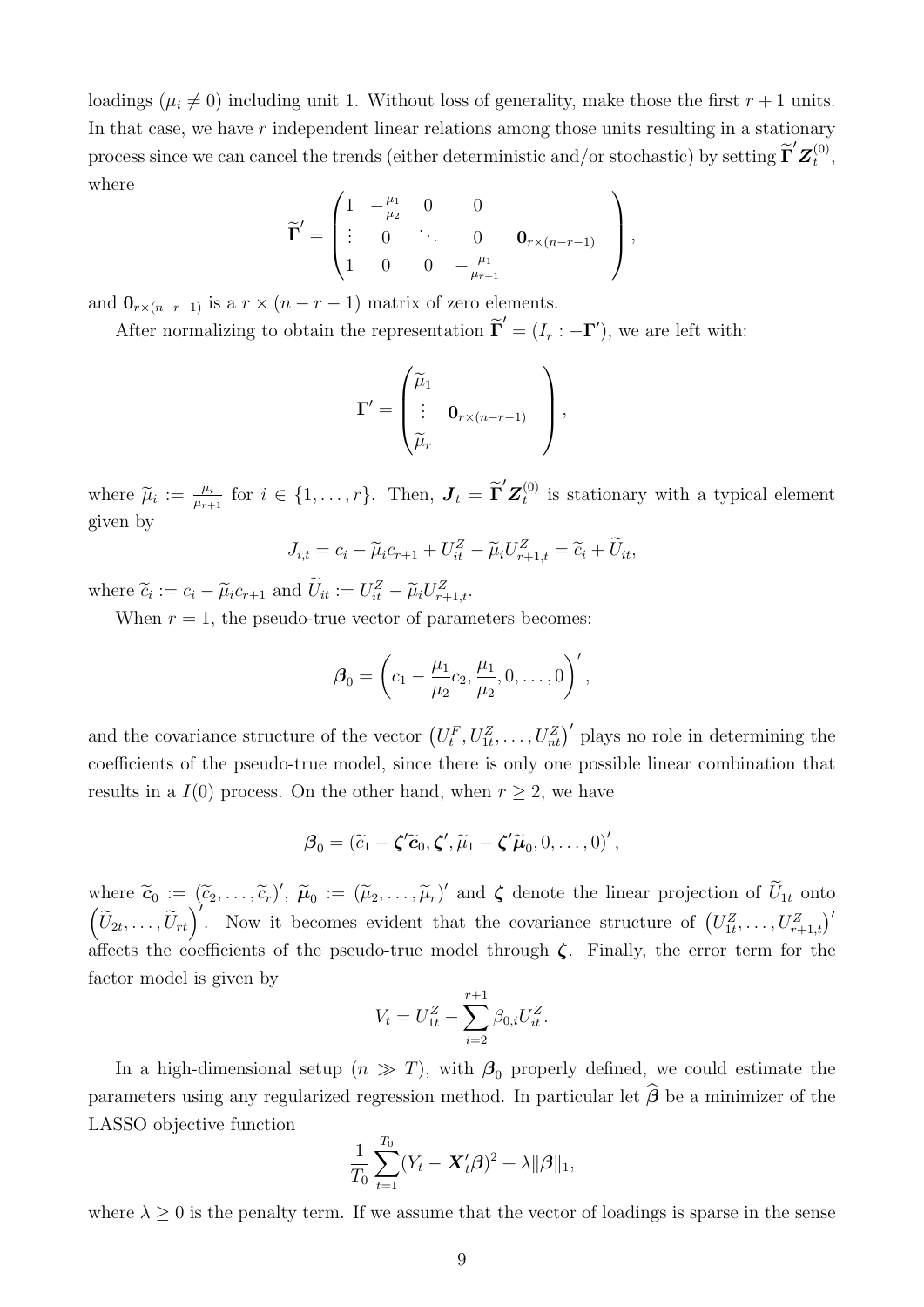that the number of loadings different from zero,  $r + 1$ , grows slower than  $T_0$  even when n grows at a faster rate then T, we have the following corollary from our first main result (Theorem [1](#page-18-0) in Section [3\)](#page-15-0).

Under certain assumptions that will be defined later in the paper and for any  $c > 0$ , if we set the penalty parameter  $\lambda = 4cn^{2/q}/$ √  $\overline{T_0}$  and if  $r(\log n)^2/$ √  $\overline{T_0} = o(1)$ , we can show that, as  $T_0 \to \infty$ ,

$$
\widehat{\delta}_t - \delta_t - V_t = O_P[(\log n)^2 r / \sqrt{T_0}] = o_P(1); \quad T_0 < t \leq T.
$$

If further  $T_2 \to \infty$ , we have that

$$
\widehat{\Delta}_T - \Delta_T = O_P \left[ \frac{\log(n) r}{\sqrt{T_0}} \vee \frac{1}{\sqrt{T_2}} \right] = o_P(1).
$$

The first part of the above results gives us an asymptotically  $(T_0 \to \infty)$  unbiased estimator for the intervention effect for every period in the post-intervention sample. The second part establishes a consistent estimator for the average (across the post-intervention period) effect of the intervention. The latter relies on the asymptotics for the post-intervention period  $(T_2 \to \infty)$ as well, which is might not be credible in most practical applications.

For this reason, we propose an inference method applying a resampling scheme that is effective even when we there is a single period in the post-intervention. Let  $\hat{\boldsymbol{\delta}} := (\delta_{T_0+1}, \dots, \delta_T)'$ . Consider the construction of blocks of size  $T_2$  of consecutive observations from the pre-intervention sample. There are  $T_0 - T_2 - 1$  such blocks which we denote by

$$
\widehat{\boldsymbol{\delta}}_j := (\widehat{V}_j,\ldots,\widehat{V}_{j+T_2-1}) \quad j=1,\ldots,T_0-T_2+1,
$$

where  $\hat{V}_t := Y_t - \hat{\boldsymbol{\beta}}' \boldsymbol{X}_t$  for  $1 \le t \le T_0$  is residual of the pre-intervention estimation. We then estimate the distribution  $\mathcal{Q}_T(\boldsymbol{x}) := \mathbb{P}(\widehat{\boldsymbol{\delta}} \leq \boldsymbol{x})$  by the empirical distribution function of  $(\widehat{\boldsymbol{\delta}}_j)$ , i.e:

$$
\widehat{Q}_T(\boldsymbol{x}) := \frac{1}{T_0 - T_2 + 1} \sum_{j=1}^{T_0 - T_2 + 1} \mathbb{1} \left( \widehat{\boldsymbol{\delta}}_j \leq \boldsymbol{x} \right),
$$

where, for a pair of vectors  $a, b \in \mathbb{R}^d$ , we say that  $a \leq b \iff a_i \leq b_i, \forall i$ .

This is a simple, yet effective, way (as shown by our simulation results in Section [4\)](#page-21-0) to conduct a point-by-point inference in the post-intervention period and recover the joint distribution of  $\hat{\delta}$  or, in fact, any continuous function thereof. The second main result (Theorem [2](#page-20-1) in Section [3\)](#page-15-0) implies that, under some mild assumptions, but with  $r \log(n) \log(nT_0) /$ √  $\overline{T_0} = o(1),$ we have under the null hypothesis of no intervention that

$$
\sup_{\bm{x}\in\mathbb{R}^{T_2}}|\widehat{\mathcal{Q}}_T(\bm{x})-\mathcal{Q}_T(\bm{x})|=o_P(1),
$$

for fixed  $T_2$  as  $T_0 \to \infty$ .

Remark 1. Although the example above suggests that we must impose a high degree of sparsity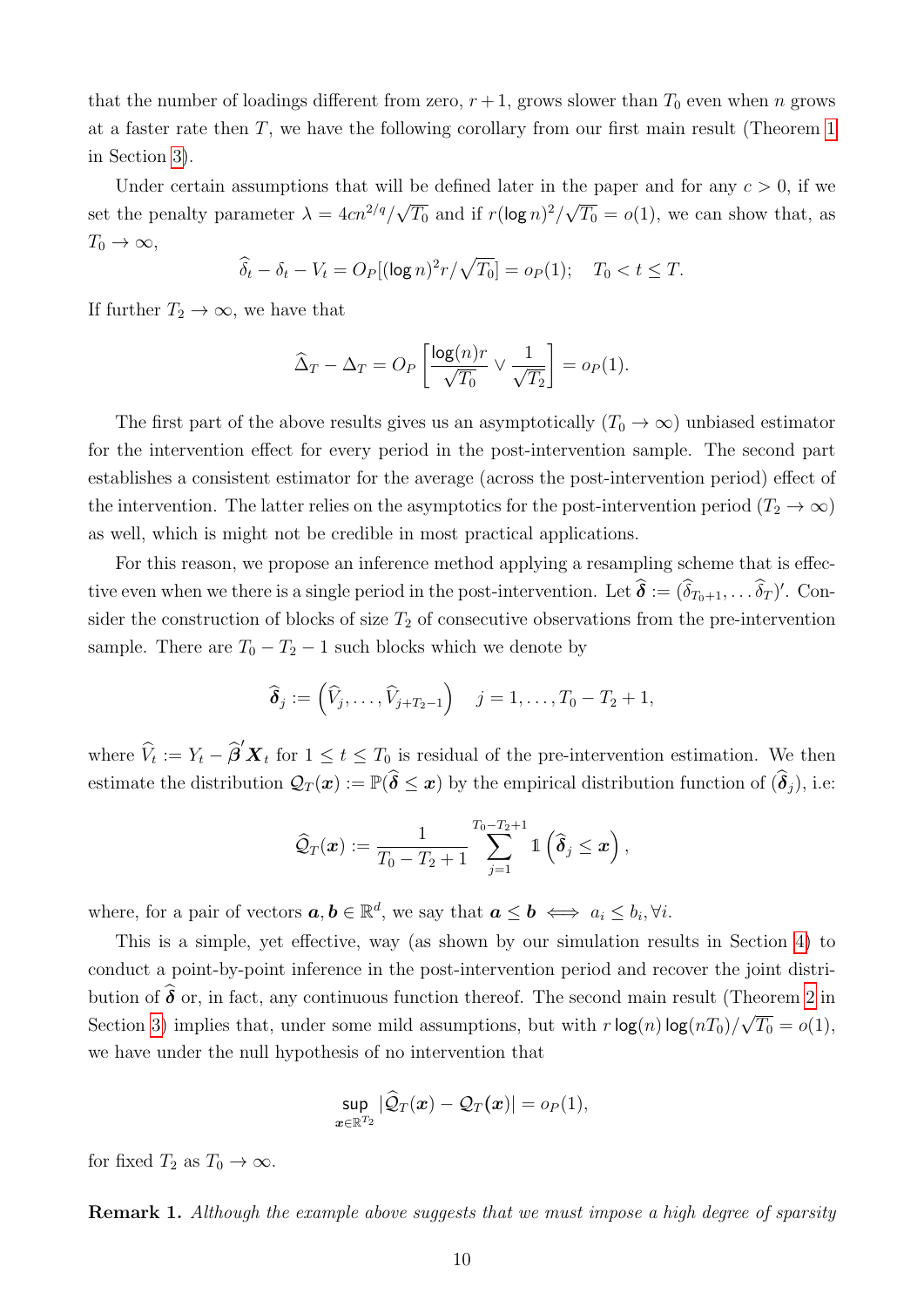on the factor loadings for our procedure to work, this is not true. We only assume that some of the loadings are zero to show that the procedure works even if only one unit (on top of the first one) loads on the factor. The key sparsity assumption is on the cointegration relationship among the variables. Even if all the loadings are non-zero, we can have a cointegration vector that is sparse.

# <span id="page-10-0"></span>2.4 General Setup

#### 2.4.1 Non-stationarity

We model the units in the absence of the intervention as a non-stationary (vector) process  $\{\boldsymbol{Z}_t^{(0)}$  $t^{(0)}_t := (Z_{1t}, \ldots, Z_{nt})' \}_{t \geq 1}.$ 

<span id="page-10-2"></span>**Assumption 2.** (DGP) Consider that the process  $\{Z_{it}^{(0)} : 1 \le i \le n, t \ge 1\}$  is either generated by

(a) Stochastic Trend:

<span id="page-10-3"></span>
$$
Z_{it}^{(0)} = Z_{it-1}^{(0)} + f_{it} + U_{it}, \quad t \ge 1,
$$
\n(2.7)

with  $Z_{i0}^{(0)} = O_P(1)$ , or

(b) Deterministic Trend:

<span id="page-10-4"></span>
$$
Z_{it}^{(0)} = f_{it} + U_{it}, \quad t \ge 1.
$$
\n(2.8)

In both cases,  $\{f_{it}\}_{t\geq 1}$  is a deterministic sequence, and  $\{U_t:=(U_{1t},\ldots,U_{nt})'\}_{t\geq 1}\in\mathcal{U}\subset\mathbb{R}^n$ is a zero-mean weakly dependent stochastic process fulfilling one of the two conditions described in Assumption [3.](#page-10-1)

We believe the DGPs in Assumption [2](#page-10-2) cover a wide range of relevant situations for the empirical researcher to model non-stationary behavior. In particular, the factor model [\(2.4\)](#page-7-2) can be recovered as a particular case of DGP [\(2.7\)](#page-10-3) by setting

$$
f_{it} = \mu_i f_t^F
$$
 and  $U_{it} = \mu_i U_t^F + U_{it}^Z - U_{it-1}^Z$ ,

when we have the factor evolving as per  $(2.5)$ ; or DGP  $(2.8)$  by setting

$$
f_{it} = c_i + \mu_i f_t^F \quad \text{and} \quad U_{it} = \mu_i U_t^F + U_{it}^Z,
$$

where the factor follows [\(2.6\)](#page-7-4).

Even though the factor model fits perfectly in our framework and, in fact, motivated much of the idea behind the DGPs in Assumption [2,](#page-10-2) we have decided not to impose it. In fact, we have chosen not to impose any structure that we did not judged to be necessary to derive the results below.

<span id="page-10-1"></span>**Assumption 3.** (Moment and Dependency)  ${U_t}_{t\geq 1}$  is a zero mean strong mixing sequence of n-dimensional random vectors with mixing coefficient given by  $\alpha(m) = \exp(-2cm)$  for some  $c > 0$  fulfilling one of the conditions: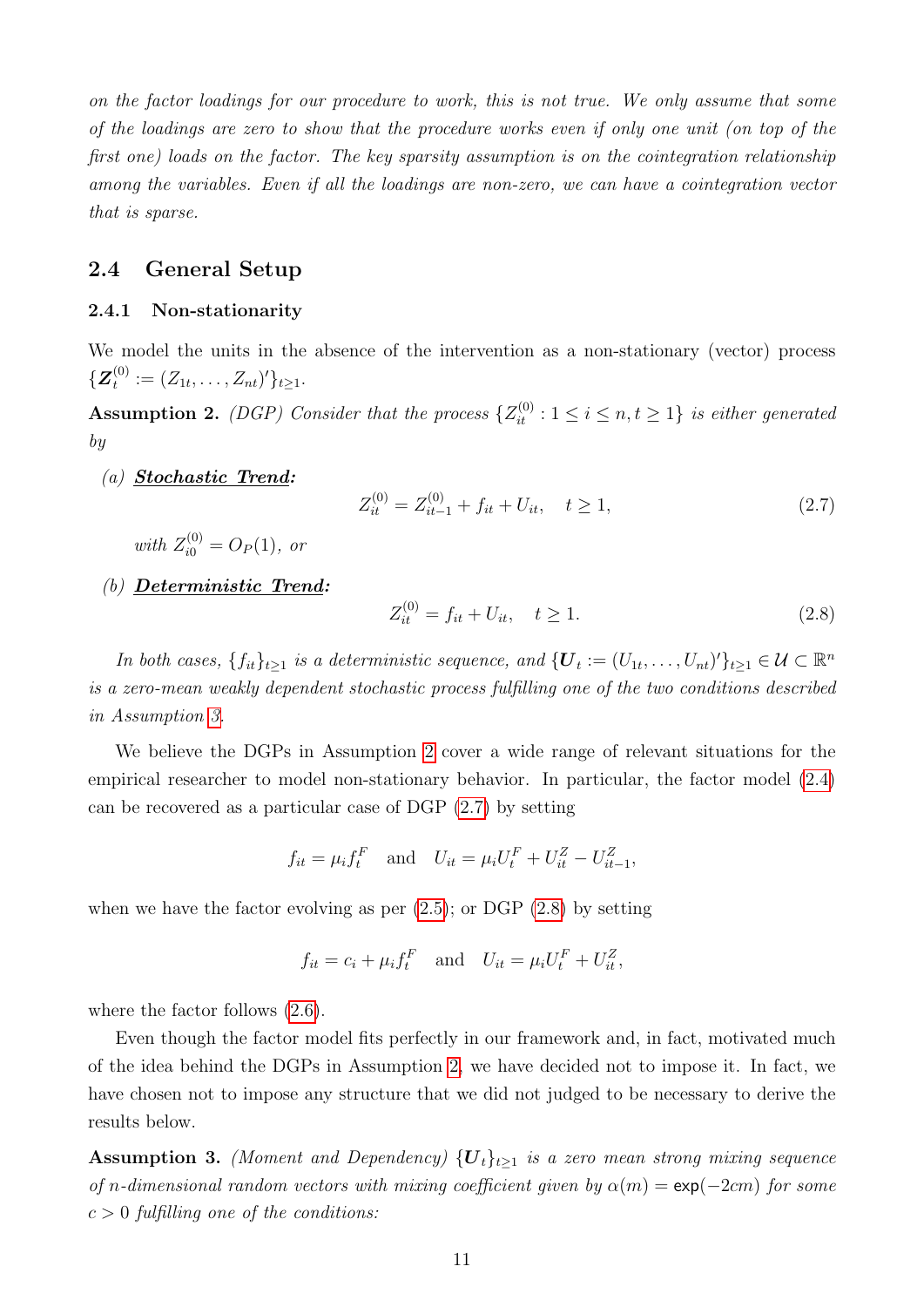- (a) There exists a real  $q > 2$  such that  $\sup \{ \mathbb{E} |U_{it}|^{q+\epsilon} : 1 \le i \le n, t \in \mathbb{N} \} < \infty$  for some  $\epsilon > 0$ ;
- (b) There exist reals  $c_1, c_2, c_3 > 0$  such that  $\sup \{ \mathbb{P}(|U_{it}| > u) : 1 \le i \le n, t \in \mathbb{N} \} \le c_1 \exp(-c_2 u^{c_3})$ for all  $u > 0$ .

In both cases, the smallest eigenvalue of the matrix  $\mathbb{E}(\boldsymbol{U}_t \boldsymbol{U}_t')$  $t_{t}^{\prime})$  is bounded away from 0 uniformly in  $t \in \mathbb{N}$ .

Assumption [3](#page-10-1) deals with the trade-off between moment conditions and serial dependency. In particular, it requires exponential decay of the strong mixing coefficient to ensure that the  $q$ -th moment of the sum of the zero-mean strong mixing variables is of order  $T^{q/2}$ . More importantly, the exponential decay allows us to invoke a result from Merlevède, Peligrad, and Rio [\(2009\)](#page-51-9) and derive a Bernstein-type inequality that, combined with condition (b), results in an exponential bound for the sum of innovations.

Clearly, Assumption [3\(](#page-10-1)b) implies (a) for all  $q > 0$ . The converse is not true even if (a) holds for all  $q > 2$ . We employ (a) to deal with fat tails, whereas we use (b) to handle sub-exponential growth of units in case of exponential decay of the tails. This includes sub-Gaussian  $(c_3 \geq 2)$ , sub-exponential  $(c_3 \geq 1)$  and many other families of distributions of interest. Finally, we bound from below the smallest eigenvalue to ensure that  $\mathbb{E}(\mathbf{Z}_{t} \mathbf{Z}_{t}^{\prime})$  $t$ ) properly scaled is full rank and, therefore, avoid multicollinearity among the regressors.

For now, the deterministic sequence  ${f_{it}}_{t\geq 1}$  appearing in both DGPs described in Assumption [2](#page-10-2) is considered idiosyncratic, i.e., unit-specific. However, in most applications, we expect to have a common (up to a constant) trend such that  $f_{it} = \mu_i' f_t$  where  $\mu_i$  and  $f_t$  are multidimensional.

The DGP described by  $(2.7)$  in Assumption [2](#page-10-2) may involve an  $I(1)$  (integrated of order 1) processes depending upon the choice of the sequence  $f_{it}$ . If we take  $f_{it} = \mu_i \in \mathbb{R}$ , we have a unit root process with drift  $\mu_i$ . Thus, a constant  $f_{it}$  generates a linear (deterministic) trend plus a pure unit-root process. To better understand the link between the sequence  $f_{it}$  and the trend it generates, it is worth considering the continuous version of  $f_{it}$  given by  $f_i(t)$ , such that

$$
a_{it} := \sum_{s=1}^{t} f_{is} = O\left[\int f_i(t)dt\right], \quad \text{for integrable } f_i(t) : \mathbb{R} \to \mathbb{R}^+.
$$
 (2.9)

Therefore, if  $f_i(t) = O(t^c)$ , with  $c \in \mathbb{R}$ , we have  $a_{it} = O(t^{c+1})$  for  $c \neq 0$ . For the special case where  $c = -1$ , we have  $a_{it} = O(\log t)$ . More generally, model [\(2.7\)](#page-10-3) covers a wide class of trend patterns depending upon the choice of the sequence  $\{f_{it}\}\$ , including (we drop the subscript i in what follows):

No trend:  $tf_t \to 0$ , which implies  $a_t \to 0$  as  $t \to \infty$ .

**Sublinear:**  $f_t \to 0$  but  $tf_t \to \infty$ , which implies  $a_t/t \to 0$  as  $t \to \infty$ .

**Linear**:  $f_t \to c > 0$ , which implies  $a_t \to ct$  as  $t \to \infty$ .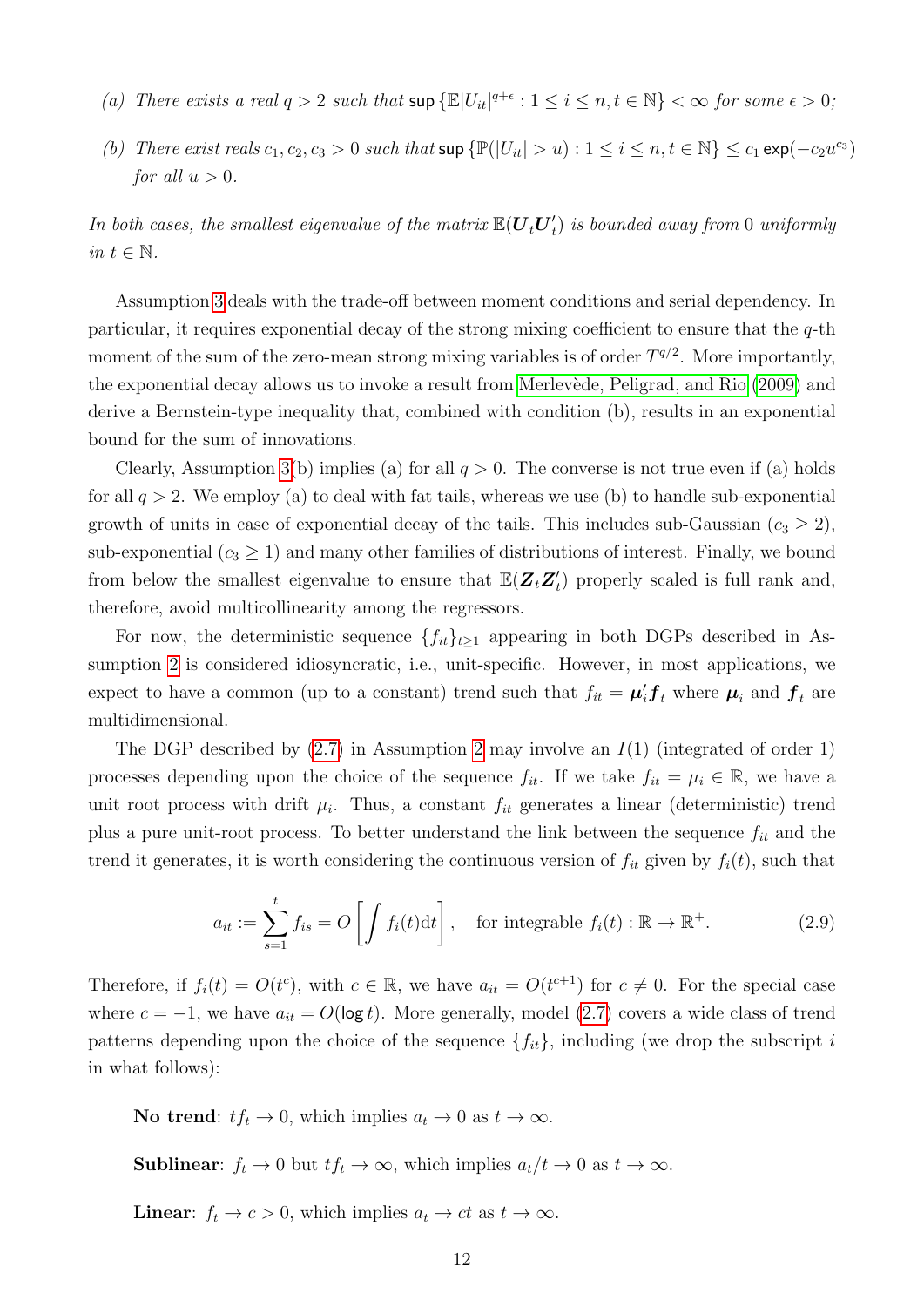**Sub-exponential:**  $f_t \to \infty$  but  $f_t/\exp ct \to 0$  for any  $c > 0$ , which implies  $a_t/\exp ct \to 0$ as  $t \to \infty$ .

Exponential:  $f_t \to c_1 \exp c_2 t$ , which implies  $a_t \to c_1/c_2 \exp c_2 t$  as  $t \to \infty$  for some  $c_1, c_2 > 0.$ 

**Super-exponential:**  $f_t/(c_1 \exp c_2 t) \to \infty$ , which implies  $a_t/c_1 \exp c_2 t \to \infty$  as  $t \to \infty$  for any  $c_1, c_2 > 0$ .

Clearly, both DGPs defined in Assumption [2](#page-10-2) can be casted in the following format:

<span id="page-12-0"></span>
$$
Z_{it}^{(0)} = d_{it} + \eta_{it}, \quad 1 \le i \le n, \ t \ge 1,\tag{2.10}
$$

where  $d_{it}$  is a deterministic trend (which absorbs any constant), and  $\eta_{it}$  is the trend-free (not necessarily stationary) stochastic component. [\(2.8\)](#page-10-4) becomes [\(2.10\)](#page-12-0) by setting  $d_{it} = c_i + f_{it}$ and  $\eta_{it} = U_{it}$  and for [\(2.7\)](#page-10-3) by backward recursion, we conclude that  $d_{it} = a_{it} := \sum_{s=1}^{t} f_{it}$  and  $\eta_{it} = Z_{i0}^{(0)} + \sum_{s=1}^{t} U_{is}.$ 

It is important to understand under which conditions the stochastic part of  $(2.10)$  is asymptotically dominated by the deterministic one, in the sense that  $Z_{it}^{(0)}/d_{it} \to 1$ , almost surely or in probability. For [\(2.8\)](#page-10-4), this is always the case as long as  $f_{it} \to \infty$ , which implies  $|d_{it}| \to \infty$ . For [\(2.7\)](#page-10-3), since the variance of  $\eta_{it}$  increases as  $t \to \infty$ , it is no longer enough to have  $a_{it} \to \infty$ . In fact, since we have  $\eta_{it} = O_P(q)$  $\sqrt{t}$ ), we must have  $a_{it}$  of an order higher that  $\sqrt{t}$ , which is ensured, for instance, by taking  $f_{it} = t^c$  with  $c > -1/2$ . As an illustration, take a random walk with drift as an example,  $Z_{it} = \mu_i t + \sum_{s=1}^t U_{is}$ . Then,  $d_{it} = \mu_i t$ , and we have  $Z_{it}/d_{it} = 1 + \sum_{s=1}^{t} U_s/\mu_i t \rightarrow 1$ , almost surely or in probability, depending on the law of large numbers, which is available for the process  $\{U_t\}$ . We formalize those facts in the following proposition.

<span id="page-12-1"></span>**Proposition 1.** Consider the DGPs in Assumption [2,](#page-10-2) assuming that  ${U<sub>t</sub>}$  fulfills Assumption [3](#page-10-1) for  $1 \leq i \leq n$ . Therefore, as  $t \to \infty$ ,

- (a) (**Growth Condition**)  $Z_{it}^{(0)}/d_{it} \to 1$  in probability under DGP [\(2.7\)](#page-10-3) if  $\sqrt{t}/d_{it} = o(1)$ ; or  $Z_{it}^{(0)}/d_{it} \rightarrow 1$  almost surely under DGP [\(2.8\)](#page-10-4) if  $f_{it} \rightarrow \infty$
- (b) (**No-Growth**)  $Z_{it}^{(0)} = O_P(q)$ √ t) under DGP  $(2.7)$  if  $d_{it}$ / √  $\overline{t} = O(1)$ ; or  $Z_{it}^{(0)} = O_P(1)$  under DGP [\(2.8\)](#page-10-4) if  $f_{it} = O(1)$ .

Moreover, for  $(2.8)$  if  $d_{it} = o($ √  $\bar{t}$ ), then  $t^{-1/2}Z_{it}^{(0)}$  converges in distribution to a Gaussian random variable.

From Proposition [1](#page-12-1) above, the DGP will satisfy or not the growth condition depending on the growth rate of  $d_{it}$ . In particular, for [\(2.7\)](#page-10-3), the growth condition depends on whether  $\sqrt{t}/d_{it} \rightarrow 0$  or not. For [\(2.8\)](#page-10-4), the growth condition does not happen if  $f_{it} \rightarrow c < \infty$ . Therefore, to estimate [\(2.11\)](#page-13-0) in the high-dimensional set-up (Section [2.4.2\)](#page-13-1), we need to impose a separation between those two regimes as the number of units increases with the sample size. To that end, we consider the following assumption.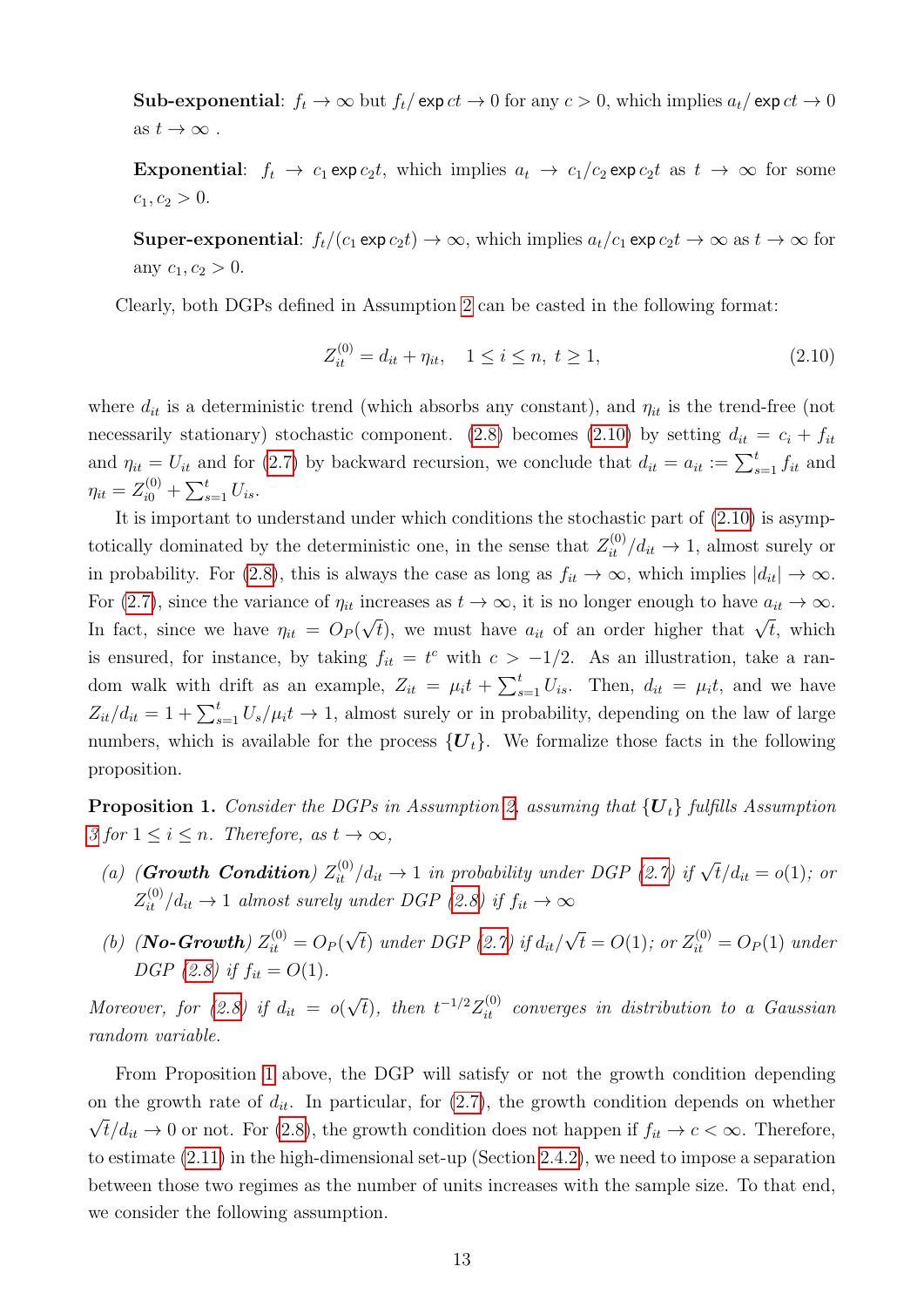<span id="page-13-3"></span>**Assumption 4.** Let  $h := \# \mathcal{H}$ , where  $\mathcal{H} \subseteq \{1, \ldots, n\}$  be the index set of units  $\{Z_{it}^{(0)}, 1 \leq 1 \leq n\}$ that fulfill the **growth condition** of Proposition [1](#page-12-1) and  $d_{\mathcal{H}}(T_0) := \inf_{i \in \mathcal{H}} |d_{i,T_0}|$ . Then, for [\(2.7\)](#page-10-3) in Assumption [2,](#page-10-2) consider

$$
\frac{h^{1/q}\sqrt{T_0}}{d_{\mathcal{H}}(T_0)} = o(1) \quad under Assumption 3(a), \quad and
$$
  

$$
\frac{\sqrt{T_0} \log h}{d_{\mathcal{H}}(T_0)} = o(1) \quad under Assumption 3(b).
$$

For [\(2.8\)](#page-10-4) in Assumption [2](#page-10-2) consider

$$
\frac{h^{1/q}}{d_{\mathcal{H}}(T_0)} = o(1) \quad under Assumption 3(a), \quad and
$$
  

$$
\frac{\log h}{d_{\mathcal{H}}(T_0)} = o(1) \quad under Assumption 3(b).
$$

#### <span id="page-13-1"></span>2.4.2 High Dimensionality and Sparsity

To simplify the notation, we rename the variable of interest as  $Y_t := Z_{1t}^{(0)}$  $\mathcal{L}_{1t}^{(0)}$ . Moreover, we consider the situation where the number of regressors  $\mathbf{Z}_{0t}$  in  $(2.2)$  can be much larger than the number of observations.

Our motivation to move to a high-dimensional setup is to be able to accommodate two cases of interest: (i) when the setup is intrinsically high-dimensional, i.e, the number of units is in fact much larger than the number of observations available  $(n \gg T)$  or (ii) the number of units is small relative to the number of periods available  $(n < T)$ , but the target model is well approximated by a linear combination using some transformation of the regressions through a set of basic functions, such that the number of effective regressors becomes much larger than the number of observations. Regardless of the case, we denote the final regressors including a constant as  $\mathbf{X}_t := (1, X_{1,t}, \ldots, X_{p-1,t})'$ , and throughout, we adopt the possibility of  $p \gg n$ . Hence, the "pseudo-true" model in the absence of an intervention becomes

<span id="page-13-0"></span>
$$
Y_t = \mathbf{X}_t' \boldsymbol{\beta}_0 + V_t, \qquad 1 \le t \le T,\tag{2.11}
$$

where the *p*-dimensional vector  $\beta_0$  is defined in [\(2.15\)](#page-15-1) depending on the DGP of Assumption [2](#page-10-2) and the number of independent linear  $I(0)$  relations.

When  $p \gg T$ , even if  $\beta_0$  is properly identified, there is no hope to consistently estimate it without some additional assumptions. Therefore, we consider the linear model to be sparse in the sense that only a few of parameters are actually different than zero, i.e.,  $s_0 := ||\beta_0||_0 < T$ ; see Remark [2.](#page-14-0) Consequently, we have a linear high-dimensional sparse model (LHDSM), which will be estimated via a weighted least absolute shrinkage and selection operator (WLASSO), i.e,  $\boldsymbol{\beta} := \boldsymbol{\beta}_{T_0}(\lambda, \boldsymbol{w})$  is a minimizer of  $\boldsymbol{\beta} \mapsto Q(\boldsymbol{\beta}, \lambda, \boldsymbol{w})$  defined as

<span id="page-13-2"></span>
$$
Q(\boldsymbol{\beta}, \lambda, \boldsymbol{w}) := \frac{1}{T_0} \sum_{t=1}^{T_0} (Y_t - \boldsymbol{X}_t' \boldsymbol{\beta})^2 + \lambda \sum_{i=1}^p w_i |\beta_i|,
$$
 (2.12)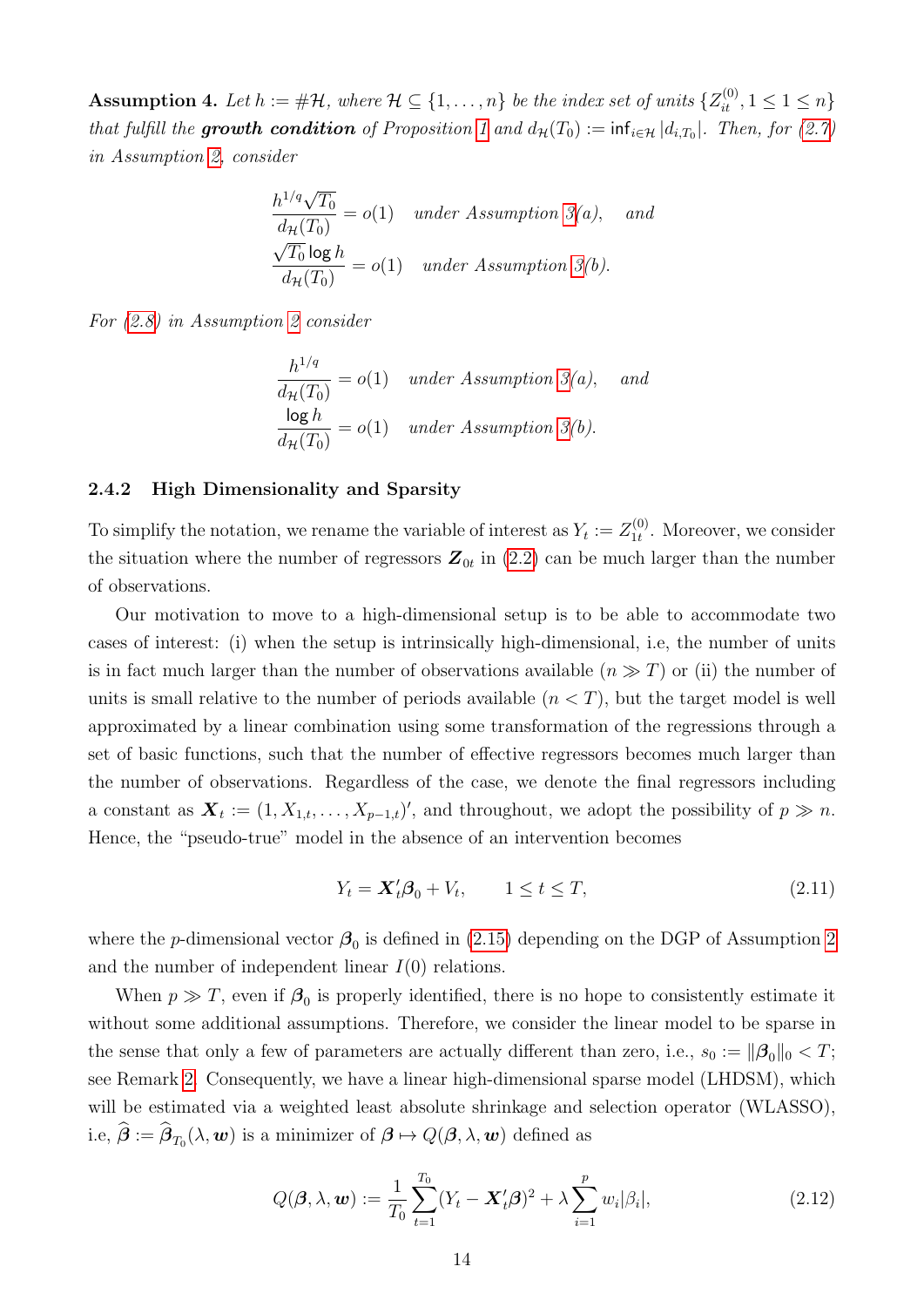where  $\lambda \geq 0$  is the common penalty term and  $\mathbf{w} := (w_1, \ldots, w_p)'$  is a vector of almost surely non-negative weights specific for each parameter.<sup>[7](#page-14-1)</sup>

<span id="page-14-0"></span>**Remark 2.** For estimation purposes, it will be critical for the model  $(2.11)$  to be sparse. However, since we are not interested in conducting inference on any element of the parameter vector  $\beta_0$ , what matters to us is a consistent forecast of the counterfactual unit with or without model selection consistency.

#### 2.4.3 The Target model

In this section, we properly define the target model together with its "true parameters" appearing in  $(2.11)$ . First, however, we need to properly define a  $I(0)$  process as in [Davidson](#page-50-13) [\(2009\)](#page-50-13).

**Definition 1.** A generic scalar process  $\{G_t\}$  is said to be  $I(0)$ , denoted  $G_t \sim I(0)$ , if

$$
\mathcal{G}_T := \mathcal{G}_T(s) := \frac{1}{\nu_T} \sum_{t=1}^{\lfloor Ts \rfloor} [G_t - \mathbb{E}(G_t)] \Rightarrow B,
$$

where  $v_T^2 := \mathbb{E} \left\{ \sum_{t=1}^T [G_t - \mathbb{E}(G_t)] \right\}^2$  and  $B := \{B(s), s \in [0,1]\}$  is a standard Wiener process.

Notice from the definition above that stationarity is not (even weakly) required for a process to be  $I(0)$ . However, deterministic trends are not allowed, and summability of the covariance is necessary. Otherwise, if any of those conditions are violated, we could not have  $v_T^2 \sim cT$  for  $0 < c < \infty$ , which in turn is necessary to ensure that  $\mathbb{E}[B(s)-B(r)]^2 = s-r$  for  $0 \le s \le r \le 1$ .

Ideally (in the mean squared error sense), we would like  $\mathcal{M}(\bm{x}) := \mathbb{E}(Y_t | \bm{X}_t = \bm{x})$ . However in the presence of trends, we would be most likely to have the model  $\mathcal{M} = \mathcal{M}_t$  time dependent. In fact, even a common approximation of the conditional expectation model by a linear projection of  $Y_t$  onto the space spanned by the columns of  $\mathbf{X}_t$  would result in time-varying parameters again due to the non-stationary setup.

Let  $r \in \{0, 1, \ldots, n-1\}$  be the number of independent linear relations among the n units that results in a  $I(0)$  process. We suppose that if  $r > 0$ , at least one of those relations includes unit 1 such that its coefficient can be normalize to a unit, otherwise we set  $r = 0$ . For the DGP [\(2.7\)](#page-10-3), r also represents the number of cointegration relations as per [Engle and Granger](#page-50-14) [\(1987\)](#page-50-14). For the DGP [\(2.8\)](#page-10-4), if  $f_{it} = \mu_i f_t$ , we have  $r = n - 1$  because for any vector  $\boldsymbol{\beta} \in \mathbb{R}^{n-1}$  such that  $(1, \beta')\mu = 0$ , the trend  $f_t$  is canceled; therefore,  $(1, \beta')Z_t^{(0)} \sim I(0)$ .

<span id="page-14-2"></span>Assumption 5. There is at least one linear combination among the units, with a non-zero coefficient for the unit 1, that results in a  $I(0)$  process  $(r > 0)$  and  $\|\boldsymbol{\beta}_0\|_1 \leq c < \infty$ .

Failure to comply with the Assumption above results in what is known in the literature as a spurious regression. We acknowledge that the name "spurious" might be misleading since, in some cases, it might be possible to construct a nonlinear function of  $\mathbf{Z}_{0t}$  that results in

<span id="page-14-1"></span><sup>&</sup>lt;sup>7</sup>When  $p < T$  we might choose  $\lambda = 0$ .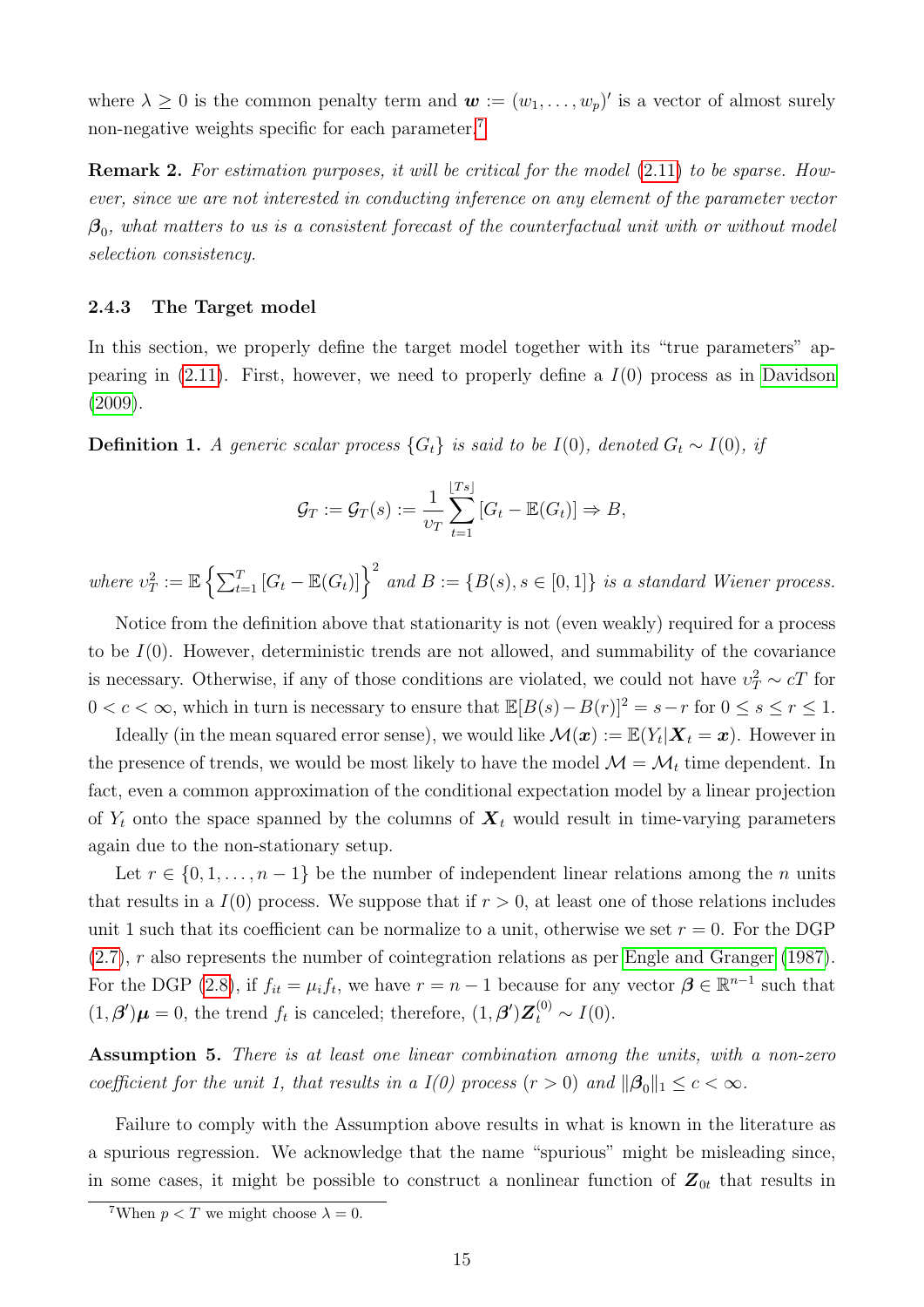an  $I(0)$  process. Therefore, the DGP is considered spurious only in the sense that all linear combinations of  $\mathbf{Z}_{0t}$  are not an  $I(0)$  process.

Under Assumption [5,](#page-14-2) let  $\tilde{\Gamma}$  be a  $(n \times r)$  matrix containing the r independent linear relations resulting in  $I(0)$  process as described in the previous paragraph. Without loss of generality since  $\widetilde{\Gamma}$  is rank r by definition, we can normalize it such that

<span id="page-15-2"></span>
$$
\mathbf{J}_t := \widetilde{\mathbf{\Gamma}}' \mathbf{Z}_t^{(0)} \sim I(0), \quad \widetilde{\mathbf{\Gamma}} := (I_r : -\mathbf{\Gamma}')'. \tag{2.13}
$$

Furthermore, let  $J_{1t}$  be the first component of the vector  $J_t$  and  $J_{0t} = 1$  if  $r = 1$  and  $J_{0t} = (1, J_{2t}, \ldots, J_{rt})'$  for  $r > 1$ . Since  $J_t \sim I(0)$  we can then define the limit of the average linear projection of  $J_{1t}$  onto  $\mathbf{J}_{0t}$  as

<span id="page-15-3"></span>
$$
\pi_{(r\times 1)} := \lim_{T \to \infty} \frac{1}{T} \sum_{t=1}^{T} [\mathbb{E}(\mathbf{J}_{0t} \mathbf{J}_{0t}')]^{-1} [\mathbb{E}(\mathbf{J}_{0t} J_{1t})]
$$
(2.14)

We can now define the pseudo-true parameters of model  $(2.11)$  depending on the number of I(0) relations among the units. If  $r = 0$ , by definition, there is no value for  $\beta_0 \in \mathbb{R}^n$  such that  $V_t$  in [\(2.11\)](#page-13-0) is  $I(0)$ . For the remaining cases,

<span id="page-15-1"></span>
$$
\boldsymbol{\beta}_0 := \boldsymbol{\beta}_0(r) := \begin{cases} (\boldsymbol{\pi}, \boldsymbol{\Gamma}')' & r = 1 \\ [\boldsymbol{\pi}', (1, -\boldsymbol{\pi}'_0)\boldsymbol{\Gamma}']' & 2 \le r \le n - 1, \end{cases}
$$
\n(2.15)

where  $\Gamma(n - r \times r)$  is defined by [\(2.13\)](#page-15-2),  $\pi$  is defined by [\(2.14\)](#page-15-3) and  $\pi_0 := (\pi_2, \ldots, \pi_r)'$ .

# <span id="page-15-0"></span>3 Theoretical Results

## 3.1 The Oracle Inequalities

Hereafter, we outline the steps towards the proof of Proposition [2](#page-17-0) (the details are in the Appendix [A\)](#page-27-0), with the basis for both our main result (Theorems [1](#page-18-0) and [2\)](#page-20-1). First, due to the presence of trends in the regressors, not all the components of  $\mathbf{X}_t$  are of the same order (in probability). Therefore, it is convenient to consider a reparametrization of the objective function [\(2.12\)](#page-13-2) using the following linear transformation to partially cancel those trends:

<span id="page-15-4"></span>
$$
\boldsymbol{\gamma} := \boldsymbol{L}\boldsymbol{\beta}, \quad \boldsymbol{W}_t := \boldsymbol{L}^{-1}\boldsymbol{X}_t \quad \boldsymbol{L} := \text{diag}\left[ (\ell_1, \dots, \ell_p)'\right],\tag{3.1}
$$

where  $\ell_1 = 1$  and for  $2 \leq i \leq p$  we set  $\ell_i = d_{iT_0}$  if the growth condition (Proposition [1\(](#page-12-1)b)) is satisfied; otherwise  $\ell_i =$ √  $\overline{T_0}$  if DPG[\(2.7\)](#page-10-3) or 1 if DGP [\(2.8\)](#page-10-4) in Assumption [2.](#page-10-2) The reparametrized objective function then becomes

$$
H(\boldsymbol{\gamma}) := H(\boldsymbol{\gamma}, \lambda, \boldsymbol{w}) := \frac{1}{T_0} \sum_{t=1}^{T_0} (Y_t - \boldsymbol{W}_t' \boldsymbol{\gamma})^2 + \lambda \sum_{i=1}^p \nu_i |\gamma_i|,
$$
(3.2)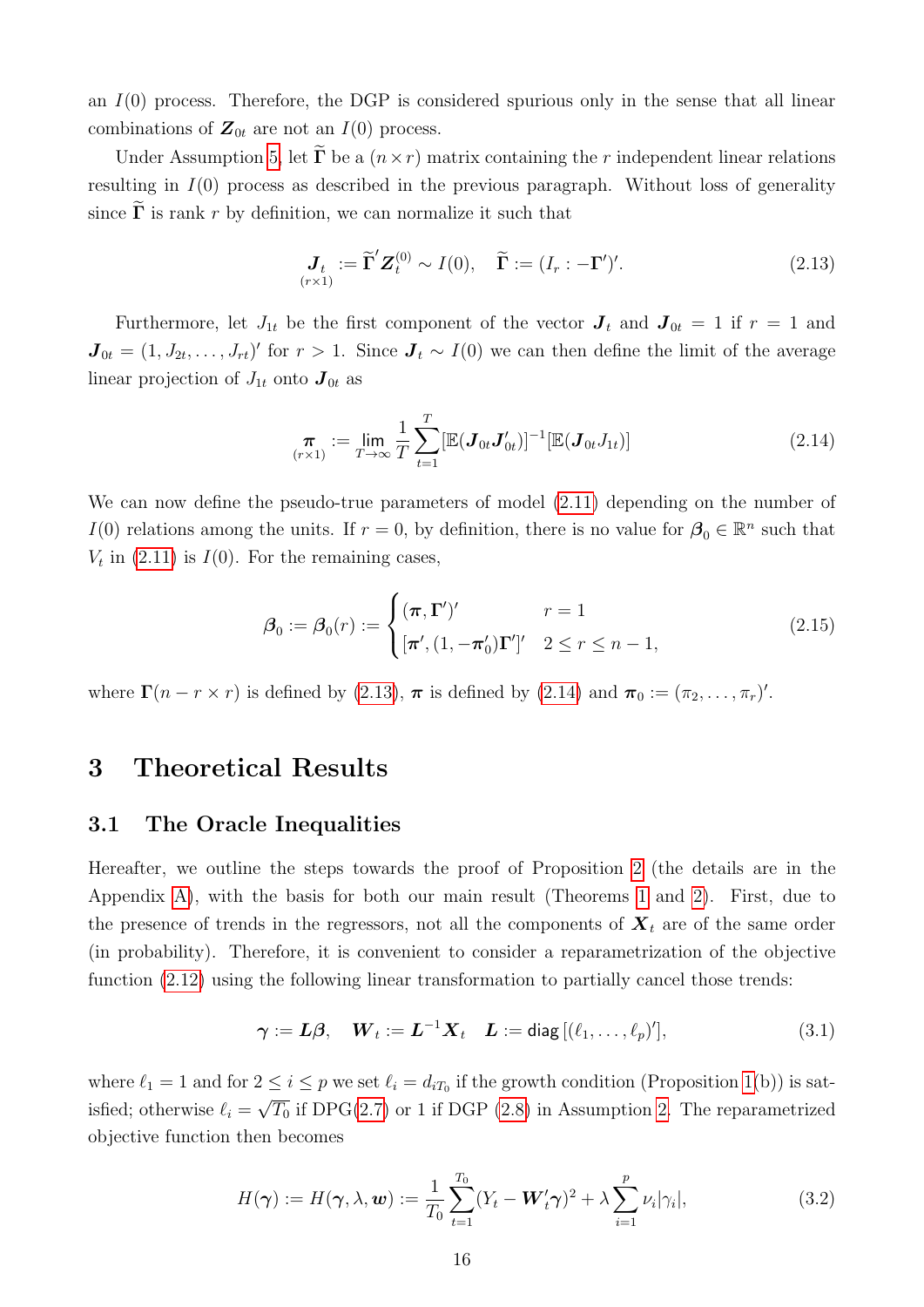where  $\nu := (\nu_1, \dots, \nu_p)'$  and  $\nu_i := w_i/\ell_i$  for  $1 \leq i \leq p$ .

The importance of such a reparametrization is that now the new regressors  $W_t$  are free of diverging trends, which makes the problem tractable.<sup>[8](#page-16-0)</sup> Moreover, a minimizer  $\hat{\gamma}$  of  $\gamma \mapsto H(\gamma)$ is related to a minimizer  $\hat{\beta}$  of  $\beta \mapsto Q(\beta)$  through  $\hat{\gamma} := L\hat{\beta}$ , and the reparametrized target parameters become  $\gamma_0 := L\beta_0$ . By definition,  $H(\hat{\gamma}) \leq H(\gamma)$  for all  $\gamma$ . In particular, for  $\gamma = \gamma_0$ , using the fact that  $Y_t = \gamma'_0 \mathbf{W}_t + V_t$  in the transformed variables and letting  $\Sigma$  := 1  $\frac{1}{T_0} \sum_{t=1}^{T_0} \boldsymbol{W}_t \boldsymbol{W}'_t$ , we have the following basic inequality:

<span id="page-16-1"></span>
$$
\|\widehat{\boldsymbol{\gamma}} - \boldsymbol{\gamma}_0\|_{\boldsymbol{\Sigma}}^2 + \lambda \sum_{i=1}^p \nu_i |\widehat{\boldsymbol{\gamma}}_i| \le 2(\widehat{\boldsymbol{\gamma}} - \boldsymbol{\gamma}_0)' \frac{1}{T} \sum_{t=1}^T \boldsymbol{W}_t V_t + \lambda \sum_{i=1}^p \nu_i |\gamma_{0i}|.
$$
 (3.3)

Let  $S \subseteq \{1 \ldots, p\}$  denote an index set such that for any p-dimensional vector  $v, v_S$  is the vector containing only the elements of the vector v indexed by S; thus,  $\#v_{\mathcal{S}} = \#\mathcal{S}$  and  $\mathcal{S}^c := \mathcal{S} \setminus \{1,\ldots,p\}$  its complement. We can bound from above the first term after the inequality in [\(3.3\)](#page-16-1) using Hölder's inequality by  $\|\hat{\gamma} - \gamma_0\|_1 \|\frac{2}{T}\|$  $\frac{2}{T} \sum_{t=1}^{T} \boldsymbol{W}_t V_t ||_{\infty}$ , and we use the triangle inequality to rewrite [\(3.3\)](#page-16-1) as

$$
\|\widehat{\gamma} - \gamma_0\|_{\mathbf{\Sigma}}^2 + \lambda \sum_{i \in \mathcal{S}^c} \nu_i |\widehat{\gamma}_i| - \left\|\frac{2}{T} \sum_{t=1}^T \mathbf{W}_t V_t \right\|_{\infty} \|\widehat{\gamma}_{\mathcal{S}^c}\|_1 \le
$$

$$
\left\|\frac{2}{T} \sum_{t=1}^T \mathbf{W}_t V_t \right\|_{\infty} \|\widehat{\gamma}_{\mathcal{S}} - \gamma_{0,\mathcal{S}}\|_1 + \lambda \sum_{i \in \mathcal{S}} \nu_i |\widehat{\gamma}_i - \gamma_{0i}|.
$$

Now consider events defined in [\(3.7\)](#page-17-1)–[\(3.10\)](#page-17-2) to conclude that on  $\Omega_0 \cap \Omega_2$ :

<span id="page-16-5"></span>
$$
\|\widehat{\boldsymbol{\gamma}} - \boldsymbol{\gamma}_0\|_{\boldsymbol{\Sigma}}^2 + [\lambda(1 - \lambda_2) - \lambda_0] \|\widehat{\boldsymbol{\gamma}}_{\mathcal{S}^c}\|_1 \leq [\lambda_0 + \lambda(1 + \lambda_2)] \|\widehat{\boldsymbol{\gamma}}_{\mathcal{S}} - \boldsymbol{\gamma}_{0,\mathcal{S}}\|_1. \tag{3.4}
$$

Consequently, provided that  $\lambda > 0$  satisfies condition [\(3.11\)](#page-17-3) for some  $\xi > 0$ , we have that the estimation error  $\hat{\gamma} - \gamma_0$  belongs to the cone  $\mathscr{C}(\xi, \mathcal{S})$  given by

<span id="page-16-2"></span>
$$
\mathscr{C}(\xi,\mathcal{S}) := \{ \boldsymbol{x} \in \mathbb{R}^p : \|\boldsymbol{x}_{\mathcal{S}^c}\|_1 \leq \xi \|\boldsymbol{x}_{\mathcal{S}}\|_1 \}. \tag{3.5}
$$

As is common in the high-dimensional literature, we need a certain compatibility between the norms  $\|\cdot\|_1$  and  $\|\cdot\|_{\Sigma}$ . In particular, we adopt the general invertibility factor introduced by [Huang and Zhang](#page-51-10) [\(2012\)](#page-51-10) specialized to the case of a quadratic loss function.

<span id="page-16-4"></span>**Definition 2.** For any norm  $\|\cdot\|$  and  $(p \times p)$  (possibly stochastic) matrix **M**, the general invertibility factor (GIF) over the cone  $(3.5)$  is given by

<span id="page-16-3"></span>
$$
\chi(\xi, \mathcal{S}, \|\cdot\|, \boldsymbol{M}) = \inf \left\{ \frac{\|\boldsymbol{x}\|_{\boldsymbol{M}}^2}{\|\boldsymbol{x}_{\mathcal{S}}\|_1 \|\boldsymbol{x}\|} : \boldsymbol{x} \in \mathscr{C}(\xi, \mathcal{S}) \right\}.
$$
 (3.6)

Moreover, we say that **M** satisfies the GIF condition if  $\chi(\xi, \mathcal{S}, \|\cdot\|, \mathbf{M}) > 0$ .

<span id="page-16-0"></span><sup>&</sup>lt;sup>8</sup>In fact, the trend is bounded between zero and one by definition.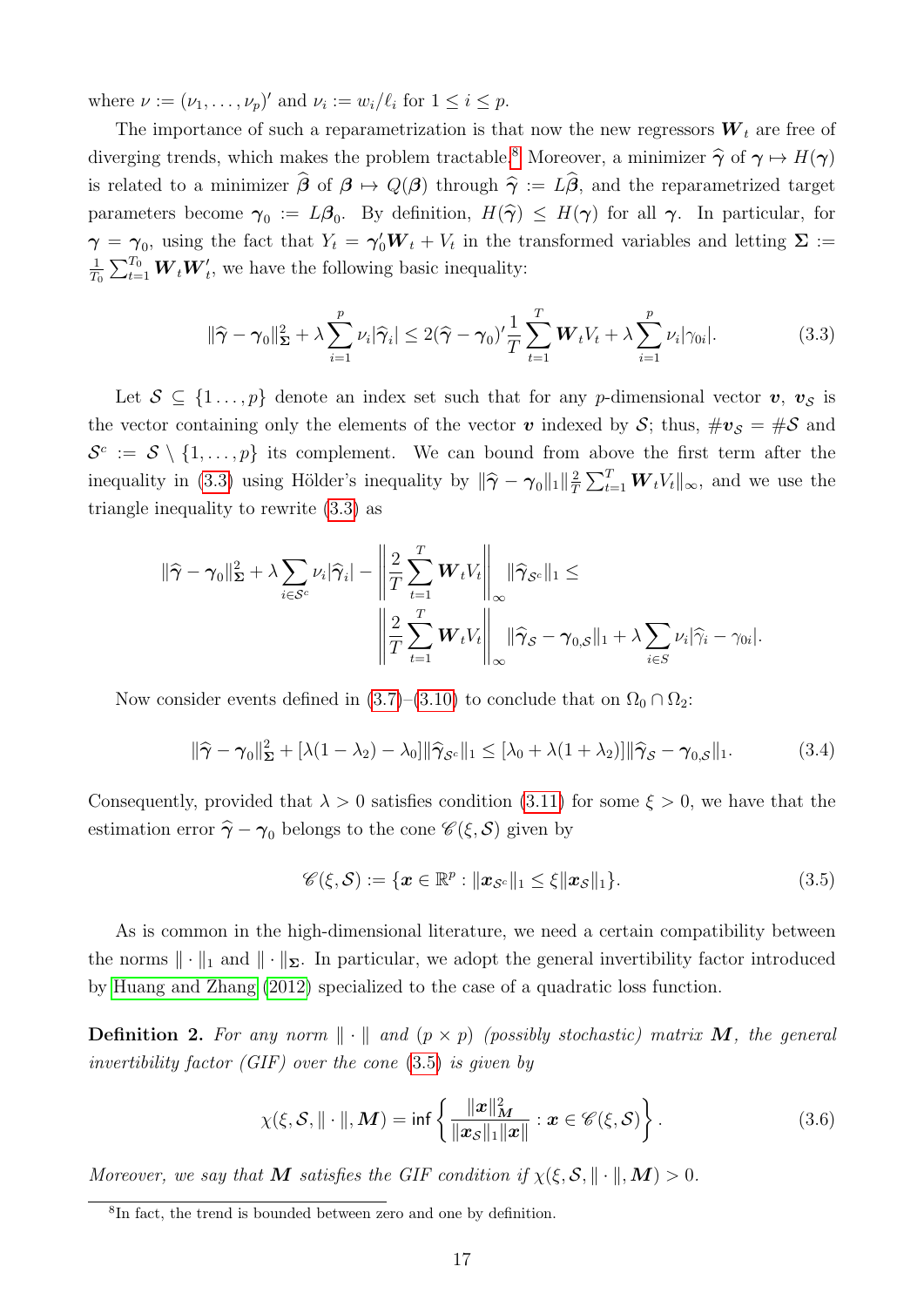If we specialize to the case when  $||x|| = ||x_{\mathcal{S}}||_1 / \#S$ , the GIF becomes the  $\mathscr{C}(\xi, \mathcal{S})$ -restricted infimum of  $\frac{\|x\|_M^2 \#S}{\|x\|_2^2}$  $\frac{E\|M^{\#O}}{\|x_{S}\|_{1}^{2}}$ , which is precisely the square of the compatibility constant defined in [van de](#page-52-0) Geer and Bühlmann [\(2009\)](#page-52-0). Moreover, we extend the original definition to accommodate a possibly non-deterministic  $\Sigma$ . Since, as apposed to the deterministic trend case, the  $\Sigma$  does not converge to a deterministic matrix in the pure stochastic trend case. In a a low dimensional set-up [Masini and Medeiros](#page-51-1) [\(2019\)](#page-51-1), shows that  $\Sigma$  converges in distribution to a almost sure positive definite random matrix.

For  $S \supseteq S_0 := \{i : \beta_{0i} \neq 0\}$  and scalars  $\lambda_0, \lambda_1, \lambda_1^* > 0$  and  $\lambda_2 \in (0, 1)$  we define the following auxiliary events:

<span id="page-17-1"></span>
$$
\Omega_0 := \left\{ \left\| \frac{2}{T_0} \sum_{t=1}^{T_0} \boldsymbol{W}_t V_t \right\|_{\infty} \le \lambda_0 \right\},\tag{3.7}
$$

$$
\Omega_1 := \left\{ \left\| \Sigma - \Sigma_0 \right\|_{\infty} \le \lambda_1 \right\},\tag{3.8}
$$

$$
\Omega_1^* := \{ ((\#\mathcal{S})^{c_\chi} \chi_1(\xi, \mathcal{S}, \Sigma) \} \ge \lambda_1^* \},
$$
\n(3.9)

<span id="page-17-2"></span>
$$
\Omega_2 := \left\{ \sup_{i \in \mathcal{S}} \nu_i \le 1 + \lambda_2 \right\} \cap \left\{ \inf_{i \in \mathcal{S}^c} \nu_i \ge 1 - \lambda_2 \right\},\tag{3.10}
$$

where  $\Sigma := \frac{1}{T_0} \sum_{t=1}^{T_0} \boldsymbol{W}_t \boldsymbol{W}_t';$   $\Sigma_0 := \mathbb{E}(\Sigma)$ ,  $\chi_1(\xi, \mathcal{S}, \Sigma) := \chi(\xi, \mathcal{S}, \| \cdot \|_1 / \# \mathcal{S}, \Sigma)$  with  $\chi(\cdot, \cdot, \cdot, \cdot)$ defined by  $(3.6)$  and  $c<sup>x</sup>$  a non-negative real constant.

<span id="page-17-0"></span>**Proposition 2.** On the event  $\Omega_0 \cap \Omega_1 \cap \Omega_2$ , provided that  $\lambda > 0$  satisfies both

<span id="page-17-3"></span>
$$
\frac{\lambda_0 + \lambda(1 + \lambda_2)}{\lambda(1 - \lambda_2) - \lambda_0} \le \xi \quad and \quad \lambda_1 \le \frac{\chi_1(\xi, \mathcal{S}, \Sigma_0)}{2(1 + \xi)^2 \# \mathcal{S}} \tag{3.11}
$$

for some  $\xi > 0$ , the following inequalities hold:

$$
\|\hat{\gamma} - \gamma_0\|_1 \le \frac{2(1+\xi)[(1+\lambda_2)\lambda + \lambda_0]\#\mathcal{S}}{\chi_1(\xi, \mathcal{S}, \Sigma_0)}, \quad \text{and}
$$

$$
\|\hat{\gamma} - \gamma_0\|_{\Sigma}^2 \le \frac{2[(1+\lambda_2)\lambda + \lambda_0]^2 \#\mathcal{S}}{\chi_1(\xi, \mathcal{S}, \Sigma_0)},
$$

where the right hand is taken to be  $+\infty$  if  $\chi_1(\xi, S, \Sigma_0) = 0$ .

Also, on the event  $\Omega_0 \cap \Omega_1^* \cap \Omega_2$ , provided that  $\lambda > 0$  satisfies

$$
\frac{\lambda_0 + \lambda (1 + \lambda_2)}{\lambda (1 - \lambda_2) - \lambda_0} \le \xi \tag{3.12}
$$

for some  $\xi > 0$ , the following inequalities hold:

$$
\|\hat{\gamma} - \gamma_0\|_1 \le \frac{(1+\xi)[(1+\lambda_2)\lambda + \lambda_0](\#\mathcal{S})^{1+c_X}}{\lambda_1^*}, \quad \text{and}
$$

$$
\|\hat{\gamma} - \gamma_0\|_{\Sigma}^2 \le \frac{[(1+\lambda_2)\lambda + \lambda_0]^2(\#\mathcal{S})^{1+c_X}}{\lambda_1^*}.
$$

The set of oracle inequalities conditional on the event  $\Omega_0 \cap \Omega_1 \cap \Omega_2$  compared to those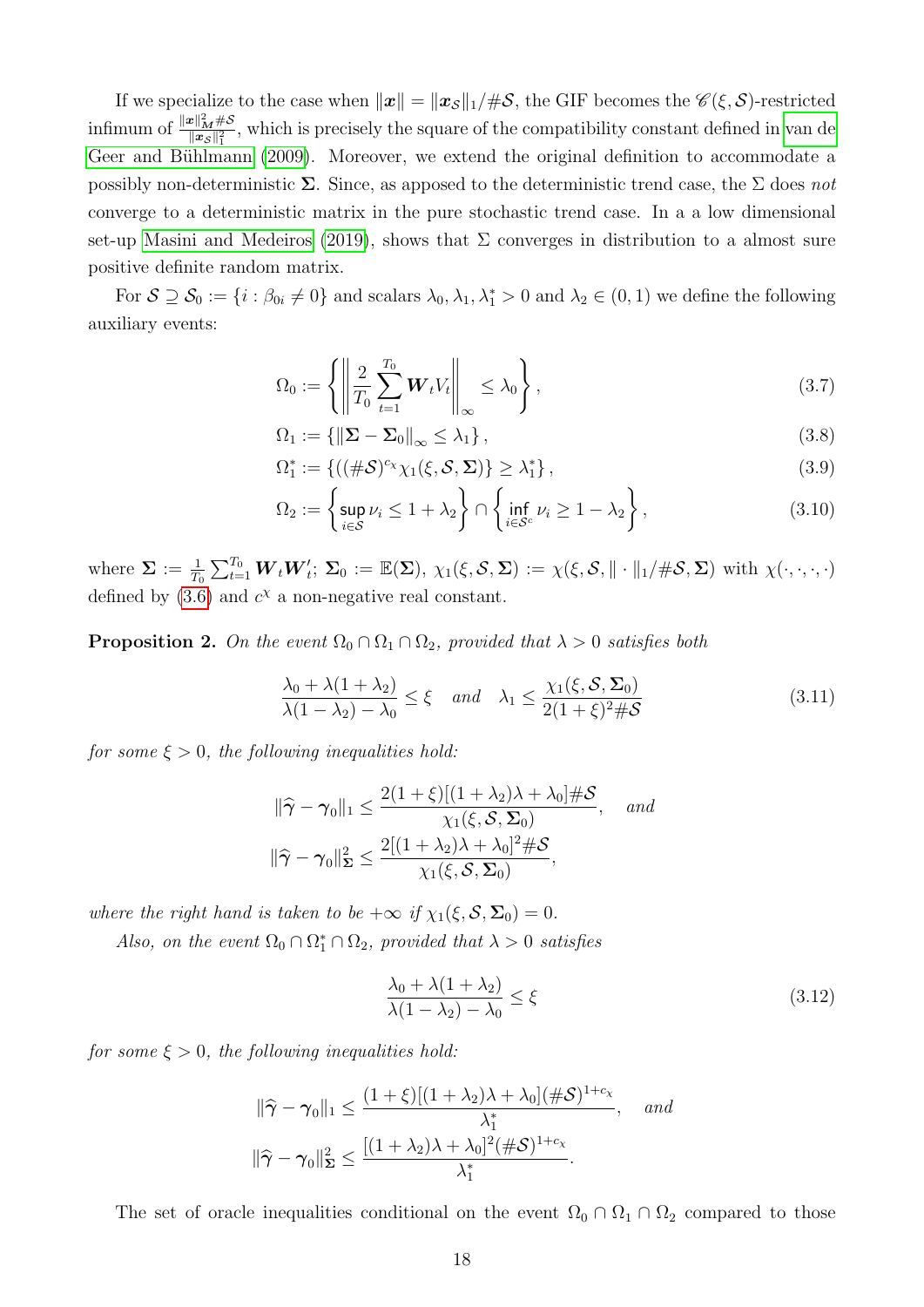conditional on  $\Omega_0 \cap \Omega_1^* \cap \Omega_2$  are similar and hold for both DGPs in Assumption [2.](#page-10-2) However, as mention before,  $\Omega_1$  cannot hold with probability approaching one in the pure integrated case since  $\Sigma$  does not converge in probability to  $\Sigma_0$ . The event  $\Omega_1^*$ , however, is expected to hold with high probability as long as we pick  $\lambda_1^* > 0$  small enough for a range of empirical applications. In effect this is equivalent to require the smallest restricted eigenvalue of  $\Sigma$  multiplied by  $(\#\mathcal{S})^{1+c_{\chi}}$ to be bounded away from a zero with high probability.

# <span id="page-18-1"></span>3.2 Estimation

Proposition [2](#page-17-0) combined with the probabilistic bounds from the events in [\(3.7\)](#page-17-1)–[\(3.10\)](#page-17-2) fully characterize the asymptotic behaviour of  $\hat{\gamma} - \gamma_0$  and hence, of  $\beta - \beta_0$ .

Results (a) and (b) of Theorem [1](#page-18-0) (below) follow under the condition of what we call Partial Asymptotics, i.e., an asymptotic approach only for the pre-intervention period, where the number of post intervention periods  $T_2 := T - T_0$  is kept fixed, while  $T_0 \to \infty$ . This approach is tailored to accommodate situations where the number of pre-intervention periods  $T_0$  is much larger than  $T_2$ , which justifies the sampling error from the estimation of  $\beta_0$  by  $\hat{\beta}$  to be of smaller order than  $V_t$ . In contrast, for part (c) of Theorem [1,](#page-18-0) we used the Full Asymptotics approach to establish the asymptotic properties by considering that the whole sample is increasing, while the proportion between the pre-intervention and the post-intervention sample size is constant. In that case,  $T \to \infty$ .

<span id="page-18-0"></span>**Theorem 1.** Under Assumptions [1-](#page-7-0)[5](#page-14-2) and, for any  $c > 0$ , set the penalty parameter  $\lambda$  of [\(2.12\)](#page-13-2) by either

- (i)  $\lambda = 4cp^{2/q}/$ √  $T_0$  under Assumption [3\(](#page-10-1)a); or
- (ii)  $\lambda = 4(c + 2 \log p)$ / √  $\overline{T_0}$  under Assumption [3\(](#page-10-1)b).

Suppose that GIF condition in Definition [2](#page-16-4) is satisfied with  $\xi = 4$ . Namely, either:

- (i)  $\chi_1(\xi, \mathcal{S}_0, \Sigma_0) \geq \epsilon$  for some positive  $\epsilon > 0$ ; or
- (ii) For every  $\epsilon > 0$  there is a  $\lambda_1^* > 0$  and  $c_\chi \geq 0$  such that  $\mathbb{P}\left[\chi_1(\xi, \mathcal{S}_0, \Sigma) < \lambda_1^*/s_0^{c_\chi}\right] < \epsilon$ .

Then, provided that either  $s_0[\psi(p)]^2/$ √  $\overline{T_0} = o(1)$  under (i) or  $s_0^{1+c_X}$  $\int_{0}^{1+c_{\chi}} [\psi(p)]^{2}/$ √  $\overline{T_0} = o(1)$  under (ii) where  $s_0 := \|\boldsymbol{\beta}_0\|_0$  and, under Assumption [3](#page-10-1)(b),  $\log p = o[(T_0^{1/4})]$  $\int_0^{1/4}/\log T_0)^{c_3}],$  we have on  $\Omega_2$ as  $T_0 \to \infty$ :

(a) 
$$
\|\hat{\gamma} - \gamma_0\|_1 = O_P[\psi(p)s_0/\sqrt{T_0}] = o_P(1)
$$
  
\n(b)  $\hat{\delta}_t - \delta_t - V_t = O_P[\psi(p)^2 s_0/\sqrt{T_0}] = o_P(1)$  for all  $T_0 < t \le T$ 

If further  $T_2 \to \infty$ :

$$
\text{(c)}\ \widehat{\Delta}_T - \Delta_T = O_P\left(\frac{\psi(p)s_0}{\sqrt{T_0}} \vee \frac{1}{\sqrt{T_2}}\right) = o_P(1).
$$

where  $\psi(x) = x^{2/q}$  under Assumption [3\(](#page-10-1)a) and  $\psi(x) = \log(x)$  under Assumption 3(b).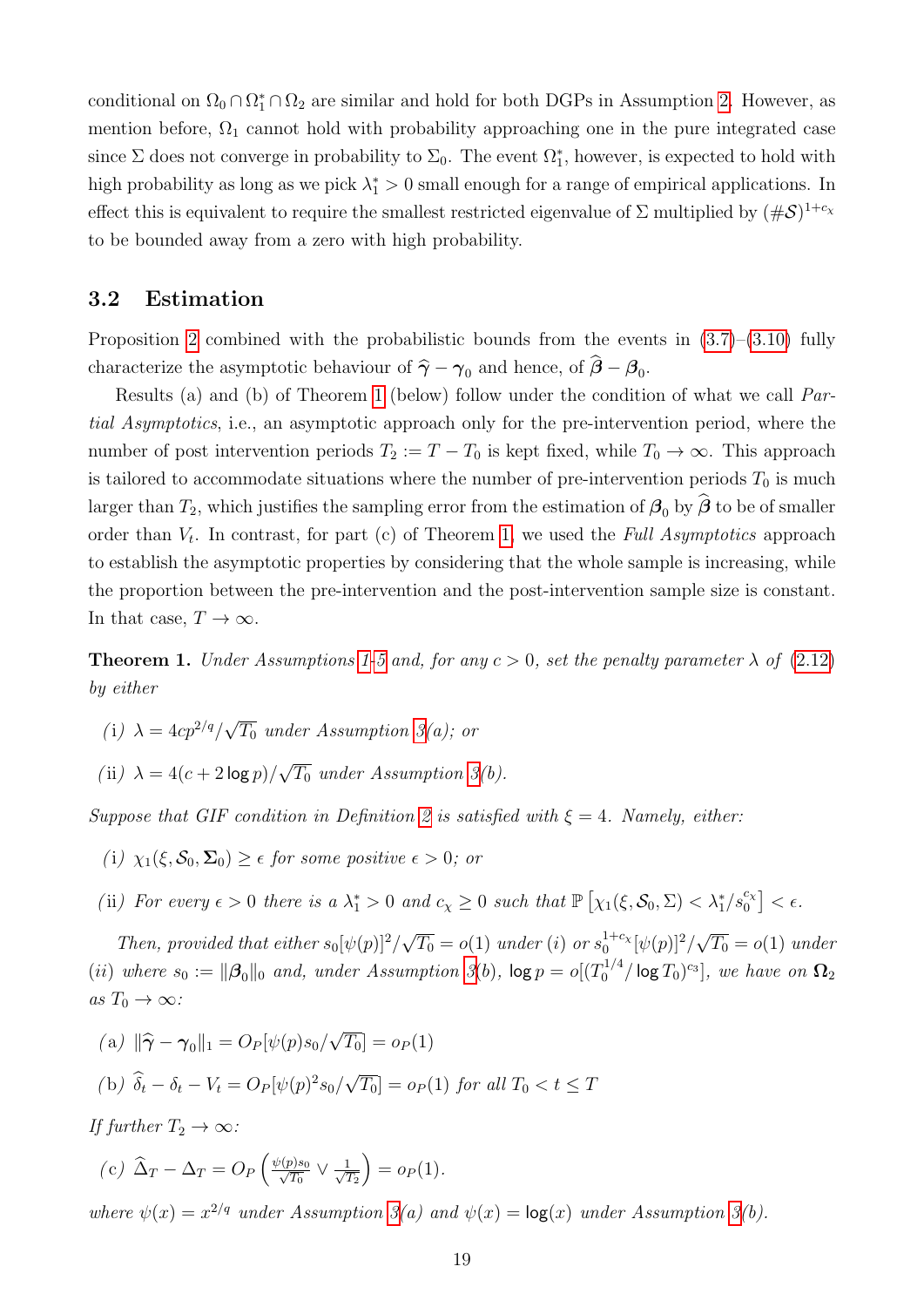Result (b) of the theorem above give us conditionally on the event  $\Omega_2$  an asymptotic (as  $T_0 \to \infty$ ) mean-unbiased estimator for the treatment effect  $\delta_t$  for every period in the postintervention sample. Part (c) give us a consistent estimator (as both  $T_0$  and  $T_2$  diverges to infinity) for the average intervention effect across the post intervention period.

In the traditional setup where all the regressors are stationary the event  $\Omega_2$  happens with probability 1 by setting  $w_i = 1$  for all  $1 \leq i \leq p$ . Also in the case of our factor model example in [2.3,](#page-7-5) setting  $w_i = 1$  for all units, results in  $\Omega_2$  occurring surely regardless of the factor DGP considered and/or the deterministic trend associated to it. Since, in that case we have that  $\nu_i \leq 1$  for  $i \in \mathcal{S}_0$  and  $\nu_i = 1$  otherwise. This fortunate result is a consequence of all regressors that do not load on the factor are  $I(0)$  processes. The same would be true whenever the process of the units in  $S_0^c$  are of smaller or equal order in probability of the process of in variables in  $S_0$ .

To extend this result to the general setup, let  $w_i = w_{i,t}$  be a possibly stochastic sequence of almost surely non-negative weights. Then, the event  $\Omega_2$  happens with probability approaching 1 as long as the events  $\{\limsup_t \sup_{i \in S_0} \nu_{i,t} \leq 1\}$  and  $\{\liminf_t \inf_{i \in S_0^c} \nu_{i,t} \geq 1\}$  where  $\nu_{it} := w_{it}/\ell_{it}$ also happen with probability approaching one. In particular, if we choose the vector of weights  $\boldsymbol{w}$  in [\(2.12\)](#page-13-2) according to the proposition below, the event  $\Omega_2$  occurs with probability approaching one since by the definition of  $\ell_i$  in [\(3.1\)](#page-15-4),  $\nu_i \to 1$  for all  $2 \leq i \leq p$  and we are able to state the following result.

<span id="page-19-0"></span>**Proposition 3.** Under the same conditions of Theorem [1,](#page-18-0) if we set  $w_1 = 0$ , such that the intercept is not penalized and for  $2 \leq i \leq p$ , set  $w_i = X_{iT_0}$  under the growth condition (Proposition [1\(](#page-12-1)b)); otherwise, we set  $w_i = 1$  if DGP [\(2.7\)](#page-10-3) or  $\sqrt{T_0}$  if DGP [\(2.8\)](#page-10-4) in Assumption [2,](#page-10-2) then,

$$
\mathbb{P}(\Omega_2) \to 1 \quad as \quad T_0 \to \infty.
$$

In the case when the growth condition holds for  $X_{it}$ , we would like to penalize it setting  $w_{it} = d_{i,T_0}$ . However, since we do not directly observe it we are using  $X_{i,T_0}$  instead. Carefully analysis of the proof of Proposition [3](#page-19-0) shows that its approach combined with Assumption [4](#page-13-3) suffices for the result.

At this level of generality, namely DGPs with all sort of deterministic and/or stochastic idiosyncratic trends combination, it seems difficult to derive a rule to choose weights that would consistently estimate the parameters in all cases without relying on any previous knowledge of the DGP. For instance, one could test for the order of integration and/or determinist trend in the unit of interested using classical time series tests since, as previously mention, if all the units are at most the order (in probability) of the unit of interest we can always set the weights to unit. If that is not the case, yet another approach, could be to previously test for cointegration among the variables. For a high-dimension cointegration test refer to [Onatski and Wang](#page-51-8) [\(2018\)](#page-51-8) or [Liang and Schienle](#page-51-7) [\(2019\)](#page-51-7). We believe that Theorem [1](#page-18-0) coupled with Proposition [3](#page-19-0) can guide the practitioner to decide which weight to pick in any particular empirical application.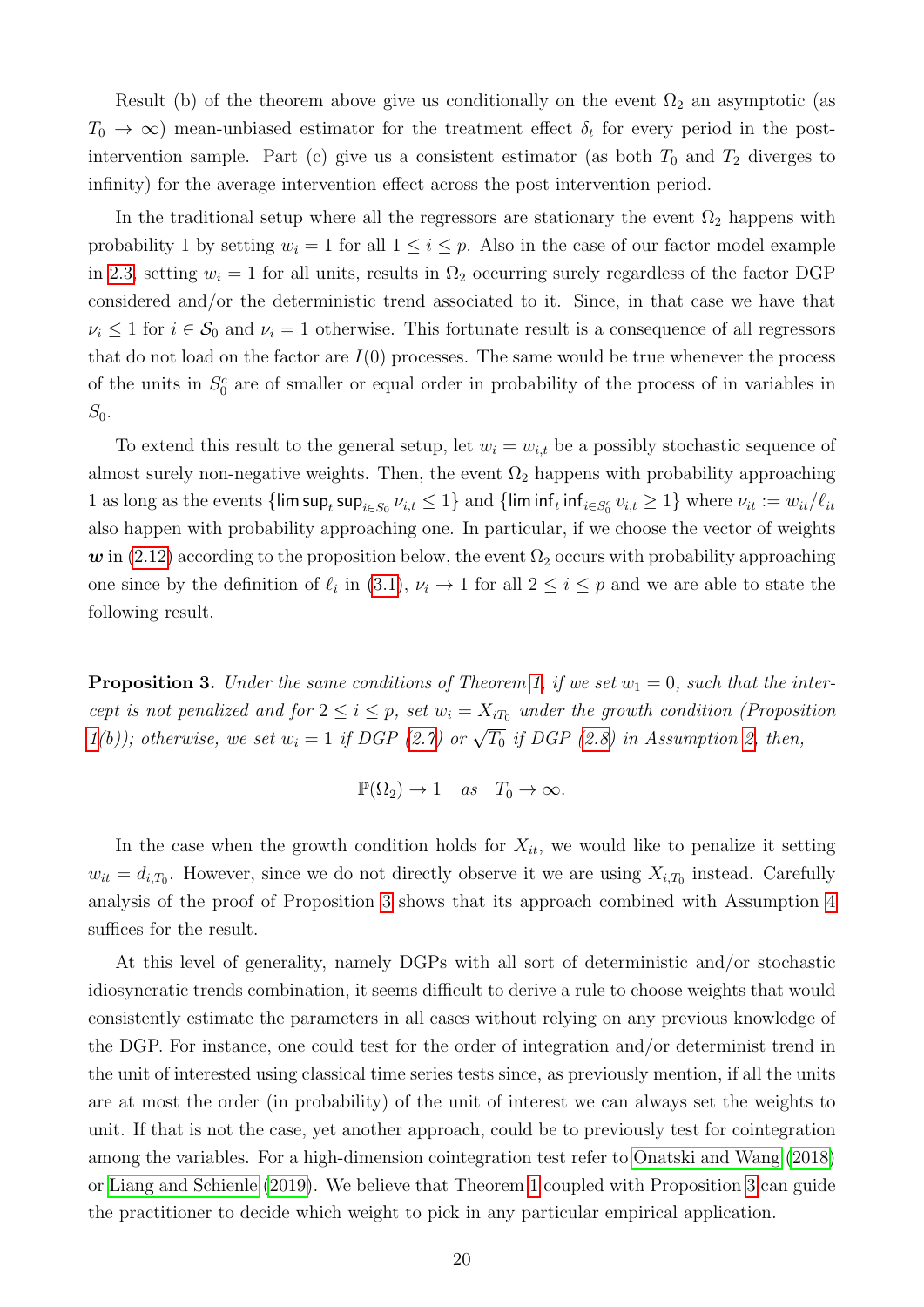## <span id="page-20-0"></span>3.3 Inference

The inference procedure presented in this section is based on the sequence of estimators  $\{\widehat{\delta}_t\}_{t>T_0}$ obtained Section [3.2.](#page-18-1) More specifically, we consider any continuous mappings  $\phi : \mathbb{R}^{T_2} \to$  $\mathbb{R}^b$  whose argument is the T<sub>2</sub>-dimensional vector  $(\widehat{\delta}_{T_0+1} - \delta_{T_0+1}, \ldots, \widehat{\delta}_T - \delta_T)'$ . Thus, we are ultimately interested in the distribution of  $\hat{\phi} := \phi(\hat{\delta}_{T_0+1} - \delta_{T_0+1}, \dots, \hat{\delta}_T - \delta_T)$  under the null  $(2.1)$  where  $\delta_t = 0$  for all  $t > T_0$ .

As mentioned previously we would like to consider a situation when the pre-intervention period to be substantially longer than the post intervention period,  $T_0 \gg T_2$ . It could be well the case that  $T_2 = 1$ . The results are based on part (b) of Theorem [1.](#page-18-0) As a direct corollary, we have under the asymptotic on the pre-invention period  $(T_0 \to \infty)$  that  $\hat{\phi} \stackrel{p}{\to} \phi_0 := \phi(V_{T_0+1}, \ldots, V_T)$ by the Continuous Mapping Theorem. Consider the construction of  $\hat{\phi}$  using only blocks of size  $T_2$  of consecutive observations from the pre-intervention sample. There are  $T_0 - T_2 - 1$  such blocks denoted by

$$
\widehat{\phi}_j := \phi(\widehat{V}_j, \dots, \widehat{V}_{j+T_2-1}) \quad j = 1, \dots, T_0 - T_2 + 1,
$$

where  $\hat{V}_t := Y_t - \hat{\beta}'_{T_0} \mathbf{X}_t$  with the subscript  $T_0$  in  $\hat{\boldsymbol{\beta}}$  indicates that the estimator is calculated using the entire pre-intervention sample.

For fixed j, we have that  $\phi_j$  $\stackrel{p}{\longrightarrow} \phi_j := \phi(V_j, \ldots, V_{j+T_2-1}).$  Under a strict stationarity assumption on  $V_t$ , we have that  $\phi_j$  is equal in distribution to  $\phi_0$  for all j. Hence, we propose to estimate the distribution  $\mathcal{Q}_T(\boldsymbol{x}) := \mathbb{P}(\hat{\boldsymbol{\phi}} \leq \boldsymbol{x})$  by

$$
\widehat{\mathcal{Q}}_T(\boldsymbol{x}) := \frac{1}{T_0 - T_2 + 1} \sum_{j=1}^{T_0 - T_2 + 1} \mathbb{1}(\widehat{\boldsymbol{\phi}}_j \leq \boldsymbol{x}),
$$

where, for a pair of vectors  $a, b \in \mathbb{R}^d$ , we say that  $a \leq b \iff a_i \leq b_i, \forall i$ .

<span id="page-20-1"></span>**Theorem 2.** For any continuous  $\phi : \mathbb{R}^{T_2} \to \mathbb{R}^b$ , let  $\widehat{\phi} := \phi(\widehat{\delta}_{T_0+1} - \delta_{T_0+1}, \ldots, \widehat{\delta}_T - \delta_T)$  and  $\bm{\phi}_0 \ := \ \phi(V_{T_0 + 1}, \ldots, V_T).$  $\bm{\phi}_0 \ := \ \phi(V_{T_0 + 1}, \ldots, V_T).$  $\bm{\phi}_0 \ := \ \phi(V_{T_0 + 1}, \ldots, V_T).$  Consider the same conditions of Theorem 1 but with Assumption  $3(a)$  $3(a)$  fulfilled with  $q > 4$ ; assume further that  ${V_t}$  is a strictly stationary process and  $s_0 =$  $o\{\sqrt{T_0}/[\psi(p)\psi(pT_0)]\}$ , then we have for fixed  $T_2$  as  $T_0 \to \infty$ 

$$
(a) \not\widehat{\phi} \xrightarrow{p} \phi_0
$$

(b) 
$$
\hat{Q}_T(\boldsymbol{x}) - Q_T(x) \stackrel{p}{\longrightarrow} 0
$$
 for all  $x \in C_0 := \{continuity point of Q_0(\boldsymbol{x}) := \mathbb{P}(\phi_0 \leq \boldsymbol{x})\}$ 

- (c) If  $\mathcal{Q}_0(\boldsymbol{x})$  is continuous, the result (b) holds uniformity in  $\boldsymbol{x} \in \mathbb{R}^b$ .
- (d) If  $\phi$  is real-valued, then  $\mathcal{Q}_T[\widehat{\mathcal{Q}}_T^{-1}(\tau)] \to \tau$  for all  $\tau \in (0,1)$  such that  $Q_0^{-1}(\tau) \in \mathcal{C}_0$ , where  $Q^{-1}(\tau) := \{ \inf x : Q(x) \geq \tau \}.$

By the appropriate choice of  $\phi(\cdot)$ , Theorem [2](#page-20-1) provides a simple way to conduct inference. We could be interested in testing the intervention effects on all post-intervention periods individually by setting

$$
\boldsymbol{\phi}(\widehat{\delta}_{T_0+1},\ldots,\widehat{\delta}_T)=(\widehat{\delta}_{T_0+1},\ldots,\widehat{\delta}_T)',
$$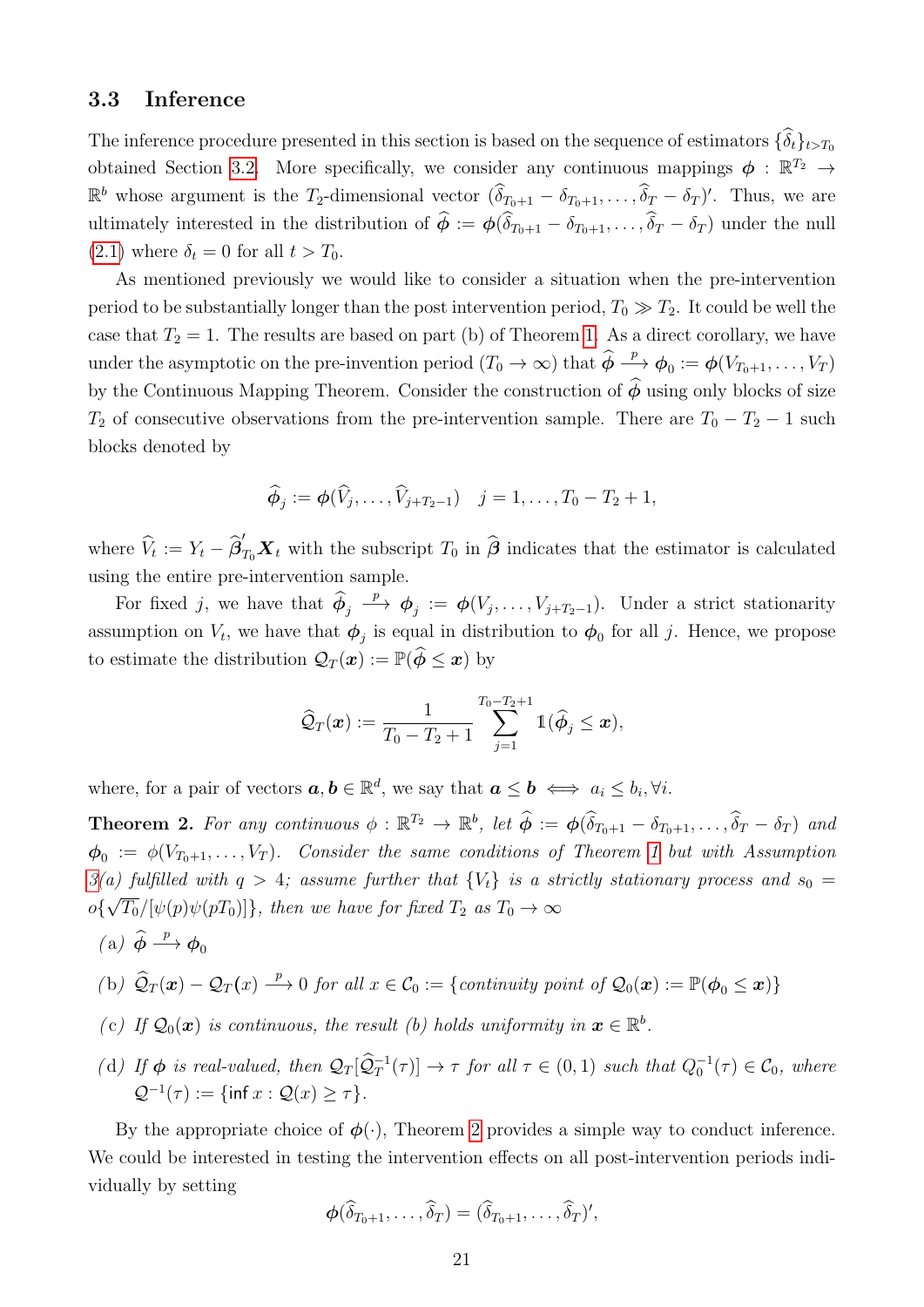or on the average intervention effect across the post-intervention periods

$$
\boldsymbol{\phi}(\widehat{\delta}_{T_0+1},\ldots,\widehat{\delta}_T)=\frac{1}{T_2}\sum_{t=T_0+1}^T\widehat{\delta}_t.
$$

A reasonable choice for testing the null [\(2.1\)](#page-6-2) using a univariate statistic would be

$$
\boldsymbol{\phi}(\widehat{\delta}_{T_0+1},\ldots,\widehat{\delta}_T)=\frac{1}{T_2}\sum_{t=T_0+1}^T \widehat{\delta}_t^2,
$$

or, more generally, to set

$$
\boldsymbol{\phi}(\widehat{\delta}_{T_0+1},\ldots,\widehat{\delta}_T)=\frac{1}{T_2}\sum_{t=T_0+1}^T g(\widehat{\delta}_t),
$$

for some positive function  $q(\cdot)$ , such as  $|\cdot|$ . Regardless of the choice, Theorem [2](#page-20-1) ensures a correct asymptotic test size or a correct asymptotic coverage probability for confidence intervals.

For instance, we might be interested in a joint confidence set for the vector  $\boldsymbol{\delta} := (\delta_{T_0+1}, \ldots, \delta_T)$ ; then, we might take  $\hat{\phi} = \hat{\delta} - \delta$  where  $\hat{\delta} := (\delta_{T_0+1}, \ldots, \delta_T)'$ . Notice that, unless  $T_2 = 1$ , there several ways to construct a confidence set for a given significance level. For instance, a  $(1 - \tau)$ confidence cube that takes into account the potential autocorrelation among the  $\delta_t$ 's is given by

$$
C_T := \bigtimes_{t=T_0+1}^T [\widehat{\delta}_t - \widetilde{\mathcal{Q}}_T^{-1}(1-\tau/2); \widehat{\delta}_t - \widetilde{\mathcal{Q}}_T^{-1}(\tau/2)],
$$

where  $\widetilde{Q}_T^{-1}(\tau) = \inf\{x \in \mathbb{R} : \widehat{Q}_T(x_i) \geq \tau\}$  and  $\iota$  is a vector of  $T_2$  ones. As a direct corollary of Theorem [2](#page-20-1) assuming that  $\mathcal{Q}_0$  is continuous for any  $\tau \in (0,1)$ 

$$
\mathbb{P}\left(\boldsymbol{\delta} \in C_T\right) \to 1 - \tau, \quad \text{as } T_0 \to \infty.
$$

Alternatively, any test procedure based on an univariate test statistic  $\hat{\phi}$  can have its p-value evaluated simply by  $1-\widehat{Q}_T(\widehat{\phi})$  for a one-tailed test or  $1-\widehat{Q}_T(-|\widehat{\phi}|)+\widehat{Q}_T(|\widehat{\phi}|)$  for a double-tailed test.[9](#page-21-1)

# <span id="page-21-0"></span>4 Simulations

The goal of this section is to conduct a Monte Carlo simulation to corroborate the asymptotic results in the paper as well as to evaluate the finite sample performance of the inferential approach advocated in the previous section.

<span id="page-21-1"></span><sup>&</sup>lt;sup>9</sup>Technically,  $\hat{\phi}$  is not a statistic since it depends on the value of the unknown  $\{\delta_t\}_{t>T_0}$ . However, under the null of interest [\(2.1\)](#page-6-2), we have  $\delta_t = 0$ .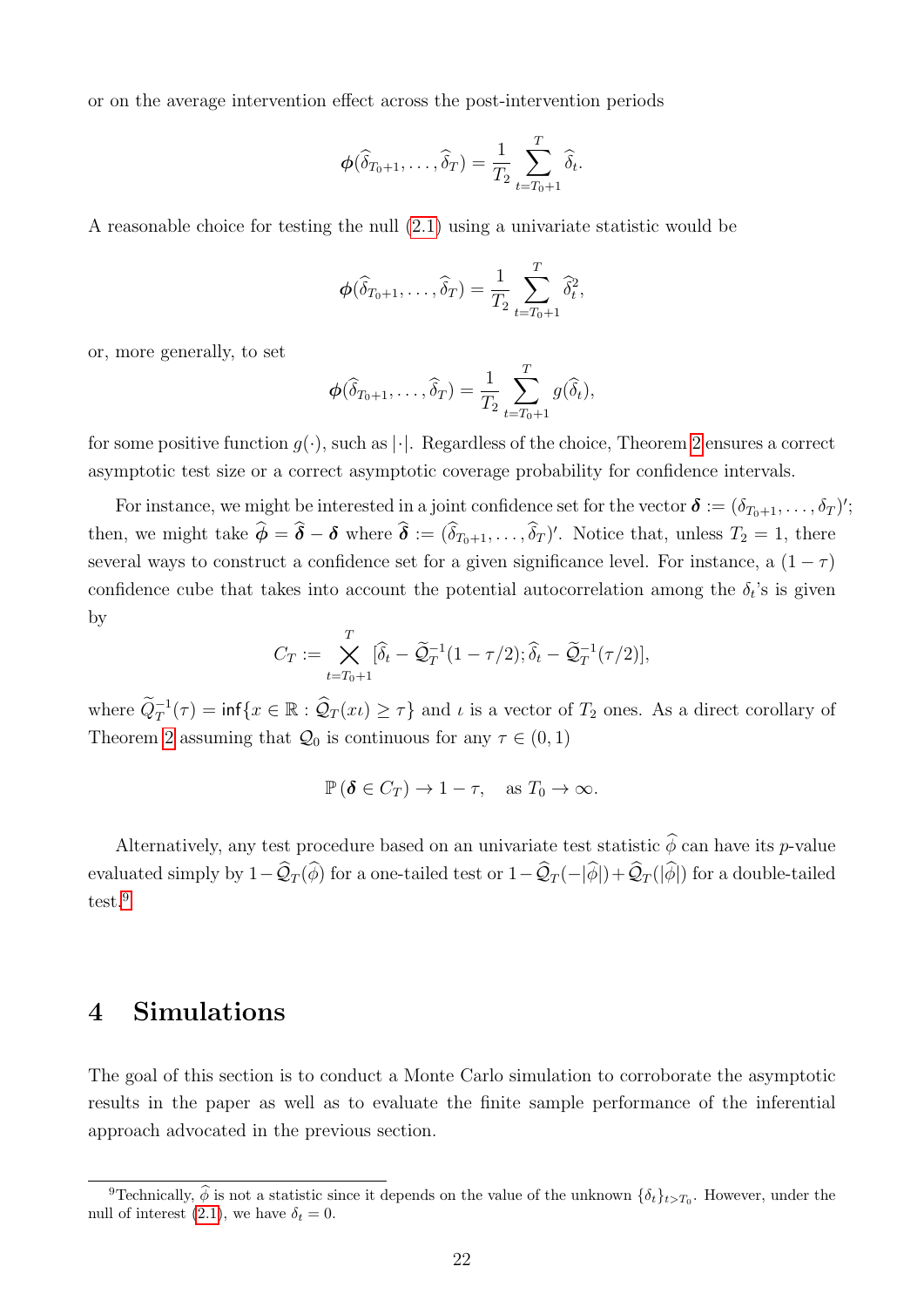## 4.1 Inference

We simulate two baseline models. The number of Monte-Carlo replications is 10, 000. The first simulated model consists of equations [\(2.4\)](#page-7-2) and [\(2.6\)](#page-7-4) with independent and identically normally distributed innovations,  $n = 200$ ,  $s_0 = 5$ . The second baseline DGP differs from the first one by considering equations [\(2.4\)](#page-7-2) and [\(2.5\)](#page-7-3). In both cases we simulated  $T = 100$  observations and we set  $T_2 = 3$ . The test statistic considered is  $\phi(x) = ||x||_2$ . We consider several alternatives to the baseline DGPs by changing the error distributions, the total number of observations  $(T)$ , the number of post-treatment observations  $(T_2)$ , the number of units  $(n)$ , the sparsity  $(s_0)$ , the shape of the deterministic component  $(f_t^F)$ , and the degree of autocorrelation in the errors  $(\rho)$ . Tables [1](#page-42-0) and [2](#page-43-0) report size results for model  $(2.4)$ – $(2.6)$  and  $(2.4)$ – $(2.5)$ , respectively. The tables show, for different settings, rejection rates under the null hypothesis of no intervention effect under three different nominal size values: 0.01, 0.05 and 0.1. The rejection rates are computed for three estimation frameworks: LASSO means that the counterfactual is estimated by LASSO with all the n units included in the model. The penalization parameter  $\lambda$  is chosen via Bayesian Information Criterion (BIC). We set the maximum penalty level to be  $\|\frac{1}{T}\|$  $\frac{1}{T_0} \sum_{t=1}^{T_0} Y_t \boldsymbol{X}_t \|_{\infty}$  with an exponential path down to  $\lambda_{\min} = 0.001$  along 100 equally spaced intervals in the glmnet package. Oracle means that the counterfactual is estimated by OLS using only the  $s_0$  relevant units. Finally, True means no estimation, that is, the counterfactual is estimated with the true values of the parameters  $(\beta_0)$ . All distributions are standardized (zero mean and unit variance). Mixed normal means to two Normal distributions with probability (0.3, 0.7), mean  $(-10, 10)$  and variance  $(2, 1)$ . The AR(1) structure with coefficient  $\rho$  is applied to the common factor innovation  $U_{1t}^F$  and the first unit idiosyncratic innovation  $U_{1t}^Z$ .

Several conclusions emerge from the tables. First the size distortions of the LASSO are comparable to the ones from the Oracle and slightly superior than the ones from the true model. Note that the size distortions from the true model reflects only the estimation error of the cumulative distribution of  $V_t$ . On the other hand, the other two cases reflect also the estimation error of the  $\beta_0$  parameter. Second, it seems that different error distributions do not affect the rejection rates. As expected the total sample size  $(T)$  has a strong influence on the size distortions, which got close to zero as the sample increases. The number of units  $(n)$ seems to influence more in the case of stochastic trends, where the distortions for the case when  $n = 1000$  can be non-negligible. In addition, high residual autocorrelation, as expected, can cause more distortions. Finally, the number of observations after the intervention seems also to have an effect on the text. However, the distortions are not large. Overall, the proposed inference procedure works extreme satisfactorily, specially for the 0.1 significance level.

Table [3](#page-44-0) presents rejection rates under the alternative for the baseline DGP case. We consider two types of intervention. The first one has only mean effects while the second causes variance effects. It is clear from the table that the test has nontrivial power against the alternatives.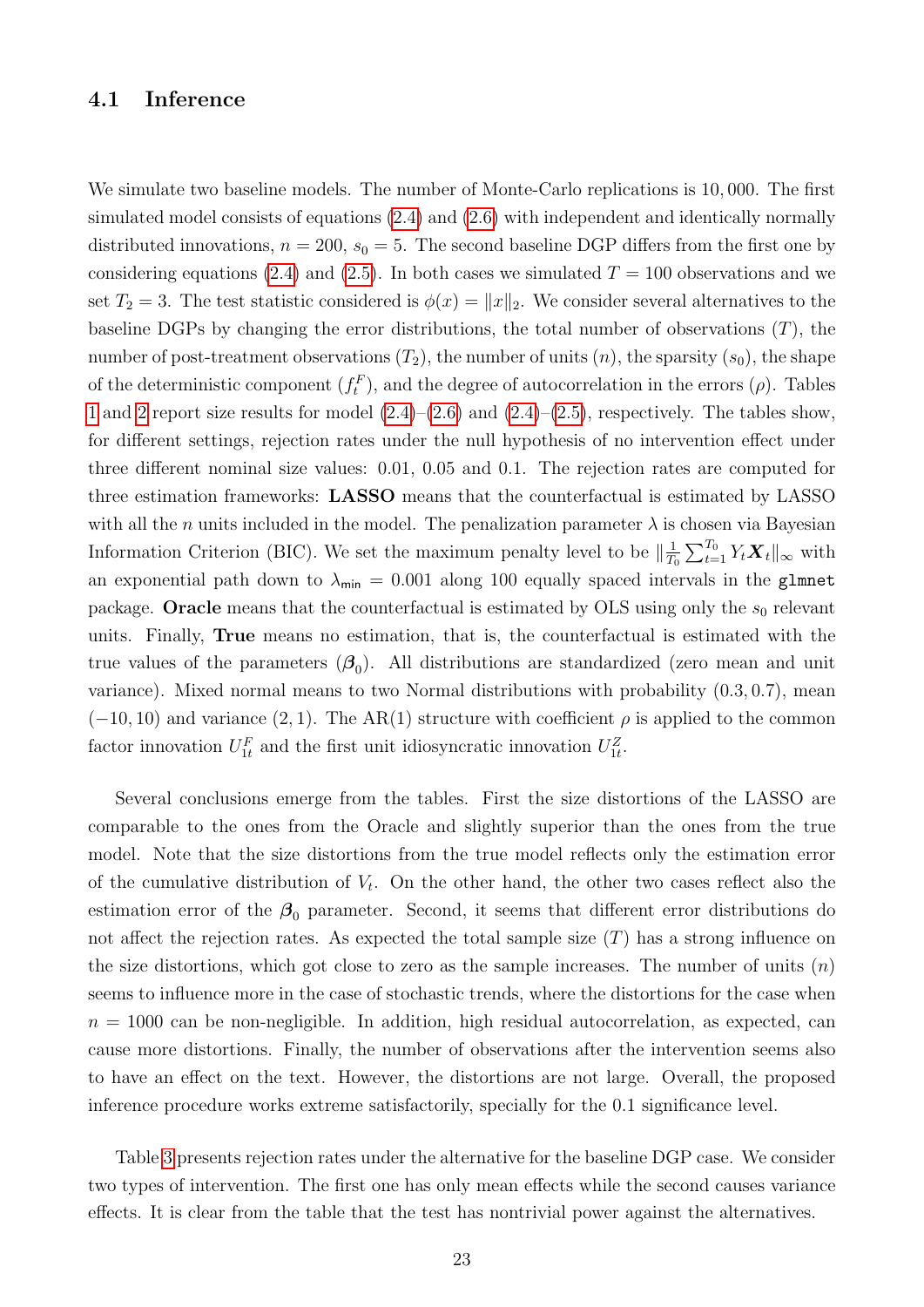## 4.2 Parameter Estimation

The table reports several statistics averaged over 10,000 replications for each one of four data generating processes. More specifically, mean  $\ell_1$ -norm is the average  $\|\hat{\beta} - \beta\|_1$ , mean bias is the average bias  $(\hat{\beta} - \beta)$  over the simulations, mean MSE is the average mean squared error, and mean  $\Delta$  is the average intervention effect over the 10 out-of-sample periods. Note that the true value of  $\Delta$  is zero. MSE  $\Delta$  is the average squared error over the simulation and, finally, median  $\Delta$  is the median of the estimates of  $\Delta$  over the simulations. Each column in the table represents a variation of the baseline scenario, in which we set  $T = 100, s_0 = 5, n = 100$  and  $\rho = 0$ . Model (1) is given by equations [\(2.4\)](#page-7-2) and [\(2.5\)](#page-7-3) where  $f_t^F = 0$ . Model (2) is given by equations [\(2.4\)](#page-7-2) and [\(2.5\)](#page-7-3) where  $f_t^F = 1$ . Model (3) is given by equations (2.4) and [\(2.6\)](#page-7-4) where  $f_t^F = t$ . Model (4) is given by equations [\(2.4\)](#page-7-2) and [\(2.6\)](#page-7-4) where  $f_t^F = t^2$ .

As expected the  $\ell_1$ -norm, the bias, and the MSE of the estimators decrease with the sample size, but increase as the degree of sparsity decreases  $(s_0 \text{ grows})$ , as the number of covariates grows or as the autocorrelation in the errors increases. Nevertheless, the biases are negligible. Concerning the estimator of the average intervention effect  $(\Delta)$ , the estimators are rather precise when the trends are deterministic. On the other hand, with stochastic trends, the biases are small only with no error autocorrelation.

# <span id="page-23-0"></span>5 Empirical Illustrations

## 5.1 Heterogeneous Effects and the Price Elasticity of Demand

We illustrate the proposed inferential procedures for counterfactual analysis with an application to optimal price setting in the retail industry in Brazil. Our dataset consist of the daily prices and quantities sold of a product A, commercialized by one of the major retail chains in Brazil, which has approximately 1,000 stores distributed in more than 400 municipalities over the country.[10](#page-23-1) On average, the company sells more than 29,000 units of this product per day across the country, which represents an important share of the company's total revenue. The quantities are aggregated at the municipal level. Our sample consists of about 50% of the municipalities where there are stores. The number and size of stores differ across municipalities.

To determine the optimal price of the product (in terms of profit or revenue maximization), a randomized experiment has been carried out. More specifically, the price of the product was changed in 107 municipalities (treatment group), while in the other 126 municipalities, the prices were kept fixed at the original level (control group).<sup>[11](#page-23-2)</sup> The selection of the treatment and control groups was carried out according to the socioeconomic and demographic characteristics of each municipality as well as to the distribution of stores in each city. Nevertheless, it is important to emphasize three facts. First, we used no information about the quantities

<span id="page-23-1"></span><sup>&</sup>lt;sup>10</sup>Due to a confidentiality agreement, we are not allowed to disclosure either the name of the product or the name of the retail chain.

<span id="page-23-2"></span> $11$ A different experiment was running during the same period in the other half of the municipalities. Therefore, we decided to exclude these cities in order to avoid potential sources of biases.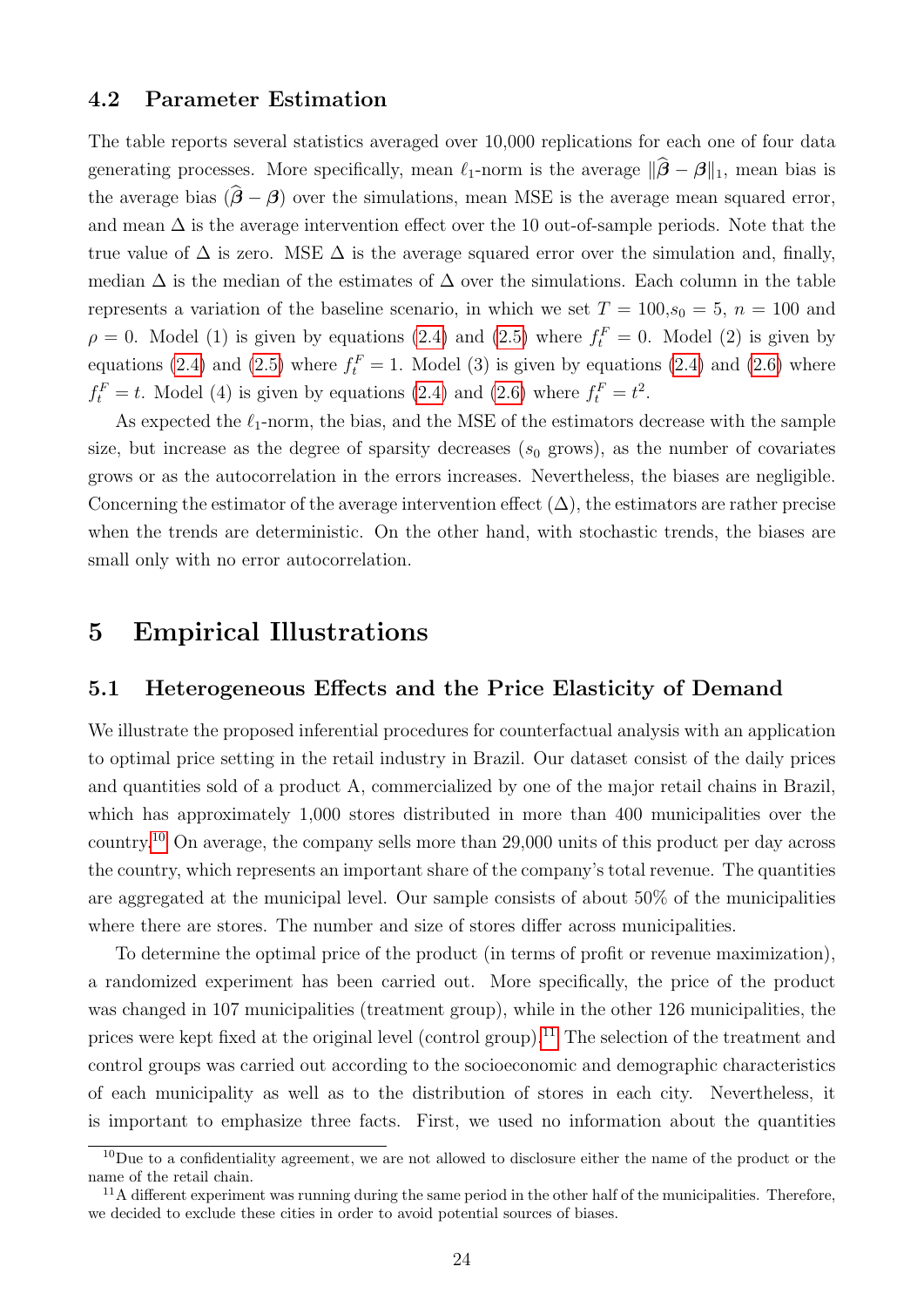sold of the product in each municipality, which is our output variable, in the randomization process. This way, we avoid any selection bias and can maintain valid Assumption [1.](#page-7-0) Second, although according to municipality characteristics, we keep a homogenous balance between groups, the parallel trend hypothesis is violated, and there is strong heterogeneity with respect to the quantities sold and consumer behavior in each city, even after controlling for observables. Finally, the time-series of sold quantities displays a clear trend. Therefore, due to the facts described before, we advocate the use of the methodology proposed in this paper and not alternatives, such as the difference-in-differences estimator.

For each day t,  $q_{it}$  represents the total quantities sold of product A in all stores of municipality i, where  $i = 1, \ldots, n$  and  $t = 1, \ldots, T$ . Our sample runs from June 20, 2016, to October 31, 2016, representing a total of 134 daily observations. The experiment was conducted during the period October 18-31, 14 days. During these days, the practiced prices in the municipalities belonging to the treatment group were increased in  $\Delta_p$  Brazilian Reais, while for the other municipalities, they were kept fixed. The first 126 municipalities are in the control group  $(i = 1, \ldots, 126)$ , whereas the remaining 107 are in the treatment group  $(i = 127, \ldots, 233)$ . The number of pre-treatment observations is  $T_0 = 120$  $T_0 = 120$  $T_0 = 120$ . Panel (a) in Figure 1 presents the time-series dynamics of the total quantity sold over all municipalities as well as in the control and treatment groups. Some facts emerge from the visual inspection of the figure. First, there is a clear trend in the data that seems to be linear and deterministic. Second, there is also a strong weekly pattern. Panel (b) in Figure [1](#page-48-0) displays the histograms of the estimated slope parameter of a pure linear trend model for the municipalities in the control and treatment groups during the pre-treatment sample.<sup>[12](#page-24-0)</sup> There is a clear heterogeneity in the trend pattern that precludes the use of the traditional differences-in-differences estimator. These facts are corroborated with the results presented in Table [5.](#page-46-0) The table reports the estimated coefficients of a linear trend model for the total sold quantities in each group as well as the coefficients of the linear trend, when dummies to control for the days-of-the-week effect are included in the model. The numbers between parentheses are heteroskedastic-autocorrelation robust (HAC) standard errors. The table also presents the results of the augmented Dickey-Fuller (ADF) test for the null of unit roots against the alternative of a trend-stationary model. The null of unit-roots are strongly rejected for the control group. For the treatment group the null is rejected at a 7% level. When both groups are merged together, the rejection is at a 6% level. As it is well known that ADF tests have low power in small samples, the results provide strong evidence in favor of a trend-stationary model.

To determine the optimal price of the product, it is necessary to obtain the effects of the price change on the quantities sold. We consider two cases. In the first case, we assume that the effects are homogeneous across municipalities, and our output variable of interest is the

<span id="page-24-0"></span><sup>&</sup>lt;sup>12</sup>For each municipality, we estimate by ordinary least squares the following linear trend model:  $q_{it} = \alpha_i +$  $\beta_i t + u_t$ . Panel (b) in Figure [1](#page-48-0) displays the empirical distribution of  $\hat{\beta}$  across municipalities.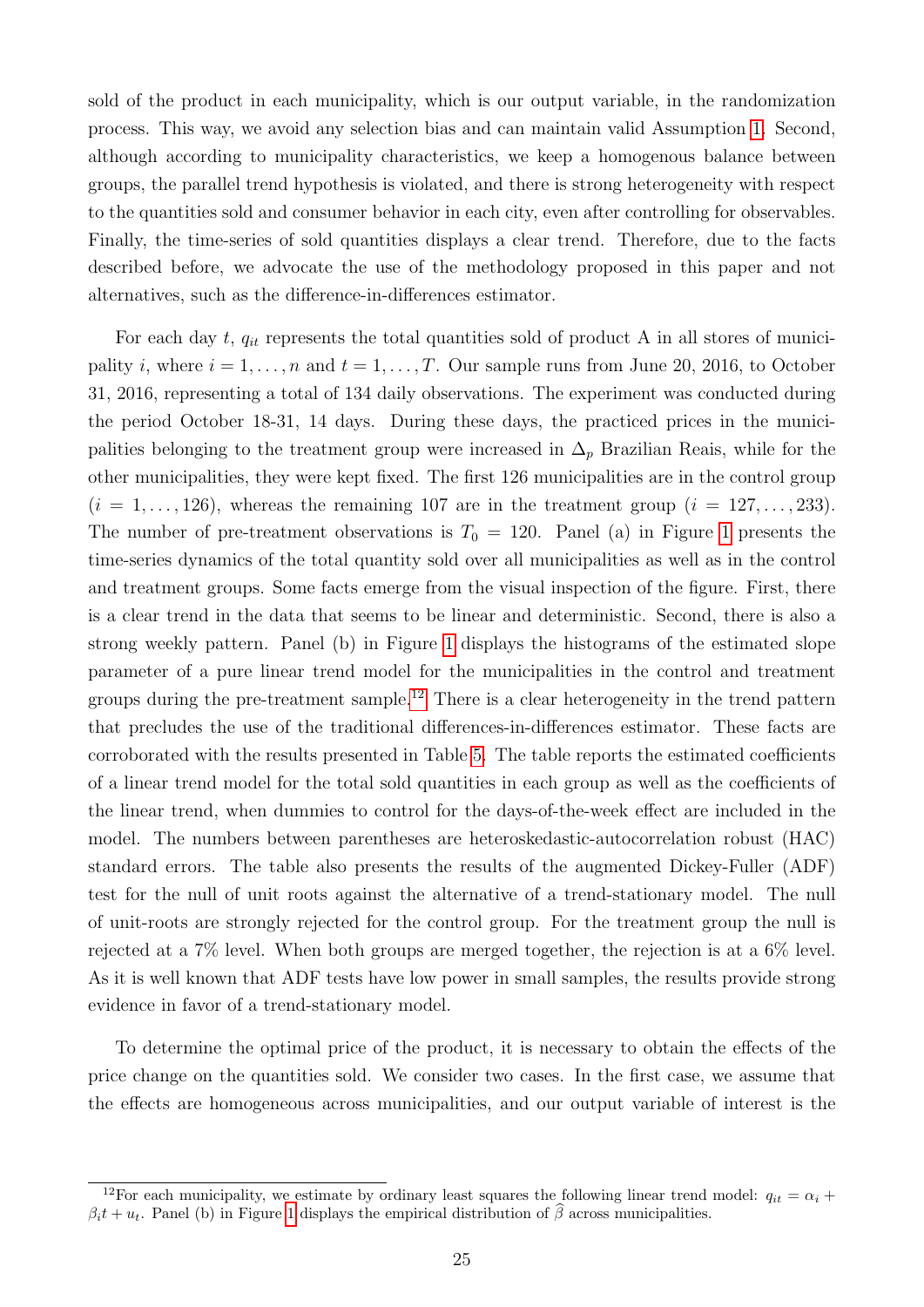total quantity of the product sold in the treatment group:

$$
q_t = \frac{1}{107} \sum_{i=126}^{233} q_{it}.
$$

We estimate the effect according to the following steps:

#### 1. Estimate the parameters of the regression

<span id="page-25-0"></span>
$$
q_{t} = \beta_{0} + \sum_{i=1}^{126} \beta_{i} q_{it} + \pi_{1} \text{Mon}_{t} + \pi_{2} \text{True}_{t} + \pi_{3} \text{Wed}_{t} + \pi_{4} \text{Thu}_{t} + \pi_{5} \text{Fri}_{t} + \pi_{6} \text{Sat}_{t} + V_{t},
$$
  
=  $\mathbf{X}_{t}' \boldsymbol{\beta} + V_{t}$  (5.1)

by the WLASSO procedure described in the paper using the 120 observations from June 20, 2016, to October 18, 2016 (pre-treatment sample).  $Mon_t, \ldots, Sat_t$  are six dummies for the days of the week. As we include a constant in the model, we omit the dummy for Sundays. The penalty parameter of the WLASSO procedure is selected by the BIC.

#### 2. Project the counterfactual for the treatment period as

$$
\widehat{q}_t = \mathbf{X}_t' \widehat{\boldsymbol{\beta}}
$$

and compute

$$
\delta_t = q_t - \widehat{q}_t.
$$

We evaluate the effects on sales during each one of the 14 days following the initial price increase. The results are reported in Figure [2](#page-49-0) and Table [6.](#page-47-0) The figure shows the actual sales, the estimated counterfactual, as well as a 95% confidence interval using the partial resampling method described in Section [3.3,](#page-20-0) where  $\phi(x) = x$ . As expected, the effects are negative and statistically significant for most of the days. We also run the resampling test for  $\phi(x)$  = 1  $\frac{1}{T_2}\sum_{j=1}^{T_2}x_j^2$  and  $\phi(x) = \frac{1}{T_2}\sum_{j=1}^{T_2}|x_j|$ . Table [6,](#page-47-0) Panel (a), reports the average effect for all municipalities in the treatment group as well as the effect per store. Extrapolating the result for the entire company, the average daily effect yields a reduction in sales of more than 4,000 units, potentially causing a great impact in terms of revenue and profit. The table also reports the R-squared and the number of selected regressors with the WLASSO method. It is clear that the model has a good in-sample fit  $(R$ -squared=0.96).

To measure the degree of heterogeneity of price elasticities across different municipalities, we estimate the counterfactuals for each one of the municipalities in the treatment group. We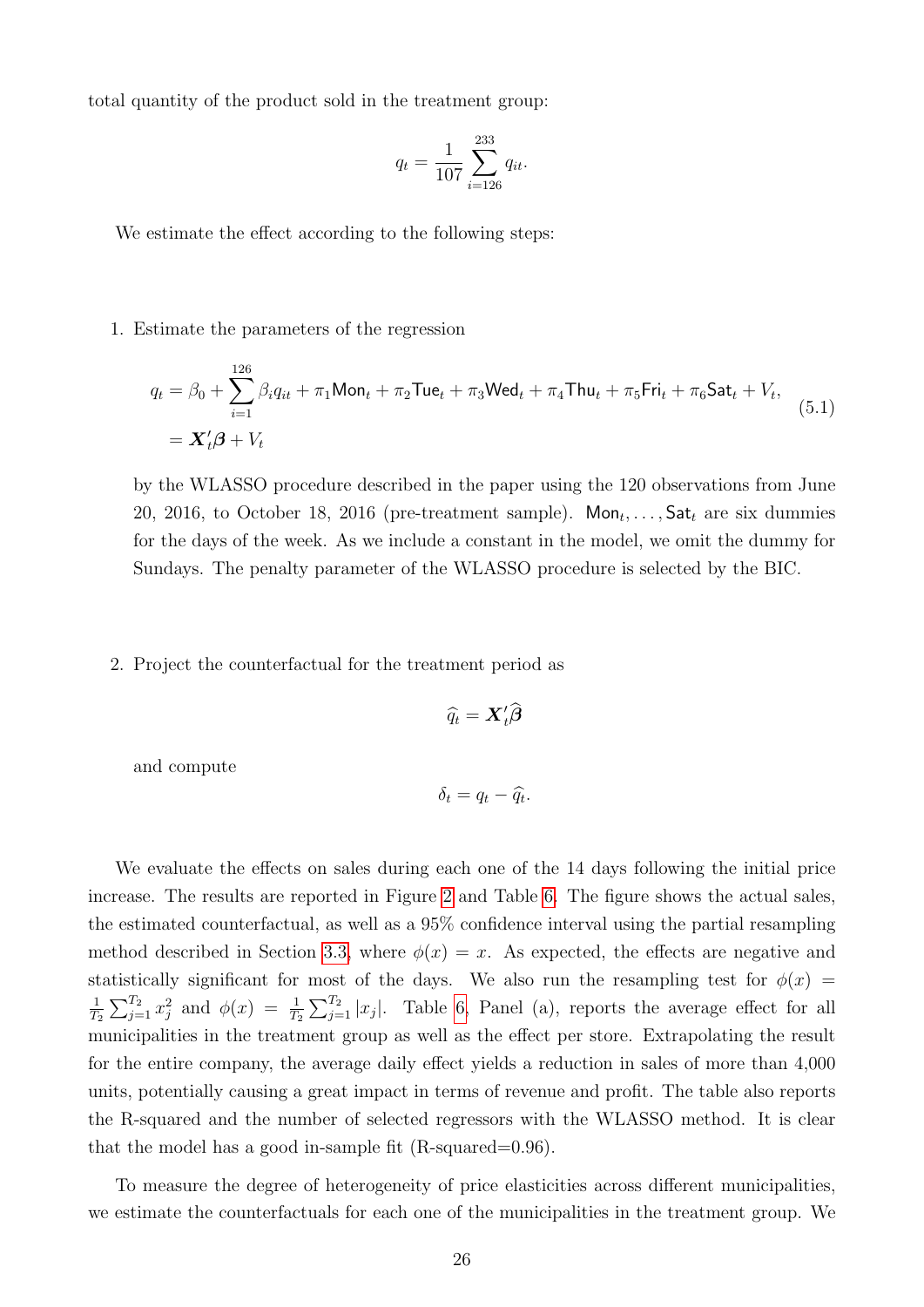replace [\(5.1\)](#page-25-0) by the following model:

$$
q_{jt} = \beta_{k0} + \sum_{i=1}^{126} \beta_{ki} q_{it} + \pi_{k1} \text{Mon}_t + \pi_{k2} \text{True}_t + \pi_{k3} \text{Wed}_t + \pi_{k4} \text{Thu}_t + \pi_{k5} \text{Fri}_t + \pi_{k6} \text{Sat}_t + V_{jt},
$$
  
=  $\mathbf{X}'_{jt} \mathbf{\beta}_k + V_{jt}, \quad j = 126, ..., 233; \ k = j - 126.$  (5.2)

The results are displayed in Panel (b) of Table [6.](#page-47-0) The table reports the mean, standard deviation, maximum and minimum of the average daily effects for each municipality as well as the effects normalized by the number of stores in each city in the treatment group. The table also reports the mean, standard deviation, maximum and minimum of the p-value of the resampling test conducted with  $\phi(x) = \frac{1}{T_2} \sum_{j=1}^{T_2} x_j^2$  and  $\phi(x) = \frac{1}{T_2} \sum_{j=1}^{T_2} |x_j|$  and the proportion of municipalities where the null of no effect has been rejected. For the squared test, in 19% of the cities, the increase in prices negatively affected the demand for the product, whereas according to the absolute test, the effects are negative and significant in 30% of the municipalities.

# <span id="page-26-0"></span>6 Conclusions

We discussed a flexible method to conduct counterfactual analysis with aggregate data, which is particularly relevant in situations where there is a single treated unit and "controls" are not available, such as in regional policy evaluation. The setup considered in the paper allows for potentially high-dimensional and non-stationary data displaying deterministic and/or stochastic trends. We proposed a weighted version of the LASSO for parameter estimation in a high-dimensional linear regression framework, which is consistent under very general assumptions. Furthermore, we showed the consistency of the average intervention effect (over post-intervention observations), and we also developed an inferential procedure based on partial re-sampling to test the general hypothesis on the intervention effects. Our testing procedure does not rely on post-intervention asymptotics.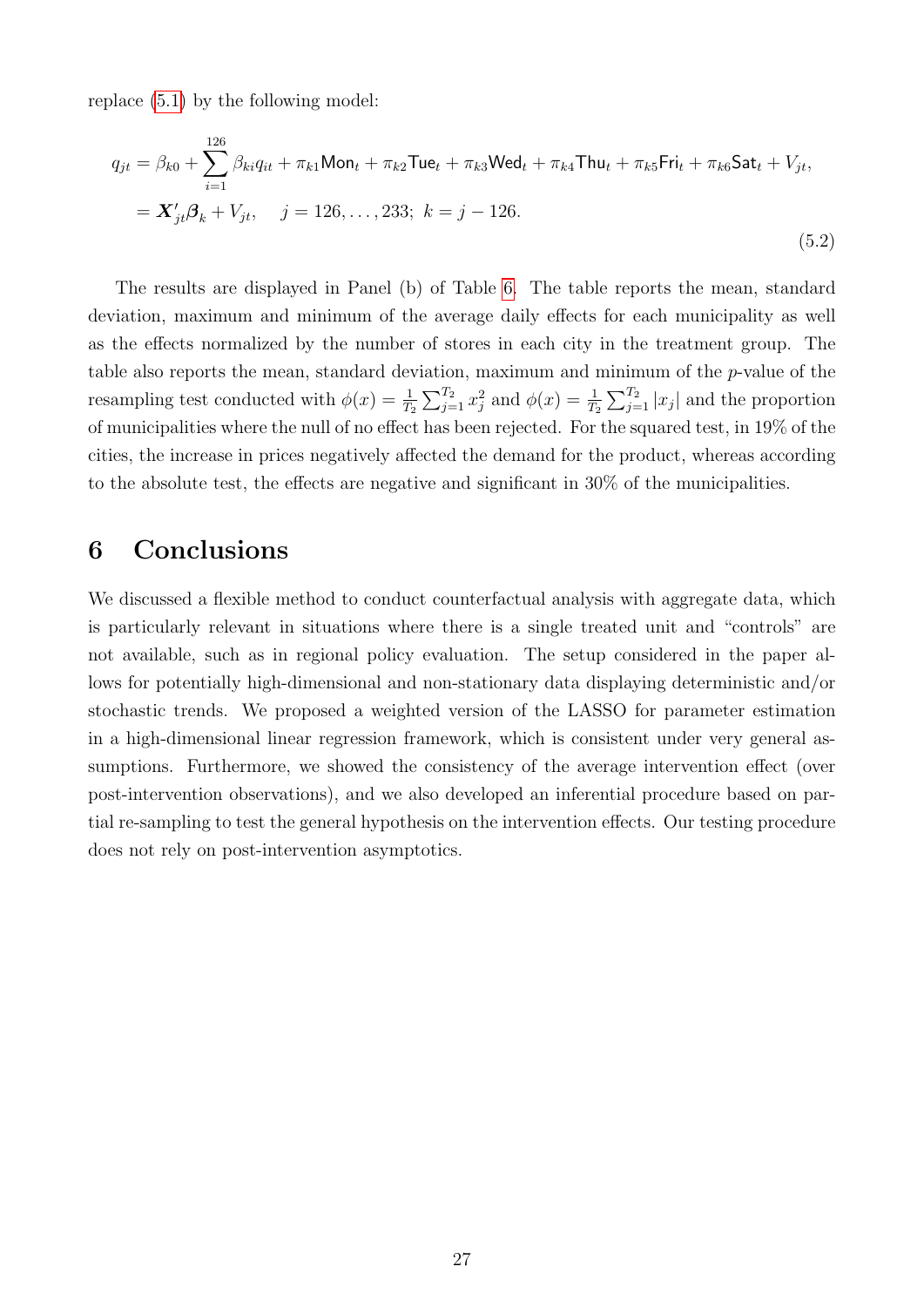# <span id="page-27-0"></span>A Proof of the Main Results

## A.1 Proof of Proposition [1](#page-12-1)

In light of representation [\(2.10\)](#page-12-0), it is enough for the result (a) to show that  $\eta_{it}/d_{it}$  vanishes in the appropriate sense as  $t \to \infty$ . Under DGP [\(2.7\)](#page-10-3), we have

$$
\frac{\eta_{it}}{d_{it}} = \frac{Z_{i0}^{(0)}}{d_{it}} + \frac{\sum_{s=1}^{t} U_{is}}{\sqrt{t}} \frac{\sqrt{t}}{d_{it}} = o_P(1) + O_P(1) o(1) = o_P(1),
$$

where  $O_P(1)$  term is a consequence of Assumption [3.](#page-10-1) Under DGP [\(2.8\)](#page-10-4), we have simply  $\eta_{it}/d_{it} = U_{it}/(c_i + f_{it}) \rightarrow 0$ , almost surely as  $f_{it} \rightarrow \infty$ .

As for result (b), we have for DGP [\(2.7\)](#page-10-3),  $Z_{it}^{(0)} = d_{it} + Z_{it}^{(0)} + \sum_{s=1}^{t} U_{it} = O$ √  $(t) + O_P(1) +$  $O_P($ √  $t)=O_P($ √  $\overline{t}$ ) and for DGP [\(2.8\)](#page-10-4),  $Z_{it}^{(0)} = c_i + f_{it} + U_{it} = O(1) + O(1) + O_P(1) = O_P(1)$ . √

Finally, under DGP  $(2.7)$ , if  $d_{it} = o($  $t)$ , we have the result by the central limit theorem (en-sured by Assumption [3\)](#page-10-1) combined with Slutsky theorem, since  $t^{-1/2}Z_{it}^{(0)} = o(1) + t^{-1/2}\sum_{s=1}^{t}U_{it}$ .

# A.2 Proof of Proposition [2](#page-17-0)

On the events defined by  $(3.7)$ – $(3.10)$ , we conclude from  $(3.4)$  combined with the first condition of [\(3.11\)](#page-17-3) that the following inequalities hold:

$$
\|\widehat{\boldsymbol{\gamma}} - \boldsymbol{\gamma}_0\|_{\boldsymbol{\Sigma}}^2 \le [\lambda_0 + \lambda (1 + \lambda_2)] \|\widehat{\boldsymbol{\gamma}}_{\mathcal{S}} - \boldsymbol{\gamma}_{0,\mathcal{S}}\|_1, \text{ and } (A.1)
$$

<span id="page-27-2"></span><span id="page-27-1"></span>
$$
\|\hat{\gamma}_{\mathcal{S}^c}\|_1 \le \xi \|\hat{\gamma}_{\mathcal{S}} - \gamma_{0,\mathcal{S}}\|_1 \tag{A.2}
$$

Trivially, using [\(A.2\)](#page-27-1), we can write:

<span id="page-27-3"></span>
$$
\|\widehat{\boldsymbol{\gamma}} - \boldsymbol{\gamma}_0\|_1 = \|\widehat{\boldsymbol{\gamma}}_{\mathcal{S}} - \boldsymbol{\gamma}_{0,\mathcal{S}}\|_1 + \|\widehat{\boldsymbol{\gamma}}_{\mathcal{S}^c} - \boldsymbol{\gamma}_{0,\mathcal{S}^c}\|_1 \le (1+\xi)\|\widehat{\boldsymbol{\gamma}}_{\mathcal{S}} - \boldsymbol{\gamma}_{0,\mathcal{S}}\|_1. \tag{A.3}
$$

Now from the definition of  $\lambda_1$  in the event  $\Omega_1$ , we have

$$
|\|\widehat{\gamma}-\gamma_0\|_{\mathbf{\Sigma}}^2-\|\widehat{\gamma}-\gamma_0\|_{\mathbf{\Sigma}_0}^2|=|(\widehat{\gamma}-\gamma_0)'(\mathbf{\Sigma}-\mathbf{\Sigma}_0)(\widehat{\gamma}-\gamma_0)|\leq \lambda_1\|\widehat{\gamma}-\gamma_0\|_1^2.
$$

In addition, from the definition of the GIF condition applied to the matrix  $\Sigma_0$ , we have on the cone [\(3.5\)](#page-16-2)

$$
\|\widehat{\gamma}_{\mathcal{S}} - \gamma_{0,\mathcal{S}}\|_1^2 \leq \frac{\|\widehat{\gamma} - \gamma_0\|_{\boldsymbol{\Sigma}_0}^2 \#\mathcal{S}}{\chi_1(\xi, \mathcal{S}, \boldsymbol{\Sigma}_0)}.
$$

Combine the last three displays to conclude that

$$
|\|\widehat{\gamma}-\gamma_0\|_{\mathbf{\Sigma}}^2-\|\widehat{\gamma}-\gamma_0\|_{\mathbf{\Sigma}_0}^2|\leq \lambda_1(1+\xi)^2\frac{\|\widehat{\gamma}-\gamma_0\|_{\mathbf{\Sigma}_0}^2\#\mathcal{S}}{\chi_1(\xi,\mathcal{S},\mathbf{\Sigma}_0)}.
$$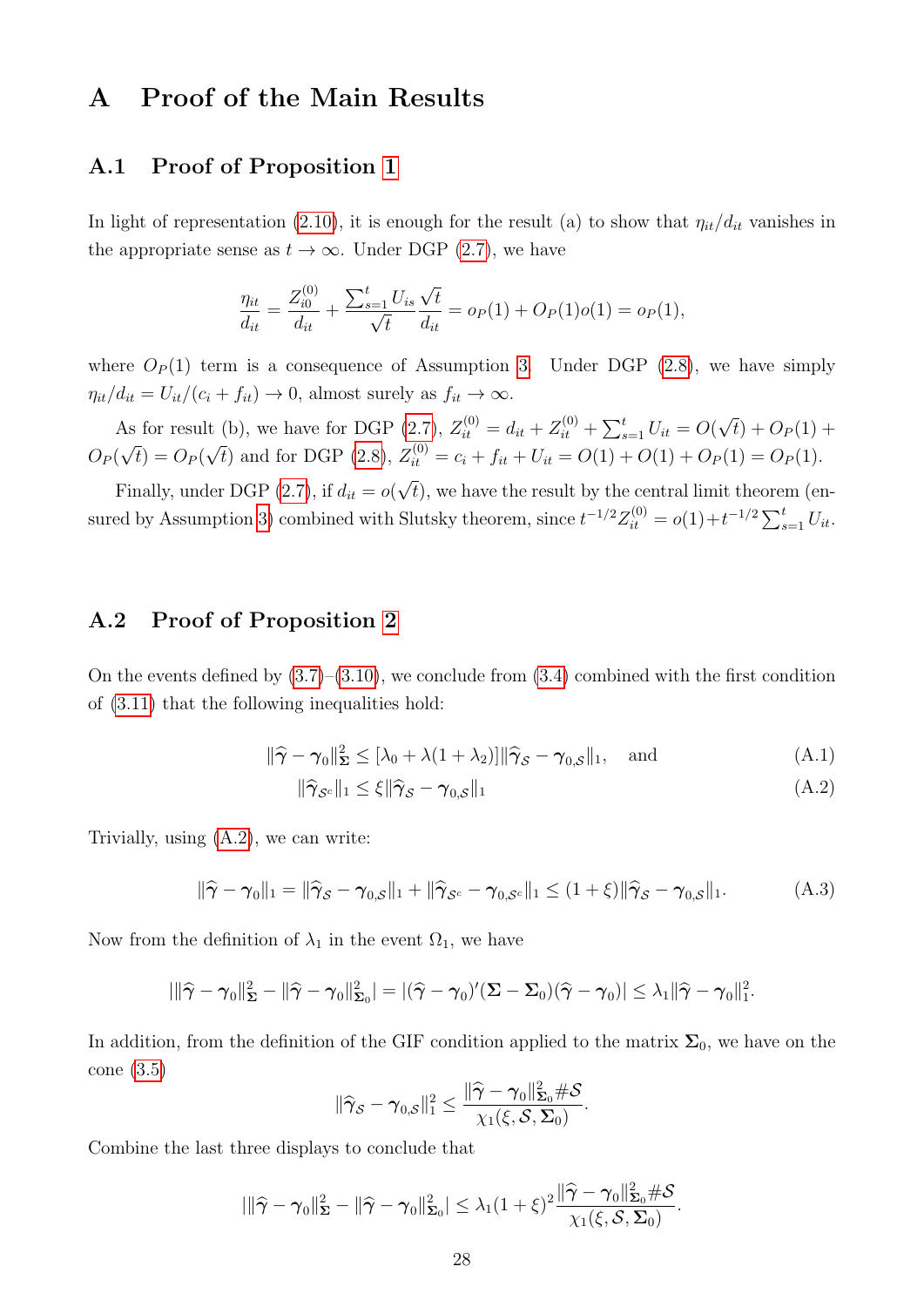Notice that the second condition on [\(3.11\)](#page-17-3) implies that  $2(1+\xi)^2\lambda_1\#\mathcal{S}/\chi_1(\xi,\mathcal{S},\Sigma_0)\leq 1$ . Then, we can re-write the previous expression as

$$
\left|\frac{\|\widehat{\boldsymbol{\gamma}}-\boldsymbol{\gamma}_0\|_{\boldsymbol{\Sigma}}^2}{\|\widehat{\boldsymbol{\gamma}}-\boldsymbol{\gamma}_0\|_{\boldsymbol{\Sigma}_0}^2}-1\right|\leq \frac{2\lambda_1(1+\xi)^2\#\mathcal{S}}{2\chi_1(\xi,\mathcal{S},\boldsymbol{\Sigma}_0)}\leq \frac{1}{2}.
$$

Once again, using the GIF condition on  $\Sigma_0$ , the previous result and the inequality [\(A.1\)](#page-27-2) yield

$$
\|\widehat{\gamma}_{\mathcal{S}}-\gamma_{0,\mathcal{S}}\|_1 \leq \frac{\|\widehat{\gamma}-\gamma_0\|_{\boldsymbol{\Sigma}}^2 \#\mathcal{S}}{\|\widehat{\gamma}_{\mathcal{S}}-\gamma_{0,\mathcal{S}}\|_1 \chi_1(\xi,\mathcal{S},\boldsymbol{\Sigma}_0)} \frac{\|\widehat{\gamma}-\gamma_0\|_{\boldsymbol{\Sigma}_0}^2}{\|\widehat{\gamma}-\gamma_0\|_{\boldsymbol{\Sigma}}^2} \leq \frac{2[\lambda_0+\lambda(1+\lambda_2)]\#\mathcal{S}}{\chi_1(\xi,\mathcal{S},\boldsymbol{\Sigma}_0)}.
$$

Finally, the last inequality combined with [\(A.3\)](#page-27-3) yields the first result of the Proposition, and combined with [\(A.1\)](#page-27-2), it yields the second result.

# A.3 Proof of Theorem [1](#page-18-0)

We divide the proof into three steps. First, we show that under the hypotheses of the Theorem that the process  $\{W_tV_t\}_{t\geq 1}$  can be properly bounded. Then, we show that the event  $\Omega_0 \cap \Omega_1$ occurs with high probability. Finally, we derive the results of the Theorem.

#### A.3.1 Bound Control

We have  $\boldsymbol{W}_t = \boldsymbol{L}^{-1} \boldsymbol{X}_t = \boldsymbol{L}^{-1} (\boldsymbol{d}_t + \boldsymbol{\eta}_t)$  where  $\boldsymbol{d}_t := (d_{1t}, \dots, d_{pt})'$  and  $\boldsymbol{\eta}_t := (\eta_{1t}, \dots, \eta_{pt})'$  for  $t \geq 1$ . Then, for the DGP [\(2.8\)](#page-10-4) in Assumption [2,](#page-10-2) recall that  $\eta_t = \boldsymbol{U}_t$ ,  $\boldsymbol{d}_t = c + \boldsymbol{\mu} f_t$  and  $\boldsymbol{L}$  is just a deterministic diagonal matrix. Hence, the process  ${W_t}$  is strong mixing with the same coefficient as the process  $\{U_t\}$ . Moreover the process  $\{V_t\}$ , as a linear combination of  $\boldsymbol{U}_t$ , is also strong mixing with the same mixing coefficient as the process  ${U<sub>t</sub>}$ . Therefore, the process  ${W_tV_t}$  is also strong mixing with the same mixing coefficient as the process  ${U_t}$  under Assumption [3.](#page-10-1) Also, by definition of the scaling matrix  $L$ , all the components of the vector  $L^{-1}d_t$  are bounded between 0 and 1. If the process  $\{U_t\}$  fulfills condition (*a*) of Assumption [3](#page-10-1) so does  $\{V_t\}$  because  $V_t = U_{1t} - \sum_{i=2}^n \beta_{0,i} U_{it}$  and

$$
||V_t||_{\mathcal{L}^q} \leq |||U_{1t}||_{\mathcal{L}^q} + \sum_{i=2}^n |\beta_{0,i}| ||U_{it}||_{\mathcal{L}^q} = O(||\beta_0||_1) = O(1).
$$

Then, by Cauchy-Schwartz inequality, we have that  ${W_tV_t}$  fulfills the same condition with constant  $q/2$  since for some  $\epsilon > 0$  we have

$$
\sup_{t\in\mathbb{N}}\sup_{i\leq p}\mathbb{E}|U_{it}V_t|^{q/2+\epsilon/2}\leq \left(\sup_{t\in\mathbb{N}}\sup_{i\leq p}\mathbb{E}|U_{it}|^{q+\epsilon}\sup_{t\in\mathbb{N}}\sup_{i\leq p}\mathbb{E}|V_t|^{q+\epsilon}\right)^{1/2}<\infty.
$$

Furthermore, if  $\left\{ \left( V_t, \boldsymbol{U}'_t \right) \right\}$  $\langle t \rangle'$  also fulfills condition (b) of Assumption [3](#page-10-1) with the triple  $(a_1, a_2, a_3)$ in the exponential bound, then the process  ${W_tV_t}$  complies with Assumption [3\(](#page-10-1)b) with the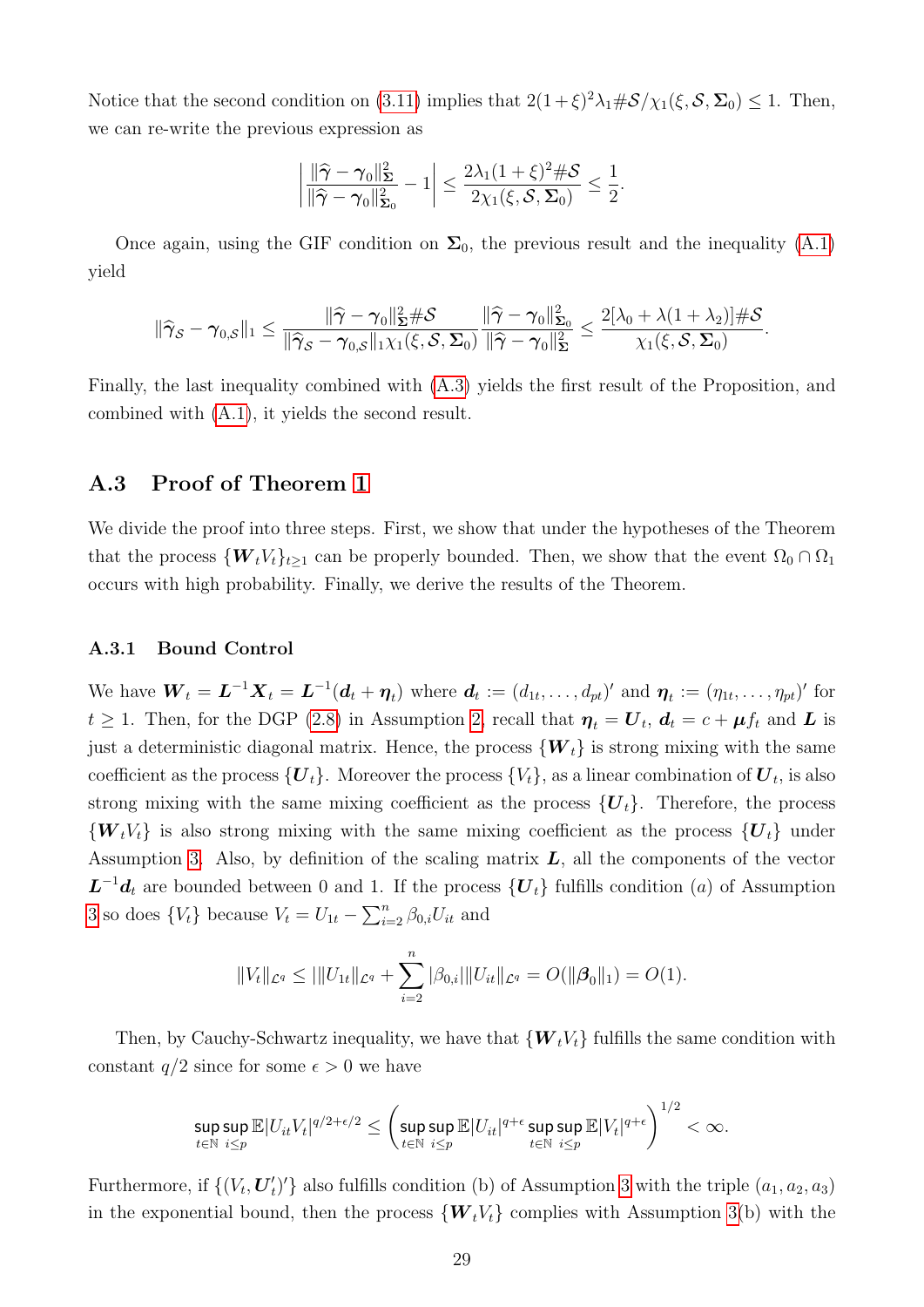triple  $(2a_1, a_2, a_3/2)$  since for each component of the vector  $\boldsymbol{U}_t V_t$  is bounded by

$$
\mathbb{P}(|U_{it}V_t| > u) \leq \mathbb{P}(|U_{it}| > \sqrt{u}) + \mathbb{P}(|V_t| > \sqrt{u}) \leq 2a_1 \exp(-a_2 u^{a_3/2}).
$$

Now consider DGP [\(2.7\)](#page-10-3). We find bounds for  $\|\sum_{t=1}^{T_0} W_{it} V_t\|_{\mathcal{L}^q}$  and  $\|\sum_{t=1}^{T_0} W_{it} W_{jt}\|_{\mathcal{L}^q}$  uniformly in  $t \leq T_0$  and  $1 \leq i, j \leq p$ . For the latter we have

$$
\left\| \sum_{t=1}^{T_0} W_{it} W_{jt} \right\|_{\mathcal{L}^q} \leq \sum_{t=1}^{T_0} \frac{d_{it} d_{jt}}{\ell_i \ell_j} + \frac{1}{\ell_j} \left\| \sum_{t=1}^{T_0} \frac{d_{it}}{\ell_i} \eta_{jt} \right\|_{\mathcal{L}^q} + \frac{1}{\ell_i} \left\| \sum_{t=1}^{T_0} \frac{d_{jt}}{\ell_j} \eta_{it} \right\|_{\mathcal{L}^q} + \frac{1}{\ell_i \ell_j} \left\| \sum_{t=1}^{T_0} \eta_{it} \eta_{jt} \right\|_{\mathcal{L}^q}.
$$

Since  $d_{it}/\ell_i \in [0, 1]$  for all i by definition, the first term is  $O(T_0)$ . The second and third terms are  $O(T_0^{3/2})$  $0^{3/2}/l_j$  and  $O(T_0^{3/2})$  $\int_0^{5/2}$ / $l_i$ ) respectively by result (b) of Lemma [1](#page-34-0) and the last one if  $O(T_0^2/(\ell_i\ell_j))$  from result (c) of Lemma [1.](#page-34-0) From which we conclude that

$$
\left\| \sum_{t=1}^{T_0} W_{it} W_{jt} \right\|_{\mathcal{L}^q} = O\left( T_0 \vee \frac{T_0^{3/2}}{\ell_i \wedge \ell_j} \vee \frac{T_0^2}{\ell_i \ell_j} \right) = O(T_0).
$$

For the former, we start by the triangle inequality

$$
\left\| \sum_{t=1}^{T_0} W_{it} V_t \right\|_{\mathcal{L}^q} \leq \left\| \sum_{t=1}^{T_0} \frac{d_{it}}{\ell_i} V_t \right\|_{\mathcal{L}^q} + \frac{1}{\ell_i} \left\| \sum_{t=1}^{T_0} \eta_{it} V_t \right\|_{\mathcal{L}^q}.
$$

The first term is O( √  $\overline{T_0}$ ) by result (*a*) of Lemma [1.](#page-34-0) For the second term we may use result (*c*) and Hölder's inequality to obtain

$$
\left\|\sum_{t=1}^{T_0}\eta_{it}V_t\right\|_{\mathcal{L}^q}\leq \left\|\sum_{t=1}^{T_0}\eta_{it}U_{1t}\right\|_{\mathcal{L}^q}+\sum_{j=2}^n|\beta_{0,j}|\left\|\sum_{t=1}^{T_0}\eta_{it}U_{jt}\right\|_{\mathcal{L}^q}=O(T_0\vee T_0\|\boldsymbol{\beta}_0\|_1)=O(T_0).
$$

Hence, second term is  $O(T_0/\ell_i)$  by result (a) and therefore

$$
\left\| \sum_{t=1}^{T_0} W_{it} V_t \right\|_{\mathcal{L}^q} = O(\sqrt{T_0} \vee T_0 / \ell_i) = O(\sqrt{T_0}).
$$

#### A.3.2 Probability Bounds on  $\Omega_0$  and  $\Omega_1$

In light of the results in the previous subsection we can set  $\lambda_0 = \lambda/2$  with  $\lambda$  as stated in the theorem. For DGP [\(2.8\)](#page-10-4), results (b) and (c) of Lemma [2](#page-35-0) allow us to conclude that for all  $c > 0$ :

$$
\mathbb{P}(\Omega_0^c) = \mathbb{P}\left(\left\|\frac{1}{T_0}\sum_{t=1}^{T_0} \boldsymbol{W}_t V_t\right\|_{\infty} > \frac{\lambda_0}{2}\right) = \begin{cases} O(c^{-q/2}) & \text{under Assumption 3(a)}\\ O[\exp(-c/2)] & \text{under Assumption 3(b).} \end{cases}
$$

We start by showing that  $\mathbb{P}(\Omega_1) \to 1$ . Recall that  $\mathbb{P}(\Omega_1^c) = \mathbb{P}(\|\mathbf{\Sigma} - \mathbf{\Sigma}_0\|_{\infty} > \lambda_1)$ . Set  $\lambda_1 = \chi_1(\xi, \mathcal{S}, \Sigma_0) / [2(1+\xi)^2 s]$  and  $x = \lambda_1$ √  $\overline{T_0}$  in Lemma [2.](#page-35-0) Results (d) and (e) in Lemma [2](#page-35-0)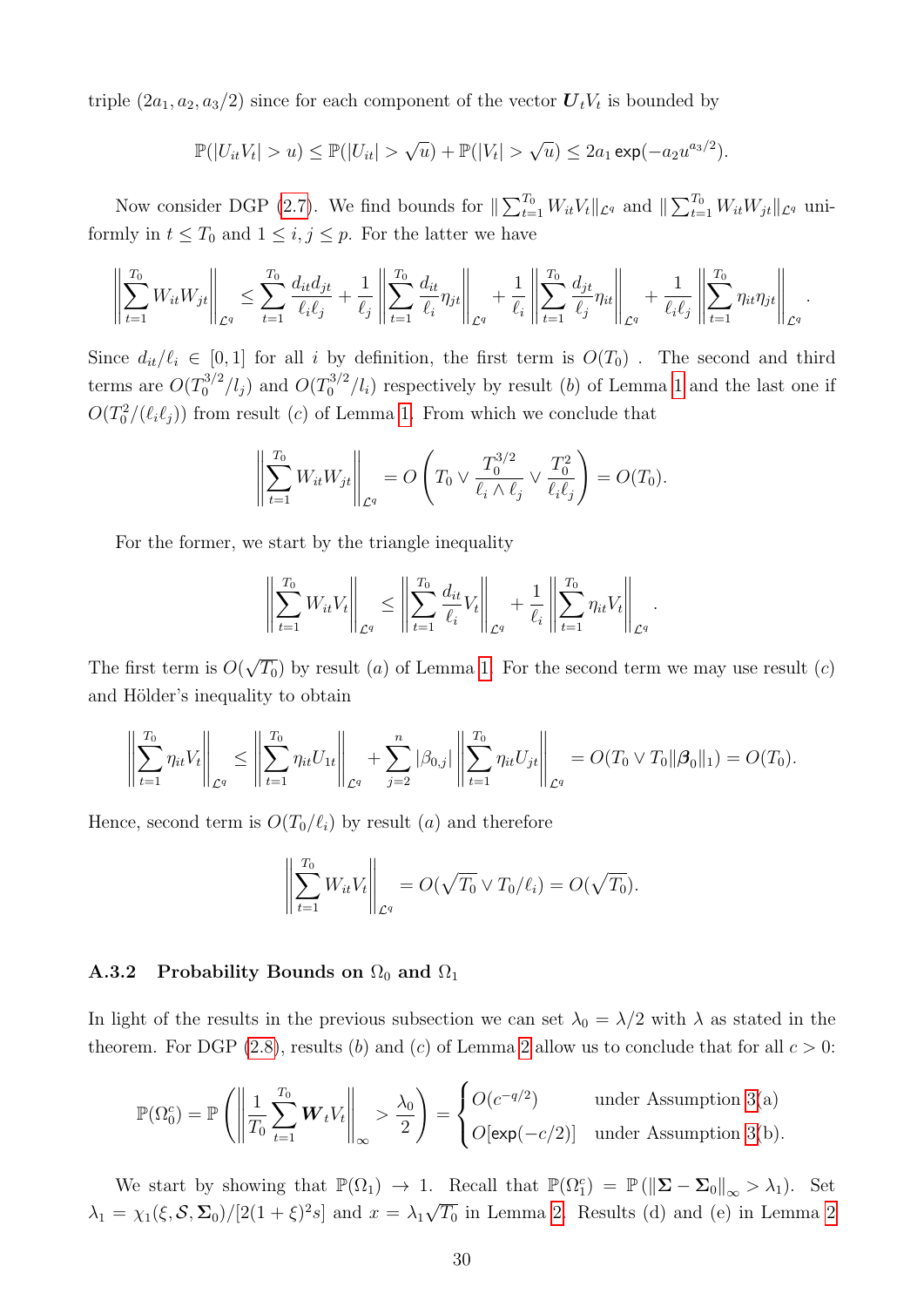imply that

$$
\mathbb{P}(\Omega_1^c) = \begin{cases} O\left[\left(\frac{p^{2/q_s}}{\sqrt{T_0}}\right)^q\right] = o(1) & \text{under Assumption 3(a)},\\ O\left\{\exp\left[2\log p - \frac{\chi_1\sqrt{T_0}}{4(1+\xi)^{2_s}}\right]\right\} = o(1) & \text{under Assumption 3(b)}, \end{cases}
$$

where the  $o(1)$  terms follow by assumption of the theorem since  $p^{4/q}s/\sqrt{T_0} = o(1)$  and  $s$  log  $p/\sqrt{T_0} =$  $o(1)$ .

Also, from the relation  $\lambda = 2\lambda_0$ , we may choose  $\lambda_2 > 0$  arbitrarily close to 0 such that the condition [\(3.11\)](#page-17-3) in Proposition [2](#page-17-0) is fulfilled with  $\xi$  arbitrarily close to 3. For instance, setting  $\lambda_2 = 1/10$  yields

$$
\frac{\lambda_0 + \lambda(1 + \lambda_2)}{\lambda(1 - \lambda_2) - \lambda_0} = \frac{1 + 2(1 + \lambda_2)}{2(1 - \lambda_2) - 1} = \frac{3 + 2\lambda_2}{1 - 2\lambda_2} = 4 =: \xi.
$$

Provided that the GIF condition holds, i.e.,  $\chi_1(4, \mathcal{S}, \Sigma_0) > 0$ , we have for  $\lambda$  as stated in the theorem and for all  $c > 0$ :

$$
\mathbb{P}(\Omega_0 \cap \Omega_1) \ge 1 - \begin{cases} O(c^{-q/2}) & \text{under Assumption 3(a)}, \\ O[\exp(-c/2)] & \text{under Assumption 3(b)}. \end{cases}
$$

Similarly for the DGP [\(2.7\)](#page-10-3) under Assumption [3\(](#page-10-1)a) by setting  $\lambda$  as stated in the theorem yields

$$
\mathbb{P}(\Omega_0^c) = \mathbb{P}\left(\left\|\frac{1}{T}\sum_{t=1}^T \mathbf{W}_t V_t\right\|_{\infty} > \frac{\lambda_0}{2}\right) = O(c^{-q/2}) \text{ and}
$$
  

$$
\mathbb{P}(\Omega_1^{*c}) \le \varepsilon.
$$

#### A.3.3 Final Results

Combining the previous display with the results of Proposition [2,](#page-17-0) we conclude for  $\lambda$  as stated in the theorem that on  $\Omega_2$  we have

$$
\|\hat{\boldsymbol{\gamma}} - \boldsymbol{\gamma}_0\|_1 = O_P(\lambda s_0)
$$
 and  $\|\hat{\boldsymbol{\gamma}} - \boldsymbol{\gamma}_0\|_{\boldsymbol{\Sigma}}^2 = O_P(\lambda^2 s_0).$ 

Notice that  $\lambda = O[\psi(p)]$ √  $\overline{T_0}$  with  $\psi(x) = x^{2/q}$  under Assumption [3\(](#page-10-1)a) and  $\psi(x) = \log x$  under Assumption [3\(](#page-10-1)b). Then, result (a) of the theorem follows since  $s_0 = o(\lambda^{-1})$  by assumption. For the remaining results, we use the fact that

$$
\widehat{\delta}_t - \delta_t = V_t + (\widehat{\boldsymbol{\gamma}}_{T_0} - \boldsymbol{\gamma}_0)' \boldsymbol{W}_t, \quad T_0 < t \leq T.
$$

For (b), we have, according to Hölder's inequality, that  $|\hat{\delta}_t - \delta_t - V_t| = |(\hat{\gamma} - \gamma_0)' \mathbf{W}_t| \le$  $\|\hat{\boldsymbol{\gamma}} - \boldsymbol{\gamma}_0\|_1 \|\boldsymbol{W}_t\|_{\infty}$ . The first term is  $O_P(\lambda s_0)$  from (a), and the second term is  $O_P[\psi(p)]$  from Lemma [2\(](#page-35-0)a). Hence,  $\delta_t - \delta_t - V_t = O_P[\psi(p)^2 s_0]$ √  $\overline{T_0}$  =  $o_P(1)$  also by Assumption. For (c), we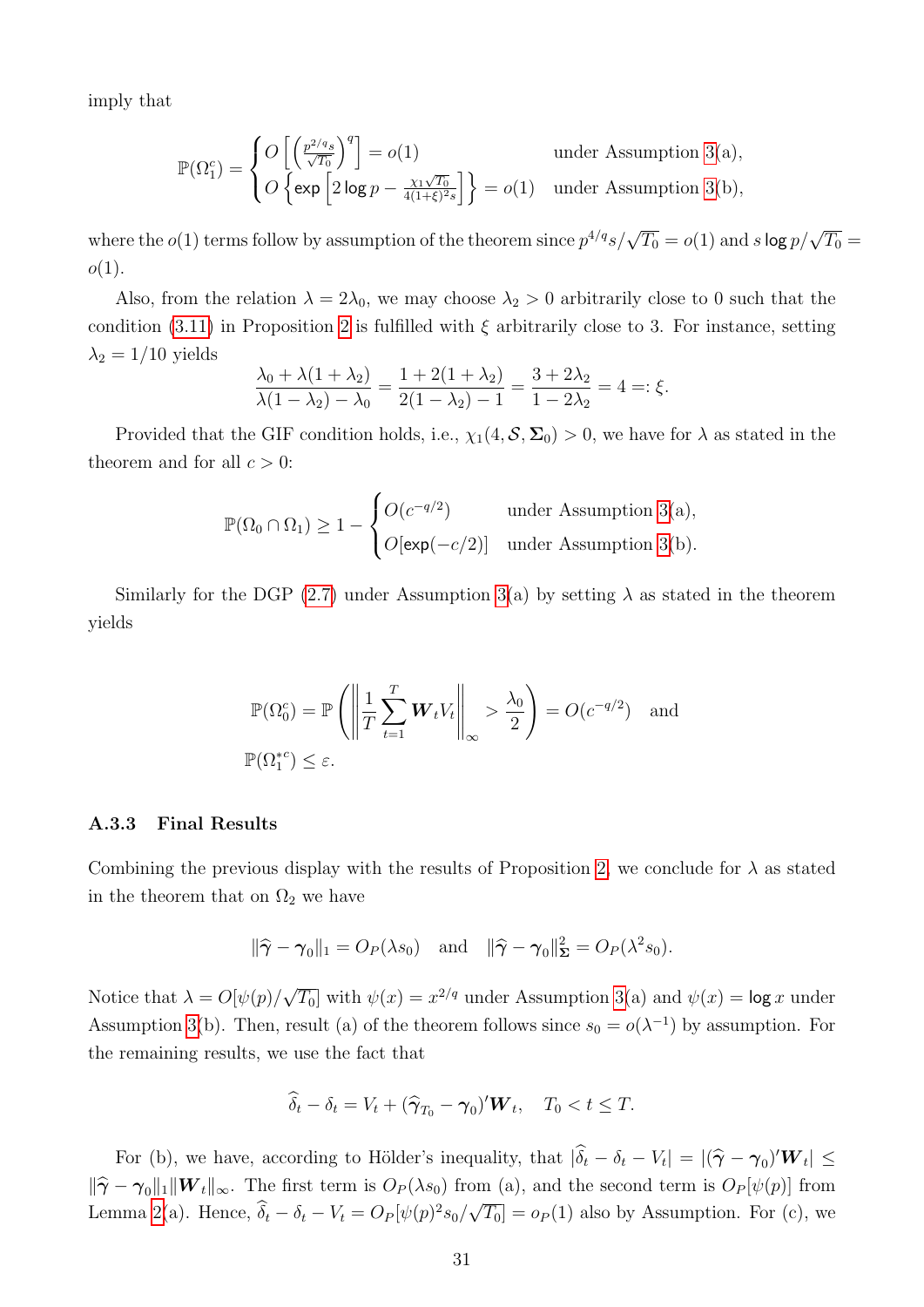have

$$
\widehat{\Delta}_T - \Delta_T := \frac{1}{T_2} \sum_{t > T_0} \widehat{\delta}_t - \delta_t = \frac{1}{T_2} \sum_{t > T_0} V_t - (\widehat{\gamma} - \gamma_0)' \frac{1}{T_2} \sum_{t > T_0} \boldsymbol{W}_t.
$$

The first term is  $O_P(1)$  $\langle T_2 \rangle$  under Assumption [3,](#page-10-1) and the absolute value of the second term is upper bounded by Hölder's inequality, since

$$
\|\widehat{\gamma}-\gamma_0\|_1 \left\|\frac{1}{T_2}\sum_{t>T_0}\boldsymbol{W}_t\right\|_{\infty} \leq \|\widehat{\gamma}-\gamma_0\|_1 \left(\left\|\frac{1}{T_2}\sum_{t>T_0}\boldsymbol{W}_t - \mathbb{E}(\boldsymbol{W}_t)\right\|_{\infty} + \left\|\frac{1}{T_2}\sum_{t>T_0}\mathbb{E}(\boldsymbol{W}_t)\right\|_{\infty}\right).
$$

The first term in parentheses is  $O_P[\psi(p)]$ √  $\overline{T_2}$  by Lemma [2\(](#page-35-0)b), whereas the second is  $O(1)$ . Therefore, under the assumptions of the theorem, the term in parentheses is  $O_P(1)$ . The term outside the parentheses is  $O_P[\psi(p)s_0]$ √  $\overline{T_0}$  by result (a). Hence,  $(\hat{\gamma} - \gamma_0)' \frac{1}{T_1}$ parentheses is  $O_P[\psi(p)s_0/\sqrt{T_0}]$  by result (a). Hence,  $(\hat{\gamma} - \gamma_0)' \frac{1}{T_2} \sum_{t > T_0} \mathbf{W}_t =$  $O_P[\psi(p)s_0/\sqrt{T_0}]$  and, therefore

$$
\widehat{\Delta}_T - \Delta_T = O_P \left[ \frac{\psi(p) s_0}{\sqrt{T_0}} \vee \frac{1}{\sqrt{T_2}} \right].
$$

# A.4 Proof of Proposition [3](#page-19-0)

According to the Proposition, let  $\mathcal R$  is the index set of the stochastic (non-deterministic)  $w_i$ . From the definition of  $\Omega_2$  we conclude that

$$
\Omega_2 = \left\{\sup_{i\in S}\nu_S\le 1+\lambda_2\right\}\cap \left\{\inf_{i\in S^c}\nu_{S^c}\ge 1-\lambda_2\right\}\supseteq \left\{\sup_{i\in \mathcal{H}}|\nu_i-1|\le \lambda_2\right\}.
$$

To see that it is indeed the case, recall that the intercept is always included in the model (belongs to S). Hence,  $\nu_1 = 0 \leq 1 + \lambda_2$  for any  $\lambda_2 \in (0,1)$ . For  $i > 1$ ,  $\nu_i$  is either 1, in that case trivially  $1 - \lambda_2 \le \nu_i \le 1 + \lambda_2$ , or  $\nu_i = 1 + \eta_{iT_0}/d_{iT_0}$ .

We now show that  $\sup_{i\in\mathcal{R}}|\eta_{it}/d_{it}| = o_P(1)$  as  $t\to\infty$ . For DGP [\(2.7\)](#page-10-3), we have  $\eta_{iT_0}/d_{iT_0} =$  $\frac{1}{\sqrt{2}}$  $\frac{1}{T_0}\sum_{t=1}^{T_0}U_{it} \overline{u} \frac{\sqrt{T_0}}{d_{iT_0}}$  $\frac{\sqrt{T_0}}{d_{iT_0}}$  for  $i \in \mathcal{H}$  in Assumption [2.](#page-10-2) Thus,

$$
\sup_{i\in\mathcal{H}}|\eta_{iT_0}/d_{iT_0}|\leq \sup_{i\in\mathcal{H}}\left|\frac{1}{\sqrt{T_0}}\sum_{t=1}^{T_0}U_{it}\right|\frac{\sqrt{T_0}}{\inf_{i\in\mathcal{H}}|d_{iT_0}|}.
$$

Let  $d_{\mathcal{R}}(T_0) := \inf_{i \in \mathcal{R}} |d_{iT_0}|$ . Since  $\{U_t\}$  is a zero mean strong-mixing process by assumption, we can apply Lemma [2\(](#page-35-0)b) to conclude that

$$
\sup_{i \in \mathcal{R}} |\nu_i - 1| = \begin{cases} O_P\left[\frac{(\#\mathcal{R})^{1/q}\sqrt{T_0}}{d_{\mathcal{R}}(T_0)}\right] = o_P(1) & \text{under Assumption 3(a)},\\ O_P\left[\frac{\sqrt{T_0}\log(\#\mathcal{R})}{d_{\mathcal{R}}(T_0)}\right] = o_P(1) & \text{under Assumption 3(b)}. \end{cases}
$$

For DGP [\(2.8\)](#page-10-4) in Assumption [2](#page-10-2) we have that  $\eta_{iT_0}/d_{iT_0} = U_{iT_0}/d_{iT_0}$ . Then,  $\sup_{i \in \mathcal{H}} |U_{iT_0}/d_{iT_0}| \le$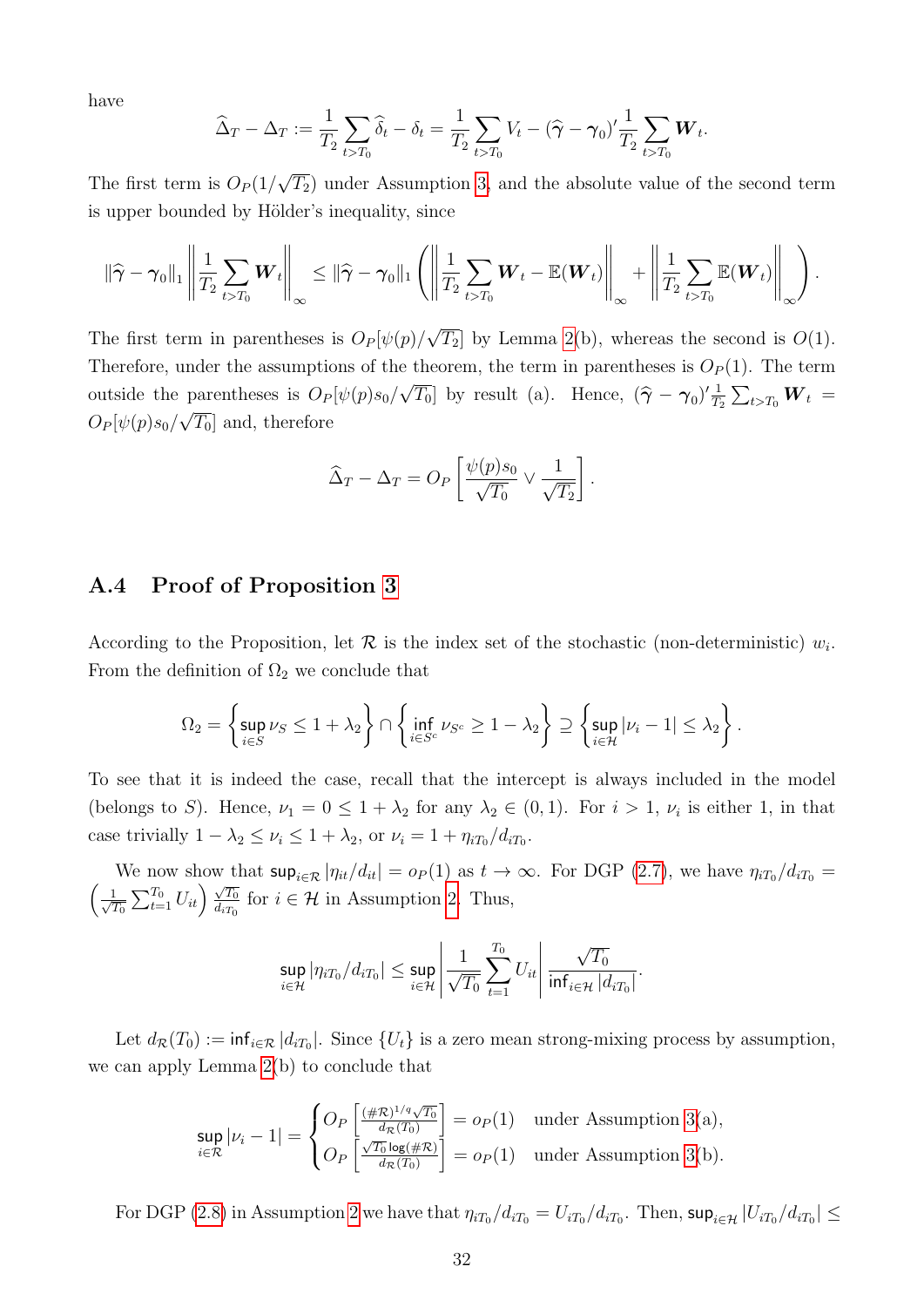$\sup_{i\in\mathcal{H}}|U_{iT_0}|/\inf_{i\in\mathcal{H}}|d_{iT_0}|.$  Applying Lemma [2\(](#page-35-0)a), we have that

$$
\sup_{i \in \mathcal{H}} |\nu_i - 1| = \begin{cases} O_P\left[\frac{(\#\mathcal{R})^{1/q}}{d_{\mathcal{R}}(T_0)}\right] = o_P(1) & \text{under Assumption 3(a)}, \\ O_P\left[\frac{\log(\#\mathcal{R})}{d_{\mathcal{R}}(T_0)}\right] = o_P(1) & \text{under Assumption 3(b)}, \end{cases}
$$

where all the  $o_P(1)$  terms follow from Assumption [4.](#page-13-3)

## A.5 Proof of Theorem [2](#page-20-1)

Part (a) follows directly from Theorem [1](#page-18-0) (b), combined with the continuous mapping theorem. We prove (b) by showing that both  $\hat{Q}_T (x) - Q_0 (x) = o_P (1)$  and  $\mathcal{Q}_T (x) - \mathcal{Q}_0 (x) = o(1)$ , as  $T_0 \to \infty$  for all  $x \in \mathcal{C}_0$ , the continuity points of  $\mathcal{Q}_0(x) := \mathbb{P}(\phi_0 \leq x)$ . The result then follows by the triangle inequality. For the latter, as a consequence of result (a), we have  $\phi \Rightarrow \phi_0$ . For the former, let  $\widetilde{\mathcal{Q}}_T(x) := \frac{1}{\tau} \sum_{j=1}^{\tau} \mathbb{1}_{\mathcal{Q}_j} (\phi_j \leq x)$  be the unfeasible counterpart of  $\widehat{\mathcal{Q}}(x)$ , where  $\tau := T_0 - T_2 + 1$ . We first show that  $\tilde{Q}_T(x) - Q_0(x)$  vanishes in probability as  $T_0 \to \infty$ . Due to the strict stationarity assumption,  $\mathbb{E}[\tilde{\mathcal{Q}}_T(x)] = \frac{1}{\tau} \sum_{j=1}^{\tau} \mathbb{P}(\psi_j \leq x) = \mathbb{P}(\psi_0 \leq x) =: \mathcal{Q}_0(x)$ . Hence,  $\tilde{\mathcal{Q}}_T(x)$  is unbiased for  $\mathcal{Q}_0(x)$ . So, it is enough to show that  $\mathbb{E}\left[\tilde{\mathcal{Q}}_T^2(x)\right]$  converges to zero. Notice that the sequence  $\{A_j := \mathbb{1}(\phi_j \leq x)\}_j$  is stationary. For this reason,

$$
\mathbb{E}\left[\widetilde{\mathcal{Q}}_T^2(x)\right] = \frac{1}{\tau} \sum_{|k| < \tau} \left(1 - \frac{|k|}{\tau}\right) \gamma_k, \quad \gamma_k := \mathbb{E}(A_1 A_{1+k}).
$$

In addition,  $0 \leq A_j \leq 1$ , so we can bound the first  $T_2 - 1$  covariances by 1 and the remaining covariances using a mixing inequality due to [Ibragimov](#page-51-11) [\(1962\)](#page-51-11), as for  $|k| \geq T_2$ , we have  $\gamma_k \leq$  $4\alpha(k-T_2+1)$ , where  $\alpha(m)$  is the mixing coefficient of the process  $\{V_t\}_t$ . In fact, the sequence  ${A_j(\nu_j,\ldots,\nu_{j+T_2-1})_j}$  is also strong mixing. Then,

$$
\mathbb{E}\left[\widetilde{\mathcal{Q}}_T^2(x)\right] \le \frac{2T_2+1}{\tau} + \frac{8}{\tau} \sum_{k=T_2}^{\tau} \alpha(k - T_2 + 1).
$$

Finally, since  $T_0 \to \infty$  implies  $\tau \to \infty$ , we have that the first term converging to zero, and the second term converges to zero due to Assumption [3,](#page-10-1) which establishes that  $\tilde{Q}_T(x) - Q_0(x) =$  $o_P(1)$  for all x.

Now we write  $\widehat{Q}(x) = \frac{1}{\tau} \sum_{j=1}^{\tau} I[\phi_j + (\widehat{\phi}_j - \phi_j)] \leq x$  and, for any  $\epsilon > 0$ , we define the event  $\mathscr{A}_T(\epsilon) := \{\sup_j \|\widehat{\phi}_j - \phi_j\|_{\infty} \leq \epsilon\}$ . On  $\mathscr{A}_T$ , we have that

$$
\widetilde{\mathcal{Q}}(x-\epsilon\iota) \leq \widehat{\mathcal{Q}}(x) \leq \widetilde{\mathcal{Q}}(x+\epsilon\iota),
$$

where  $\iota \in \mathbb{R}^b$  is a vector of 1s. If we add a further condition that  $\mathscr{B}_T(\epsilon, x) := \{|\widetilde{\mathcal{Q}}(x - \epsilon \iota) - \epsilon \cdot \iota| \leq \epsilon \leq \epsilon \}$  $\mathcal{Q}_0(x-\epsilon\iota)|\vee|\widetilde{\mathcal{Q}}(x+\epsilon\iota)-\mathcal{Q}_0(x+\epsilon\iota)|\leq \epsilon\},\,$  we have

$$
Q_0(x-\epsilon \iota) - \epsilon \leq \widehat{Q}(x) \leq Q_0(x+\epsilon \iota) + \epsilon.
$$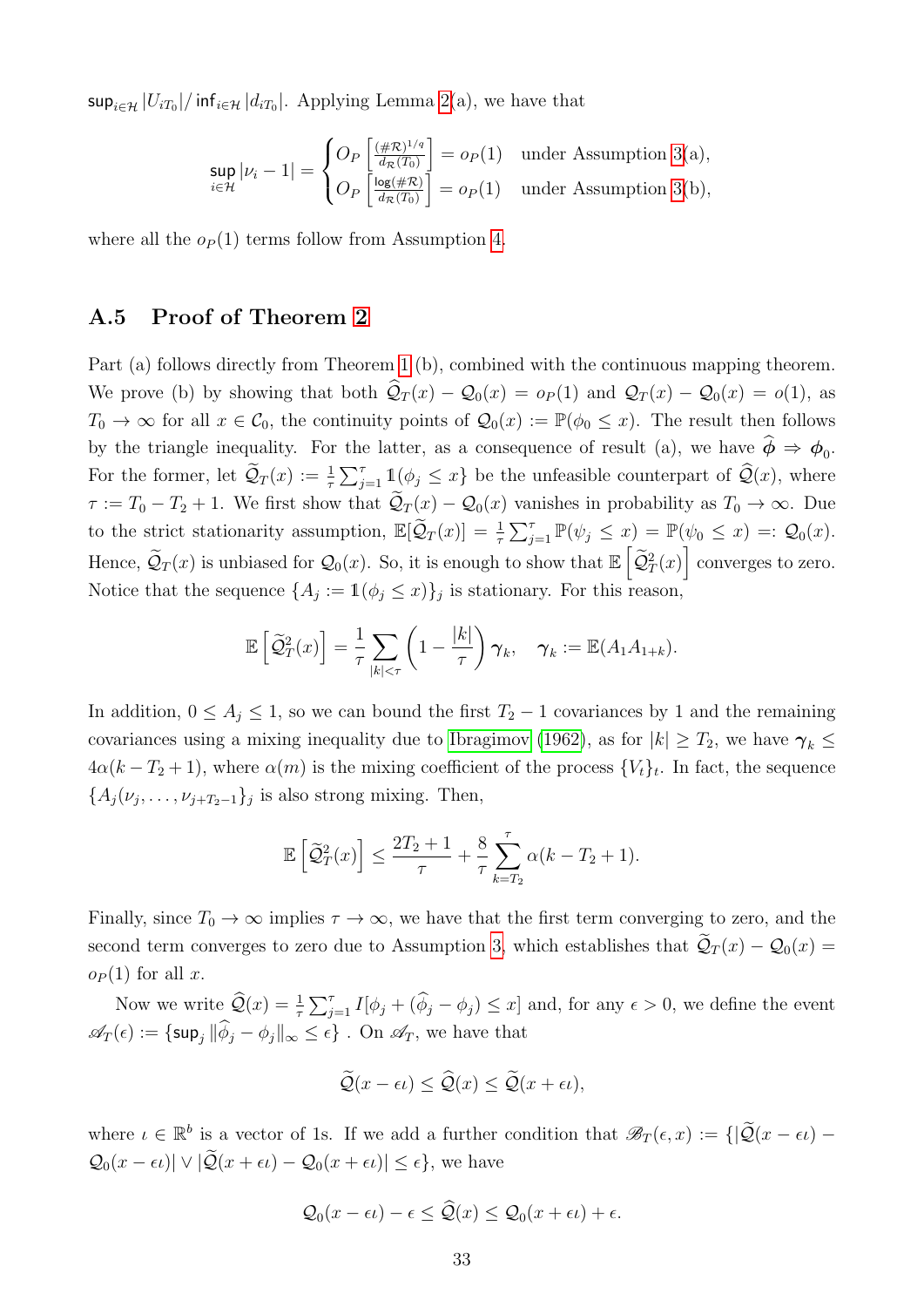Now take  $\epsilon \to 0$  to conclude that, conditional on  $\mathscr{A}_T \cap \mathscr{B}_T$ , we have  $|\mathcal{Q}(x) - \mathcal{Q}_0(x)| \leq \epsilon$  for all  $x \in \mathcal{C}_0$ .

Therefore, it is enough to show that  $\mathbb{P}(\mathscr{A}_T \cap \mathscr{B}_T) = 1$  establishes the result (b).  $\mathscr{B}_T$  is a sure event as  $\mathcal{Q}(x) \to \mathcal{Q}_0(x)$  for all  $x \in C_0$ . As for  $\mathcal{A}_T$ , notice that for  $1 \le t \le T_0$ , we have  $\hat{V}_t - V_t = (\hat{\boldsymbol{\gamma}}_{T_0} - \boldsymbol{\gamma}_0)' \boldsymbol{W}_t$ . As a consequence, by Hölder's inequality,

$$
\sup_{t \leq T_0} |\widehat{V}_t - V_t| \leq \|\widehat{\boldsymbol{\gamma}}_{T_0} - \boldsymbol{\gamma}_0\|_1 \sup_{t \leq T_0} \|\boldsymbol{W}_t\|_{\infty} = \|\widehat{\boldsymbol{\gamma}}_{T_0} - \boldsymbol{\gamma}_0\|_1 \sup_{t,i} |W_{it}|.
$$

The first term is  $O_P[s_0\psi(p)/$ √  $T_0$  by Theorem [1\(](#page-18-0)a), and the second term is  $O_P[\psi(pT_0)]$  by Lemma [2\(](#page-35-0)a). Then, under the assumptions of the theorem, we conclude that  $\sup_{t\leq T_0}|V_t-V_t|$  $O_P[s_0\psi(p)\psi(pT_0)/\sqrt{T_0}] = o_P(1)$ . Since  $\phi(\cdot)$  is continuous, the last result implies  $\sup_j \|\phi_j - \phi_j\|$ √  $\phi_j\|_{\infty} = o_P(1).$ 

For (c) and (d), we use the fact that (b) is equivalent (refer to Theorem 6.3.1 of [Resnick](#page-51-12) [\(1999\)](#page-51-12)) to say that for any subsequence  $\{T_j\}$ , we can extract a further subsequence  $\{T_{j_k}\}$  such that  $\widehat{\mathcal{Q}}_{T_{j_k}}(\omega, x) \to \mathcal{Q}_0(x)$  for all  $\omega \in \Omega_3$  and  $x \in \mathcal{C}_0$  with  $\mathbb{P}(\Omega_3) = 1$ . For (c), since  $\mathcal{Q}_0(x)$ is assumed continuous and for each fixed  $\omega$ ,  $\mathcal{Q}_{T_{j_k}}(\omega, x)$  is a cdf, the last convergence can be made uniform by Polya's theorem, i.e.,  $\sup_{x \in \mathbb{R}^b} |\mathcal{Q}_{T_{j_k}}(\omega, x) - \mathcal{Q}_0(x)| \to 0$  for all  $\omega \in \Omega_3$ , where  $\mathbb{P}(\Omega_3) = 1$ . The result then follows by using the equivalence (in the other direction) of Theorem 6.3.1 of [Resnick](#page-51-12) [\(1999\)](#page-51-12).

For (d), we know that, for each  $\omega \in \Omega_3$  and  $x \in \mathcal{C}_0$ ,  $\mathcal{Q}_{T_{j_k}}(\omega, x) \to \mathcal{Q}_0(x)$  is equivalent to  $\widehat{\mathcal{Q}}^{-1}_{T_{j_k}}(\omega, x) \to \mathcal{Q}_0^{-1}(x)$ . We refer to Lemma 21.2 of [van der Vaart](#page-52-1) [\(2000\)](#page-52-1), which implies once again by Theorem 6.3.1 of [Resnick](#page-51-12) [\(1999\)](#page-51-12) that  $\hat{Q}_T^{-1}(x) \longrightarrow Q_0^{-1}(x)$ . For the same reasoning  $\mathcal{Q}_T^{-1}$  $T_T^{-1}(x) \to \mathcal{Q}_0^{-1}(x)$  is equivalent to  $\mathcal{Q}_T(x) \to \mathcal{Q}_0(x)$  for all  $x \in \mathcal{C}_0$ . By the triangle inequality, we have  $\widehat{Q}_T^{-1}(x) - Q_T^{-1}(x) = o_P(1)$  for  $x \in C_0$ , then we write

$$
\mathcal{Q}_T\left[\widehat{\mathcal{Q}}_T^{-1}(\tau)\right] = \mathcal{Q}_T\left[\mathcal{Q}_0^{-1}(\tau) + \widehat{\mathcal{Q}}_T^{-1}(\tau) - \mathcal{Q}_0^{-1}(\tau)\right].
$$

Then, conditional on the event  $\mathscr{D}(\epsilon) := \left\{ \left| \widehat{\mathcal{Q}}_T^{-1}(x) - \mathcal{Q}_0^{-1}(x) \right| \leq \epsilon \right\}$ , defined for an arbitrary  $\epsilon > 0$ , and by the monotonicity of  $\mathcal{Q}_T(\cdot)$ , we have

$$
\mathcal{Q}_T\left[\mathcal{Q}_0^{-1}(\tau)-\epsilon\right] \leq \mathcal{Q}_T\left[\widehat{\mathcal{Q}}_T(\tau)\right] \leq \mathcal{Q}_T\left[\mathcal{Q}_0^{-1}(\tau)+\epsilon\right].
$$

Additionally, consider the event

$$
\mathscr{E}(\epsilon) := \left\{ \left| \mathcal{Q}_T[\mathcal{Q}_0^{-1}(\tau) - \epsilon] - \mathcal{Q}_0[\mathcal{Q}_0^{-1}(\tau) - \epsilon] \right| \vee \left| \mathcal{Q}_T[\mathcal{Q}_0^{-1}(\tau) + \epsilon] - \mathcal{Q}_0[\mathcal{Q}_0^{-1}(\tau) + \epsilon] \right| \leq \epsilon \right\}
$$

to write that, conditioned on  $\mathscr{D}(\epsilon) \cap \mathscr{E}(\epsilon)$ , we have

$$
Q_0\left[Q_0^{-1}(\tau)-\epsilon\right]-\epsilon\leq Q_T\left[\widehat{Q}_T(\tau)\right]\leq Q_T\left[Q_0^{-1}(\tau)+\epsilon\right]+\epsilon.
$$

Take the limit as  $\epsilon \to 0$  to conclude that, for fixed  $\tau \in (0,1)$ , if  $\mathcal{Q}_0^{-1}(\tau) \in \mathcal{C}_0$  and on  $\mathscr{D}(\epsilon) \cap \mathscr{E}(\epsilon)$ ,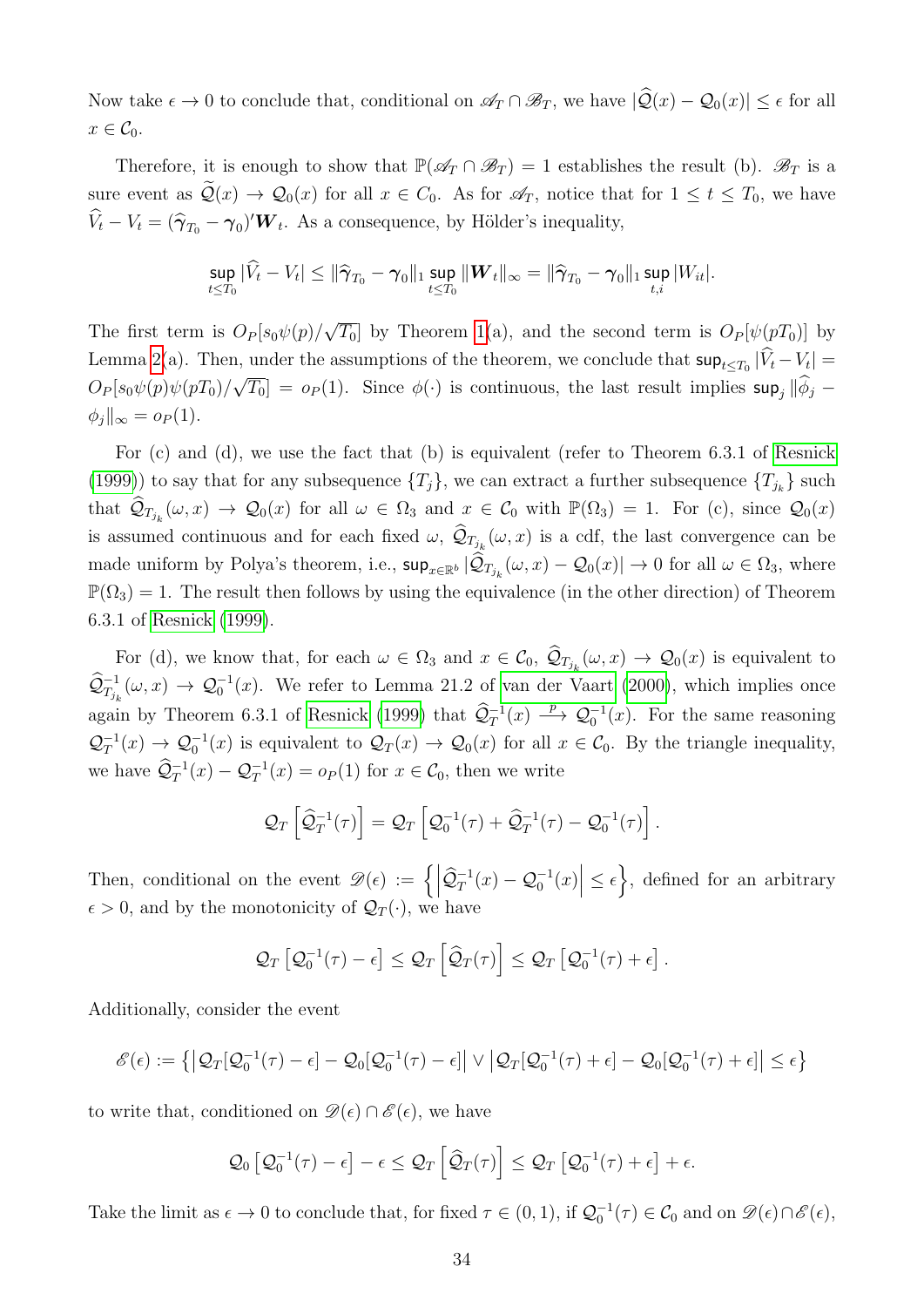we have that  $|\mathcal{Q}_T[\hat{\mathcal{Q}}_T(\tau)] - \tau| \leq \epsilon$ , as  $\mathcal{Q}_0[\mathcal{Q}_0^{-1}(\tau)] = \tau$  for  $x \in \mathcal{C}_0$ . Finally, the conditioning event happens with probability approaching 1.

# B Auxiliary Lemmas

Due to the lack of different characters, the variable denominations in this appendix are not necessarily consistent with the remainder of the article.

<span id="page-34-0"></span>**Lemma 1.** Let  $\{X_t, t \in \mathbb{N}\}\$  be a real-valued zero mean strong mixing process with mixing coefficient given by  $\alpha(m) = \exp(-2cm)$  for some  $c > 0$ , such that for some  $q > 2$ ,  $\sup_{t\in\mathbb{N}}\mathbb{E}|X_t|^{q+\varepsilon}\ <\ C_q\ <\ \infty\ \ for\ \ some\ \ \varepsilon\ >\ 0.\ \ \ \ Also\ \ define\ \ the\ \ partial\ \ sum\ \ S_t\ :=\ \sum_{s=1}^tX_t,$ then

- (a)  $\|S_T\|_{\mathcal{L}^q} = O($ √  $\left(T\right)$
- (b)  $\|\sum_{t=1}^T S_t\|_{\mathcal{L}^q} = O(T^{3/2})$
- (c)  $\|\sum_{t=1}^T S_t X_t\|_{\mathcal{L}^{q/2}} = O(T)$  if  $q > 4$

(d) 
$$
\|\sum_{t=1}^T S_t^2\|_{\mathcal{L}^q} = O(T^2)
$$

*Proof.* Result (a) can be found in [Rio](#page-51-13) [\(1994\)](#page-51-13); (b) follows from (a) and the triangle inequality since

$$
\left\| \sum_{t=1}^{T} S_t \right\|_{\mathcal{L}^q} \le \sum_{t=1}^{T} \left\| S_t \right\|_{\mathcal{L}^q} = \sum_{t=1}^{T} (O(\sqrt{t}) = O(T^{3/2}).
$$

For (c), we have that  $S_t^2 = (S_{t-1} + X_t)^2 = S_{t-1}^2 + 2S_{t-1}X_t + X_t^2$ . After taking summations across t and rearranging we are left with

$$
\sum_{t=1}^{T} S_{t-1} X_t = \frac{1}{2} \left( S_T^2 - \sum_{t=1}^{T} X_t^2 \right).
$$

Then, by the triangle inequality we have for  $q > 4$ :

$$
2\left\| \sum_{t=1}^{T} S_{t-1} X_t \right\|_{\mathcal{L}^{q/2}} = \left\| S_T^2 - \sum_{t=1}^{T} X_t^2 \right\|_{\mathcal{L}^{q/2}} = \left\| S_T^2 - \sum_{t=1}^{T} (X_t^2 - \mathbb{E} X_t^2) - \sum_{t=1}^{T} \mathbb{E} X_t^2 \right\|_{\mathcal{L}^{q/2}} \leq \left\| S_T^2 \right\|_{\mathcal{L}^{q/2}} + \left\| \sum_{t=1}^{T} (X_t^2 - \mathbb{E} X_t^2) \right\|_{\mathcal{L}^{q/2}} + \sum_{t=1}^{T} \mathbb{E} X_t^2.
$$

Since the  $\mathcal{L}^q$  norm is sub-multiplicative, the first term is upper bounded by  $||S_T||_{\mathcal{L}_{q/2}}^2$ , which is  $O(T)$  by (a). The second term is also  $O(T)$  by (a) since  $X_t^2 - \mathbb{E}X_t^2$  is a zero mean strong mixing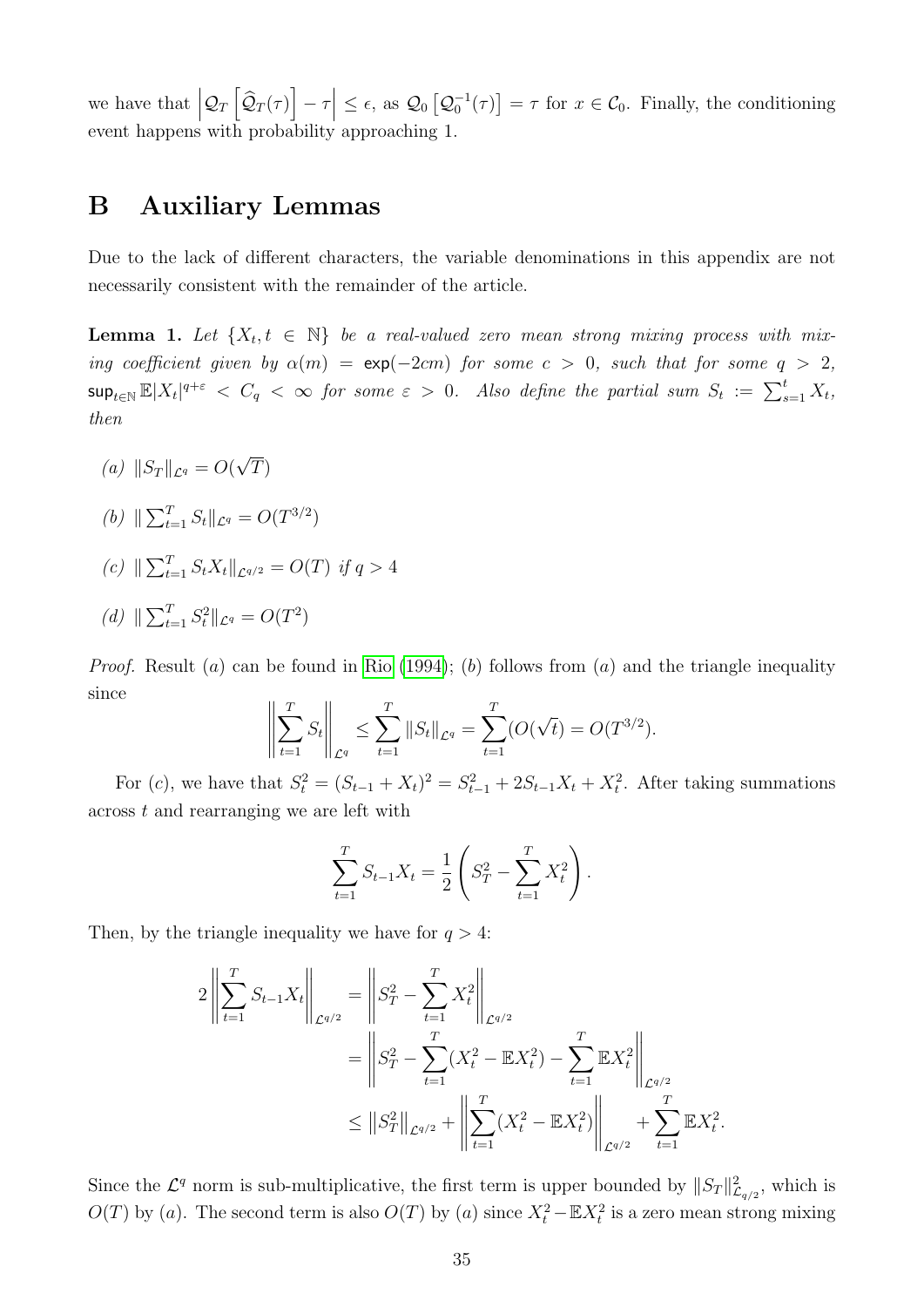process with finite moments of order  $q/2 + \delta/2$ . Finally the last is  $O(T)$  and we conclude that  $\|\sum_{t=1}^T S_{t-1}X_t\|_{\mathcal{L}^{q/2}} = O(T)$ . The result (c) then follows from the triangle inequality because

$$
\left\| \sum_{t=1}^{T} S_t X_t \right\|_{\mathcal{L}^{q/2}} \le \left\| \sum_{t=1}^{T} S_{t-1} X_t \right\|_{\mathcal{L}^{q/2}} + \left\| \sum_{t=1}^{T} X_t^2 \right\|_{\mathcal{L}^{q/2}} = O(T).
$$

Finally for  $(d)$  we have by the triangle inequality followed by  $(a)$ :

$$
\left\| \sum_{t=1}^{T} S_t^2 \right\|_{\mathcal{L}^q} \le \sum_{t=1}^{T} \left\| S_t^2 \right\|_{\mathcal{L}^q} = \sum_{t=1}^{T} O(t) = O(T^2).
$$

 $\Box$ 

<span id="page-35-0"></span>**Lemma 2.** Let  $\{X_t := (X_{1t} \dots X_{pt})', t \in \mathbb{N}\}\$  be a  $\mathbb{R}^p$ -valued zero mean strong mixing random vector process with mixing coefficient given by  $\alpha(m) = \exp(-2cm)$  for some  $c > 0$ . Also consider that following class of function

$$
\Psi := \{ \psi : \mathbb{R} \to \mathbb{R} : \psi(x) = |x|^q, \psi(x) = \exp x^r, q > 2, r > 0 \}.
$$

Suppose that:

- (i) There exists  $q > 2$  such that  $\sup_t \sup_{x \leq p} \mathbb{E}|X_{it}|^{r+\delta} < C_q < \infty$  for some  $\delta > 0$  and
- (ii) there exist positive constants  $a_1, a_2$  and  $a_3$ , such that  $\sup_t \sup_{s\leq p} \mathbb{P}(|X_{it}| > u) \leq a_1 \exp(-a_2 x^{a_3})$ for all  $x > 0$ .

Then, for every  $x > 0$ , we have

(a) 
$$
\mathbb{P}(\|\mathbf{X}_t\|_{\infty} \geq x) \leq C_1 p/\psi(x).
$$
  
\n(b)  $\mathbb{P}\left(\frac{1}{\sqrt{T}}\left\|\sum_{t=1}^T \mathbf{X}_t\right\|_{\infty} \geq x\right) \leq C_2 p/x^q$   
\n(c)  $\mathbb{P}\left(\frac{1}{\sqrt{T}}\left\|\sum_{t=1}^T \mathbf{X}_t\right\|_{\infty} \geq x\right) \leq R_{1,T}.$   
\n(d)  $\mathbb{P}\left[\frac{1}{\sqrt{T}}\left\|\sum_{t=1}^T \mathbf{X}_t \mathbf{X}_t' - \mathbb{E}(\mathbf{X}_t \mathbf{X}_t')\right\|_{\infty} \geq x\right] \leq C_3 p^2/x^q$   
\n(e)  $\mathbb{P}\left[\frac{1}{\sqrt{T}}\left\|\sum_{t=1}^T \mathbf{X}_t \mathbf{X}_t' - \mathbb{E}(\mathbf{X}_t \mathbf{X}_t')\right\|_{\infty} \geq x\right] \leq R_{2,T}$   
\nwhere  $C$ ,  $i = 1, 2, 3$  are constants denoted as an edge, and  $c$ .

where  $C_j$ ,  $j = 1, 2, 3$  are constants depending on q and c. Also,

$$
R_{1,T} = p \exp \left\{ 2c_2 \left[ \sigma + \frac{1}{4c_1^2 (\log T)^4} \right] - \frac{x}{2} \right\}
$$
  
+  $\sqrt{T}p \left\{ 1 \left[ \frac{x}{2} \le \mu_1 \left( \frac{M}{2} \right) \right] + 1 \left[ \frac{x}{2} > \mu_1 \left( \frac{M}{2} \right) \right] a_1 \exp \left[ -a_2 (M/2)^{a_3} \right] \right\}$   

$$
R_{2,T} = p^2 \exp \left\{ 2c_2 \left[ \kappa + \frac{1}{4c_1^2 (\log T)^4} \right] - \frac{x}{2} \right\}
$$
  
+  $\sqrt{T}p^2 \left\{ 1 \left[ \frac{x}{2} \le \omega \sqrt{\mu_2 \left( \sqrt{\frac{M}{2}} \right)} \right] + 1 \left[ \frac{x}{2} > \omega \sqrt{\mu_2 \left( \sqrt{\frac{M}{2}} \right)} \right] 2a_1 \exp \left[ -a_2 \left( \frac{M}{2} \right)^{a_3/2} \right] \right\},$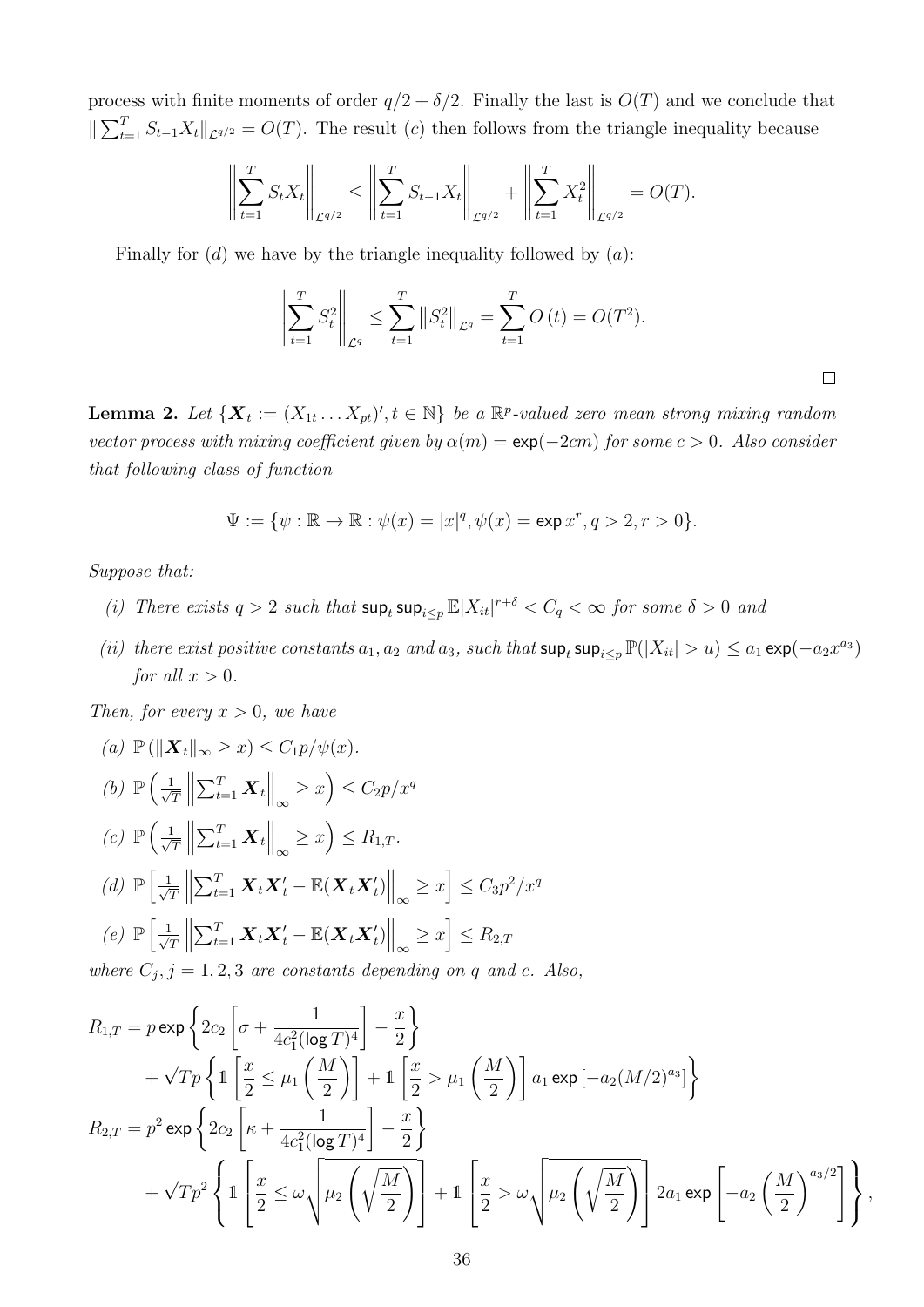where  $M :=$  $\sqrt{T}$  $\frac{\sqrt{T}}{2c_1(\log T)^2}$  and, for  $k > 0$ ,

<span id="page-36-0"></span>
$$
\mu_k(x) := |\mathbb{E}X_{it}^k \mathbb{1}(|X_{it}| > x)| \le 2\frac{a_1}{a_2^{k/a_3}} \gamma\left(\frac{k}{a_3} + 1, a_2 x^{a_3}\right),\tag{B.1}
$$

where  $\gamma(s,a) := \int_a^{\infty} x^{s-1} \exp(-x) dx$  is the incomplete upper Gamma function. For instance, when  $k = a_3 = 1$ , [\(B.1\)](#page-36-0) turns out to be  $2\frac{a_1}{a_2^2}$  $\frac{a_1}{a_2^2}(1 + a_2x) \exp(-a_2x)$ .

If we further impose that  $\log p = o(M^{a_3/2})$ , then, as  $T \to \infty$ ,

$$
R_{1,T} \to p \exp\left(2c_2\sigma - \frac{x}{2}\right)
$$
  

$$
R_{2,T} \to p^2 \exp\left(2c_2\kappa - \frac{x}{2}\right).
$$

*Proof.* First, for any  $(p_1 \times p_2)$  real-valued random matrix Y and  $\psi \in \Psi$ , we have by Markov's inequality that, for any  $x > 0$ ,

<span id="page-36-1"></span>
$$
\mathbb{P}(\|\boldsymbol{Y}\|_{\infty} \geq x) \leq \frac{\mathbb{E}[\psi(\|\boldsymbol{Y}\|_{\infty})]}{\psi(x)} \leq \frac{p_1 p_2 \sup_{i \leq p_1, j \leq p_2} \mathbb{E}[\psi(|Y_{i,j}|)]}{\psi(x)}.
$$
\n(B.2)

Part (a) then follows by setting  $\boldsymbol{Y} = \boldsymbol{X}_t$  in [\(B.2\)](#page-36-1) and apply the definition  $C_{\psi}$ . In case  $\psi(x) =$  $|x|^q$ , for part (b) set  $\boldsymbol{Y} = \frac{1}{\sqrt{q}}$  $\frac{1}{T} \sum_{t=1}^{T} \boldsymbol{X}_t$  or for the part (d) set  $\boldsymbol{Y} = \frac{1}{\sqrt{2}}$  $\frac{1}{T}\sum_{t=1}^T \boldsymbol{X}_t \boldsymbol{X}_t - \mathbb{E}(\boldsymbol{X}_t \boldsymbol{X}_t')$ in [\(B.2\)](#page-36-1), and we have Lemma 6 of [Carvalho, Masini, and Medeiros](#page-50-6) [\(2018\)](#page-50-6).

For part (c), if  $\psi(x) = \exp(x)$ , we use a truncation argument. For now, fix  $M > 0$  and let  $X_{it}^{\leq} := X_{it}1(|X_{it}| \leq M/2) - \mathbb{E}[X_{it}1(|X_{it}| \leq M/2)]$  and  $X_{it}^{\geq} := X_{it}1(|X_{it}| > M/2) \mathbb{E}[X_{it}1(|X_{it}| > M/2)]$  for  $1 \leq i \leq p$  and  $t \geq 1$ . Since  $\mathbf{X}_t$  is zero mean by assumption, we have that  $X_{it} = X_{it}^{\leq} + X_{it}^{\geq}$ . Furthermore, by construction,  $X_{it}^{\leq}$  is a bounded (by M) zero-mean random variable. Therefore, from Theorem 2 in Merlevède, Peligrad, and Rio [\(2009\)](#page-51-9), there exist positive constants  $c_1$  and  $c_2$ , depending only on c, such that for all  $T \geq 2$  and  $0 < q < \frac{1}{c_1 M (\log T)^2}$ , the following inequality holds:

$$
\log \mathbb{E}\left[\exp\left(q\sum_{t=1}^T X_{i,t}^{\leq}\right)\right] \leq \frac{c_2 q^2 (T\sigma_i^2 + M^2)}{1 - c_1 M q (\log T)^2}, \quad i = 1, \dots, p,
$$

where  $\sigma_i^2$  :=  $\sup_t \sum_{k \in \mathbb{Z}} |\mathbb{E}\left( X_{it}^{\leq} X_{it}^{\leq} \right)$  $\left(\frac{1}{it+k}\right)$  <  $\infty$ . If we set  $q = \frac{1}{\sqrt{n}}$  $\frac{1}{\overline{T}}$ , take  $M =$  $\sqrt{T}$  $\frac{\sqrt{T}}{2c_1(\log T)^2}$  and  $\sigma^2 := \sup_{i \leq p} \sigma_i^2$ , we have

$$
\log \mathbb{E}\left[\exp\left(\frac{1}{\sqrt{T}}\sum_{t=1}^T X_{i,t}^{\leq}\right)\right] \leq 2c_2\left[\sigma^2 + \frac{1}{4c_1^2(\log T)^4}\right].
$$

Let  $\boldsymbol{X}_t^{\leq} := (X_{1t}^{\leq}$  $\sum_{i=1}^{n}$ , ...,  $X_{pt}^{\leq}$  /. Then, applying [\(B.2\)](#page-36-1) with  $\boldsymbol{Y} = \frac{1}{\sqrt{n}}$  $\frac{1}{T} \sum_{t=1}^{T} \boldsymbol{X}_t^{\leq}$  and  $\psi(x) = \exp(x),$ we have

$$
\mathbb{P}\left(\left\|\frac{1}{\sqrt{T}}\sum_{t=1}^T \boldsymbol{X}_t^{\leq}\right\|_{\infty}\geq x\right)\leq p \exp\left[2c_2\left(\sigma+\frac{1}{4c_1^2(\log T)^4}\right)-x\right].
$$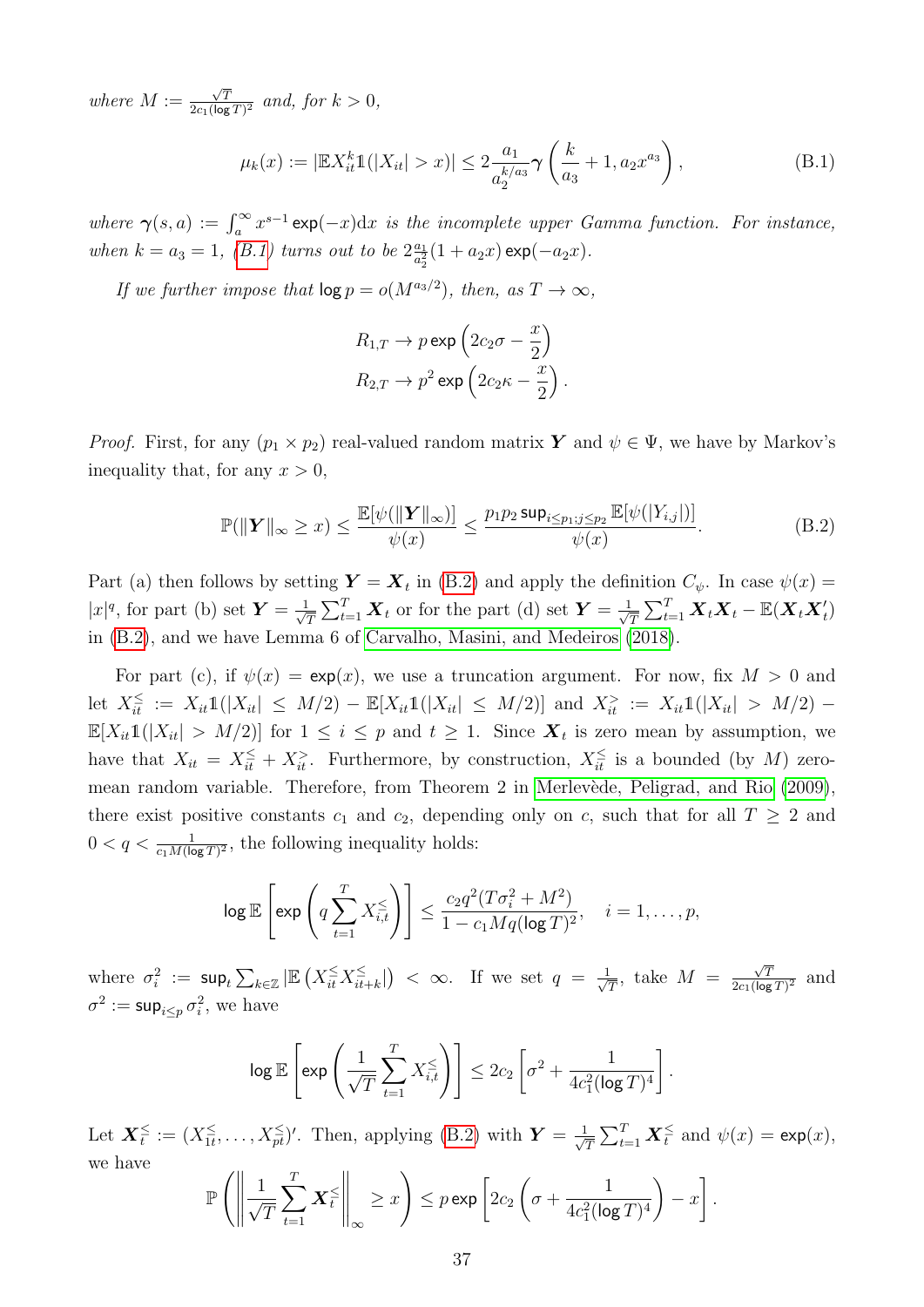We now bound  $\frac{1}{\sqrt{2}}$  $\frac{1}{T} \sum_{t=1}^T \bm{X}_t^>$ , where  $\bm{X}_t^> := (X_{1t}^>, \ldots, X_{pt}^>)'$ . First, notice that

$$
\mathbb{P}\left[|X_{it}\mathbb{1}(|X_{it}| > M/2)| \geq x\right] \leq \mathbb{P}(|X_{it}| > M/2) \leq a_1 \exp(-a_2(M/2)^{a_3}).
$$

Also,

$$
|\mathbb{E}[X_{it}\mathbb{1}(|X_{it}| > M/2)]| \leq \int_{\mathcal{X}_i} |x| \mathbb{1}(|x| > M/2) \mathrm{d}F_{it}(x) \leq 2 \int_{M/2}^{\infty} x f(x) \mathrm{d}x,
$$

where  $F_{it}(x) := \mathbb{P}(X_{it} \leq x)$  and  $f(x) = a_1 a_2 a_3 x^{a_3-1} \exp(-a_2 x^{a_3})$ , i.e.,  $f := \frac{dF}{dx}$  with  $F(x) :=$  $1 - a_1 \exp(-a_2 x^{a_3})$ . The last integral cannot be solved analytically when  $a_3$  is not a positive integer. Apart from a change in variable, it is related to the incomplete upper gamma function as defined above.

Then, by the triangle inequality, we have

$$
\mathbb{P}(|X_{it}^{\geq}| \geq x) = \mathbb{P}\{|X_{it}\mathbb{1}(|X_{it}| > M/2) - \mathbb{E}[X_{it}\mathbb{1}(|X_{it}| > M/2)]| \geq x\} \\
\leq \mathbb{P}\left[|X_{it}\mathbb{1}(|X_{it}| > M/2)| \geq x - \mu_1\left(\frac{M}{2}\right)\right] \\
\leq 1 \left[x \leq \mu_1\left(\frac{M}{2}\right)\right] + 1 \left[x > \mu_1\left(\frac{M}{2}\right)\right] \mathbb{P}(|X_{it}| > M/2) \\
\leq 1 \left[x \leq \mu_1\left(\frac{M}{2}\right)\right] + 1 \left[x > \mu_1\left(\frac{M}{2}\right)\right] a_1 \exp\left[-a_2(M/2)^{a_3}\right].
$$

Apply the union bound to conclude that

$$
\mathbb{P}\left(\left\|\frac{1}{\sqrt{T}}\sum_{t=1}^T \mathbf{X}_t^{\geqslant}\right\|_{\infty} \geq x\right) \leq \sqrt{T}p \sup_t \sup_{t} \mathbb{P}(|X_{it}^{\geqslant}| \geq x) \leq \sqrt{T}p \left\{1\left[x \leq \mu_1\left(\frac{M}{2}\right)\right] + 1\left[x > \mu_1\left(\frac{M}{2}\right)\right]a_1 \exp\left[-a_2(M/2)^{a_3}\right]\right\}.
$$

Combining both bounds using the fact that  $\{|A + B| \ge x\} \subseteq \{|A| \ge x/2\} \cup \{|B| \ge x/2\}$ , we have

$$
\mathbb{P}\left(\left\|\frac{1}{\sqrt{T}}\sum_{t=1}^T \mathbf{X}_t\right\|_{\infty} \geq x\right) \leq p \exp\left\{2c_2\left[\sigma + \frac{1}{4c_1^2(\log T)^4}\right] - \frac{x}{2}\right\} + \sqrt{T}p\left\{\mathbb{1}\left[\frac{x}{2} \leq \mu_1\left(\frac{M}{2}\right)\right] + \mathbb{1}\left[\frac{x}{2} > \mu_1\left(\frac{M}{2}\right)\right]a_1\exp(-a_2(M/2)^{a_3})\right\}.
$$

For (e) set  $\psi(x) = \exp(x)$  and  $\boldsymbol{Y} = \frac{1}{\sqrt{2}}$  $\frac{1}{T} \sum_{t=1}^{T} \bm{W}_t$  where  $\bm{W}_t := \bm{X}_t \bm{X}_t' - \mathbb{E}(\bm{X}_t \bm{X}_t')$  in [\(B.2\)](#page-36-1) to obtain

$$
\mathbb{P}\left(\left\|\frac{1}{\sqrt{T}}\sum_{t=1}^T \boldsymbol{W}_t\right\|_{\infty} \geq x\right) \leq \frac{p^2 \sup_{1\leq i,j\leq p} \mathbb{E}\left[\exp\left(\frac{1}{\sqrt{T}}\sum_{t=1}^T W_{i,j,t}\right)\right]}{\exp(x)}.
$$

We can conduct a similar truncation argument to the proof of part (c). Let  $W_{i,j,t} = W_{i,j,t}^{\leq} + W_{i,j,t}^{>}$ where  $W_{i,j,t}^{\leq}:=X_{it}X_{jt}\mathbb{1}\left[(|X_{it}|\vee|X_{jt}|)\leq \sqrt{M/2}\right]-\mathbb{E}\left\{X_{it}X_{jt}\mathbb{1}\left[(|X_{it}|\vee|X_{jt}|)\leq \sqrt{M/2}\right]\right\}$  and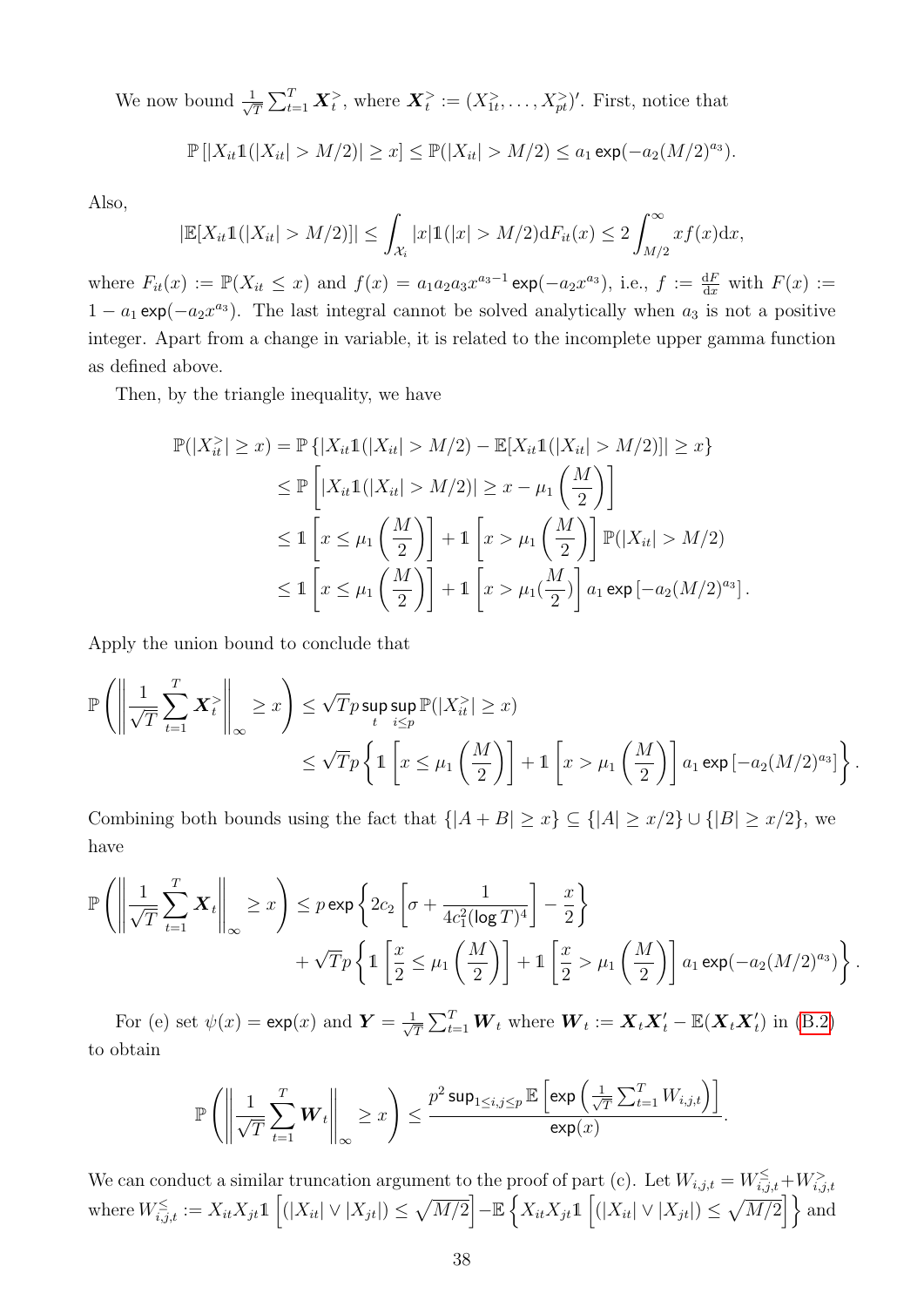$W_{i,j,t}^{\geq} = X_{it}X_{jt}\mathbb{1}\left[\left(|X_{it}| \vee |X_{jt}|\right) > \sqrt{M/2}\right] - \mathbb{E}\left\{X_{it}X_{jt}\mathbb{1}\left[\left(|X_{it}| \vee |X_{jt}|\right) > \sqrt{M/2}\right]\right\};$  then by construction, for each  $1 \leq i, j \leq p$ , we have that  $\{W_{i,j,t}^{\leq}\}_{t \geq 1}$  is a zero mean, bounded by M, a strong mixing sequence with the same exponential decay of  $\{X_t\}_{t\geq 1}$ . For that reason,

$$
\mathbb{P}\left(\left\|\frac{1}{\sqrt{T}}\sum_{t=1}^T \boldsymbol{W}_t^{\leq}\right\|_{\infty}\geq x\right)\leq p^2\exp\left\{2c_2\left[\kappa+\frac{1}{4c_1^2(\log T)^4}\right]-x\right\},\right
$$

where  $\kappa^2 := \sup_{1 \leq i,j \leq p} \sup_t \sum_{k \in \mathbb{Z}} |\mathbb{E}(W_{i,j,t}W_{i,j,t+k})| < \infty$ . For the second term, we have, by Hölder's inequality,

$$
\left| \mathbb{E} \left( X_{it} X_{jt} \right) \mathbb{1} \left( |X_{it}| \vee |X_{jt}| > \sqrt{M/2} \right) \right| \leq \mathbb{E} \left[ |X_{it} X_{jt}| \mathbb{1} \left( |X_{it}| \vee |X_{jt}| > \sqrt{M/2} \right) \right]
$$
  
\n
$$
\leq \left\{ \mathbb{E} \left( X_{it}^2 \right) \mathbb{E} \left[ X_{jt}^2 \mathbb{1} \left( |X_{it}| \vee |X_{jt}| > \sqrt{M/2} \right) \right] \right\}^{1/2}
$$
  
\n
$$
\leq \left\{ \mathbb{E} X_{it}^2 \mathbb{E} \left[ X_{jt}^2 \mathbb{1} \left( |X_{jt}| > \sqrt{M/2} \right) \right] \right\}^{1/2}
$$
  
\n
$$
\leq \omega \left[ \mu_2 \left( \sqrt{M/2} \right) \right]^{1/2},
$$

where  $\sup_t \sup_i \mathbb{E}(X_{it}^2) \leq \omega^2 < \infty$  and  $\mu_2(\cdot)$  is defined in [\(B.1\)](#page-36-0).

Then, by the triangle inequality,

$$
\mathbb{P}(|W_{i,j,t}^{\geq}| \geq x) = \mathbb{P}\left\{\left|X_{it}X_{jt}\mathbb{1}\left(|X_{it}| \vee |X_{jt}| > \sqrt{M/2}\right) - \mathbb{E}\left[X_{it}X_{jt}\mathbb{1}\left(|X_{it}| \vee |X_{jt}| > \sqrt{M/2}\right)\right]\right| \geq x\right\}
$$
\n
$$
\leq \mathbb{P}\left\{\left|X_{it}X_{jt}\mathbb{1}\left(|X_{it}| \vee |X_{jt}| > \sqrt{M/2}\right)\right| \geq x - \omega\left[\mu_2\left(\sqrt{M/2}\right)\right]^{1/2}\right\}
$$
\n
$$
\leq 1\left\{x \leq \omega\left[\mu_2\left(\sqrt{M/2}\right)\right]^{1/2}\right\}
$$
\n
$$
+ 1\left\{x > \omega\left[\mu_2\left(\sqrt{M/2}\right)\right]^{1/2}\right\} \mathbb{P}\left(|X_{it}| \vee |X_{jt}| > \sqrt{M/2}\right)
$$
\n
$$
\leq 1\left\{x \leq \omega\left[\mu_2\left(\sqrt{M/2}\right)\right]^{1/2}\right\}
$$
\n
$$
+ 1\left\{x > \omega\left[\mu_2\left(\sqrt{M/2}\right)\right]^{1/2}\right\} 2a_1 \exp\left[-a_2(M/2)^{a_3/2}\right].
$$

Once again, apply the union bound to conclude

$$
\mathbb{P}\left(\left\|\frac{1}{\sqrt{T}}\sum_{t=1}^T \boldsymbol{W}_t^>\right\|_\infty \geq x\right) \leq \sqrt{T}p^2\sup_{t\leq T}\sup_{1\leq i,j\leq p}\mathbb{P}(|W_{i,j,t}^>(\geq x).
$$

Combining both bounds using the fact that  $\{|A + B| \ge x\} \subseteq \{|A| \ge x/2\} \cup \{|B| \ge x/2\}$ , we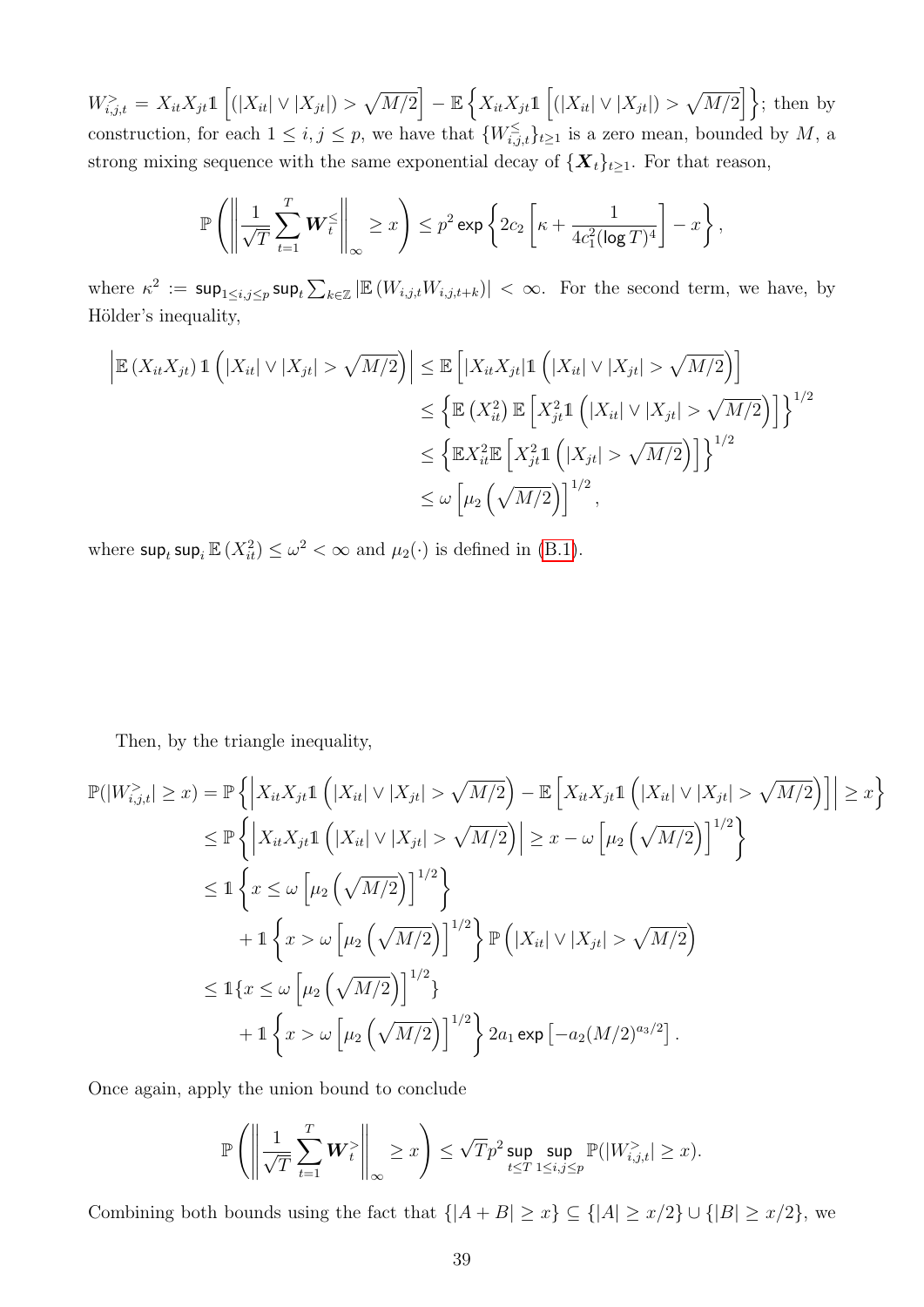have

$$
\mathbb{P}\left(\left\|\frac{1}{\sqrt{T}}\sum_{t=1}^{T} \mathbf{W}_{t}\right\|_{\infty} \geq x\right) \leq p^{2} \exp\left\{2c_{2}\left[\kappa + \frac{1}{4c_{1}^{2}(\log T)^{4}}\right] - \frac{x}{2}\right\} + \sqrt{T}p^{2}1\left\{\frac{x}{2} \leq \omega\left[\mu_{2}\left(\sqrt{M/2}\right)\right]^{1/2}\right\} + p^{2}1\left\{\frac{x}{2} > \omega\left[\mu_{2}\left(\sqrt{M/2}\right)\right]^{1/2}\right\} 2a_{1} \exp\left[-a_{2}(M/2)^{a_{3}/2}\right].
$$

For the second part of the Lemma, we use the upper bound for the incomplete upper gamma function given by [Natalini and Palumbo](#page-51-14) [\(2000\)](#page-51-14), which states that for  $s > 1$ ,  $b > 1$  and  $a > \frac{b}{b-1}(s-1)$ , we have  $\gamma(s, a) < ba^{s-1} \exp(-a)$ . Applying this bound in [\(B.1\)](#page-36-0) with  $b = 2$ , we have that for all  $k > 0$  and  $y > 2k/a_3$ :

$$
\mu_k(y):=2\frac{a_1}{a_2^{k/a_3}}\pmb{\gamma}(k/a_3+1,a_2y^{a_3})<4a_1y^k\exp(-a_2y^{a_3}),
$$

from which we conclude that  $\mu_k(y) \to 0$  as  $y \to \infty$ .

Since  $M \to \infty$  is  $T \to \infty$ , we have for each  $x > 0$ , there is a  $T_x \in \mathbb{N}$  such that  $x > 0$ 2  $\int$  $\mu_1(M/2) \vee \omega \left[ \mu_2\left(\sqrt{M/2}\right) \right]^{1/2}\right\}$ , whenever  $T > T_x$ . Thus, for  $T > T_x$ , we have

$$
R_{1,T} = p \exp \left\{ 2c_2 \left[ \sigma + \frac{1}{4c_1^2 (\log T)^4} \right] - \frac{x}{2} \right\} + \sqrt{T} p a_1 \exp \left[ -a_2 (M/2)^{a_3} \right]
$$
  

$$
R_{2,T} = p^2 \exp \left\{ 2c_2 \left[ \kappa + \frac{1}{4c_1^2 (\log T)^4} \right] - \frac{x}{2} \right\} + \sqrt{T} p^2 2a_1 \exp \left[ -a_2 \left( \frac{M}{2} \right)^{a_3/2} \right].
$$

Hence, as long as  $log p = o(M^{a_3/2})$ , we have the second result of the Lemma.

 $\Box$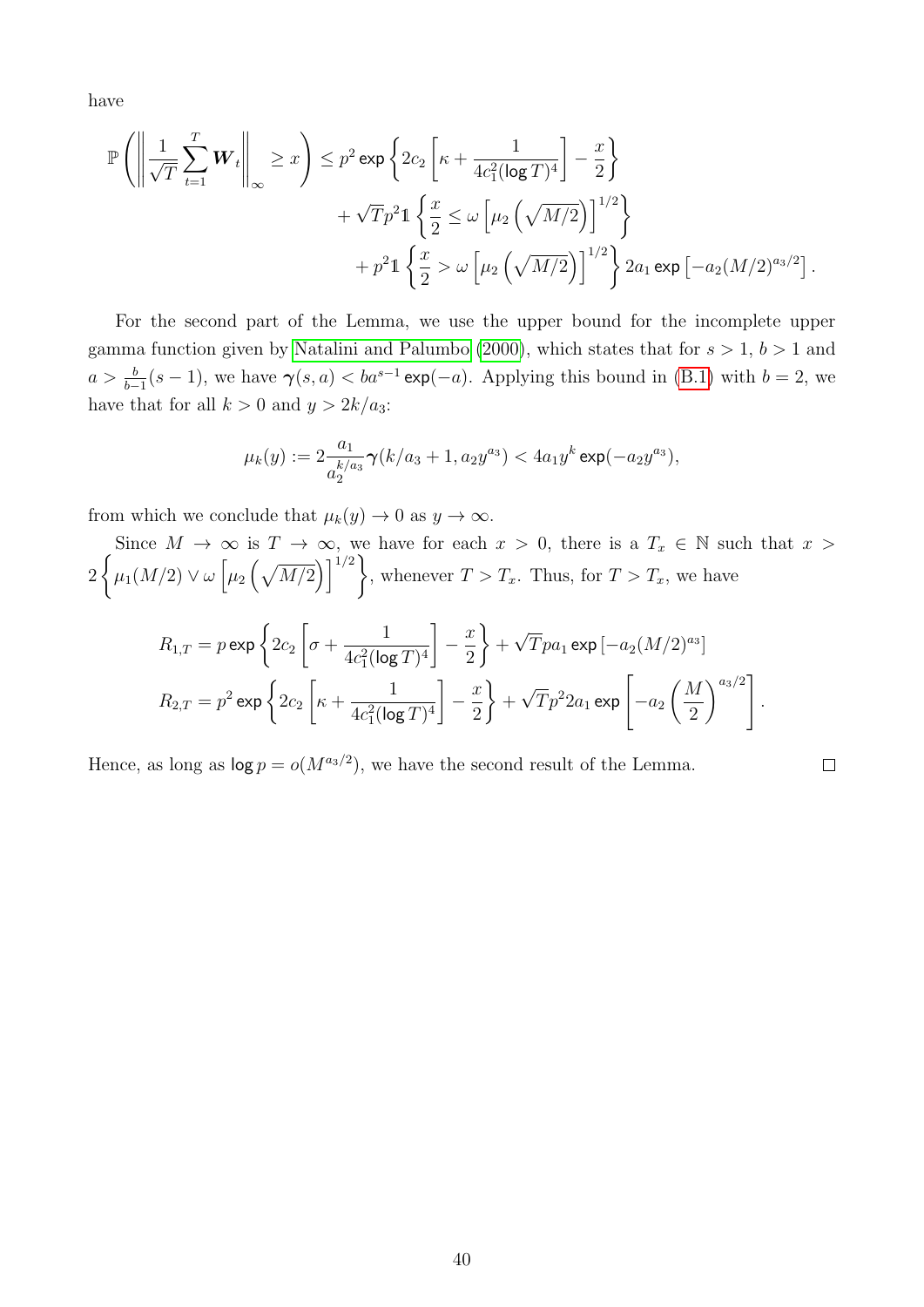# C List of Symbols

# C.1 The Romans

| $c, c_1, c_2, \ldots$ | Generic positive constants                             |
|-----------------------|--------------------------------------------------------|
| $\overline{d}$        | Generic Deterministic Trend                            |
| $\,e\,$               | Exponential                                            |
| $\boldsymbol{f}$      | Deterministic Trends                                   |
| $\mathfrak{g}$        |                                                        |
| $\boldsymbol{h}$      | Cardinality of set $\mathcal H$                        |
| i, j, k, t, s         | Units/regressors, time index                           |
| $\ell, L$             | Scaling matrix and its entries                         |
| m                     | Lag of alpha mixing                                    |
| q                     | Number of moments                                      |
| $\boldsymbol{r}$      | Number of $I(0)$ relations                             |
| $s, s_0$              | Cardinality of index set                               |
| n, p                  | Number of units and regressors                         |
| w                     | Individual weights of the LASSO                        |
| $\boldsymbol{A}$      | Random element of proof of Theorem 3                   |
| $\boldsymbol{B}$      | Standard Brownian motion                               |
| $\boldsymbol{F}$      | Factor of the common factor model                      |
| $G\$                  | Generic random vector of Assumption 3 and Definition 1 |
| H                     | Transformed objective function                         |
| $\overline{M}$        | Generic matrix used in GIF                             |
| $I(\cdot)$            | Integrated process                                     |
| $\overline{J}$        | Linear combination of $I(0)$ processes                 |
| $O, o, O_P, o_P$      | Landou notation                                        |
| Q                     | LASSO Objective function                               |
| $\boldsymbol{R}$      | Remainder of Lemma 2                                   |
| $T, T_0, T_1, T_2$    | Sample size and Treatment, Pre and Post                |
| $U, U^Z, U^F$         | Innovation                                             |
| V                     | Regression error                                       |
| $X, Y, W, Z(0), Z(1)$ | Units and its transformation                           |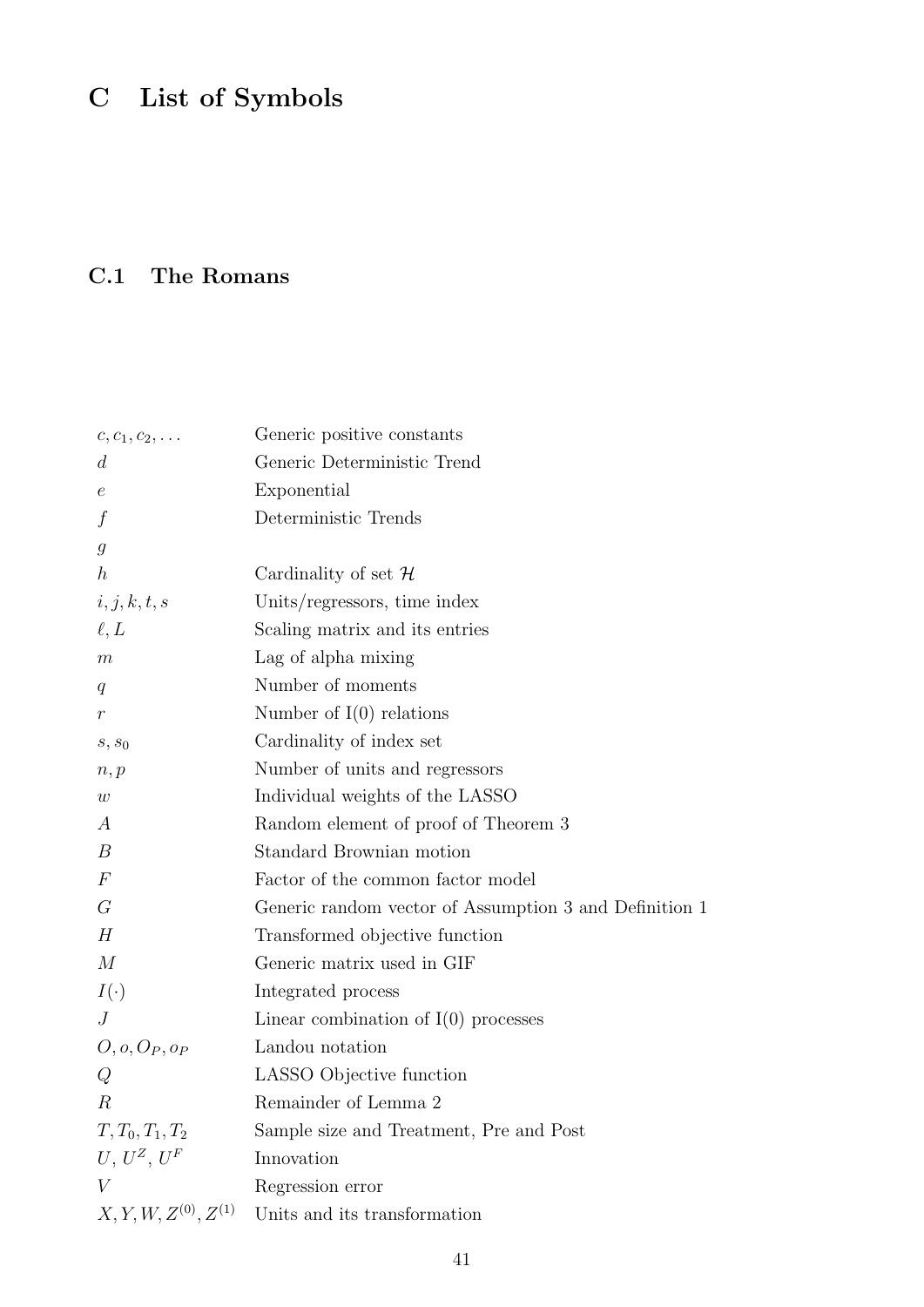# C.2 The Greeks

| $\alpha$                                                                    | Mixing coefficient                        |
|-----------------------------------------------------------------------------|-------------------------------------------|
| $\boldsymbol{\beta}, \boldsymbol{\beta}_0, \widehat{\boldsymbol{\beta}}$    | Parameter, True and Estimated             |
| $\boldsymbol{\gamma}, \boldsymbol{\gamma}_0, \widehat{\boldsymbol{\gamma}}$ | Transformed parameter, True and Estimated |
| $\delta, \widehat{\delta}, \Delta, \widehat{\Delta}$                        | Treatment effect, ATE and Estimates       |
| $\epsilon$                                                                  | Arbitrary small positive constant         |
| $\zeta$                                                                     | Linear Projecion in the Factor Model      |
| $\eta$                                                                      | The stochastic component of the DGP       |
| $\theta, \Theta$                                                            | Parameters of the generic model           |
| $\iota$                                                                     | Vector of 1's                             |
| $\kappa$                                                                    | Auxiliry Lemma 1 Appendix                 |
| $\lambda, \lambda_0$                                                        | Penalty parameter                         |
| $\mu$                                                                       | Constant of the deterministic trend       |
| $\nu$                                                                       | Combined weight trend                     |
| ξ                                                                           | Cone constant                             |
| $\pi$                                                                       | Projection of $I(0)$ process              |
| $\rho$                                                                      | Simulation autocorrelation coefficient    |
| $\sigma$                                                                    | Variance of the innovation                |
| $\tau$                                                                      | Quantiles                                 |
| $\upsilon$                                                                  | Variance of the defining $I(0)$ process   |
| $\phi$ , $\widehat{\phi}$ , $\phi$ <sub>j</sub>                             | The Inference function                    |
| $\chi$                                                                      | <b>GIF</b> Constant                       |
| $\psi, \Psi$                                                                | Deterministic Trends                      |
| $\Omega, \Omega_0, \Omega_1, \ldots, \omega$                                | Sample space, events                      |
| $\boldsymbol{\gamma},\widetilde{\boldsymbol{\gamma}}$                       | Cointegration matrix                      |
| $\Sigma, \Sigma_0$                                                          | Covariance matrix of $WW'$                |

# C.3 Miscellaneous

| $\mathbb{N}, \mathbb{Z}, \mathbb{R}$ | Naturals, integers and real             |
|--------------------------------------|-----------------------------------------|
| C                                    | Cone                                    |
| $\mathscr{H}$                        | Test hypothesis                         |
| .F                                   | Sigma algebra                           |
| P, E                                 | Probability and expectation operator    |
| $\mathcal{D}$                        | Intervention indicator                  |
| U                                    | Innovation                              |
| $\mathcal{M}_{0}$                    | Generic model                           |
| $\mathcal G$                         | Process to define $I(0)$                |
| ${\mathcal H}$                       | Set index of growth condition           |
| $S, S_0$                             | Set index                               |
| R                                    | index set in the proof of Proposition 3 |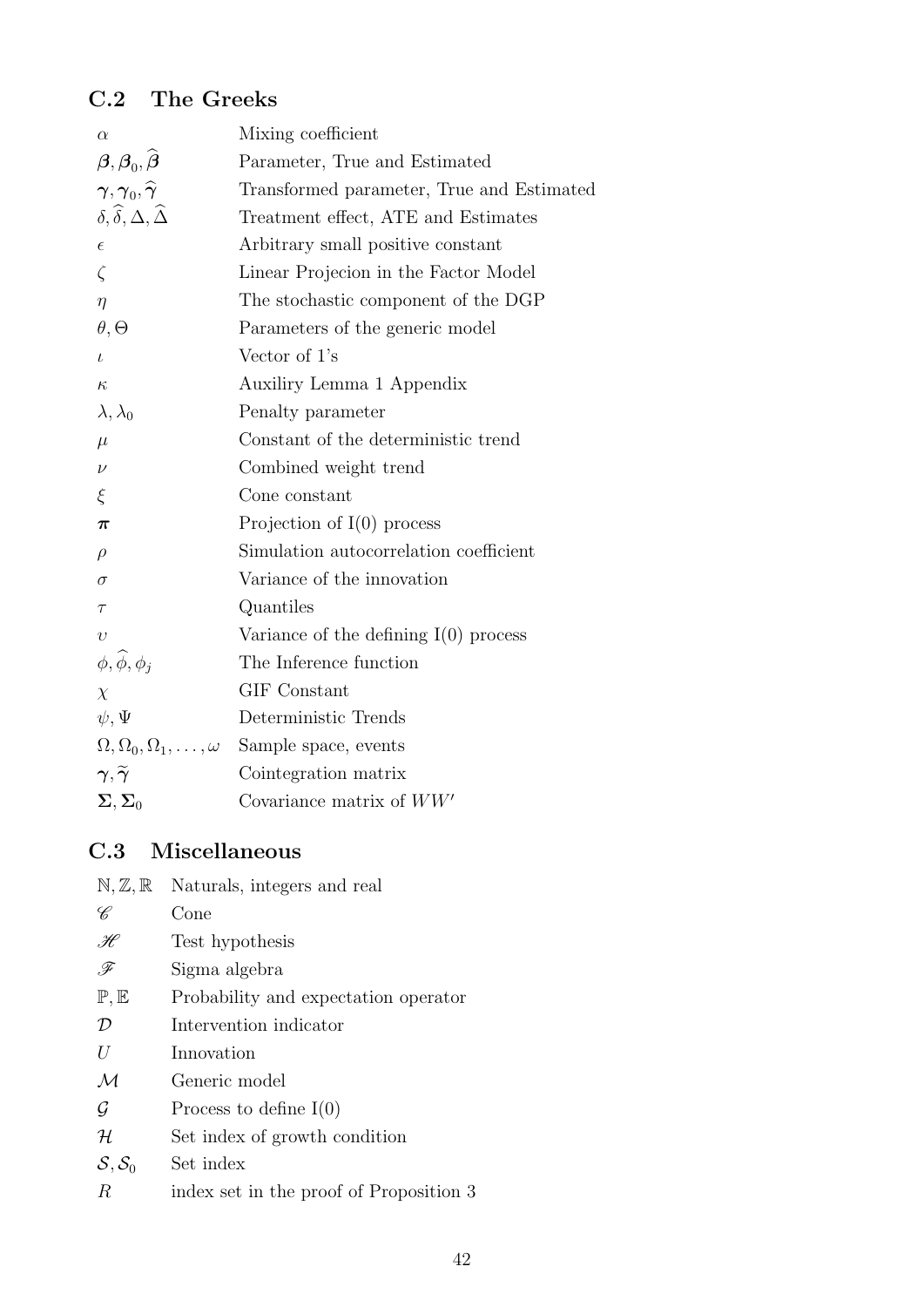#### <span id="page-42-0"></span>Table 1: Rejection Rates under the Null (empirical size): Deterministic Trends

**Baseline DGP:** [\(2.4\)](#page-7-2) and [\(2.6\)](#page-7-4) with  $T = 100$ , independent and identically normally distributed innovations,  $n = 200$ ,  $s_0 = 5$ ,  $T_2 = 3$  and 10,000 Monte-Carlo simulations. The test statistic considered is  $\phi(x) = ||x||_2$ . All distributions are standardized (zero mean and unit variance). Mixed normal equal to 2 Normal distributions with probability  $(0.3, 0.7)$ , mean  $(-10, 10)$  and variance  $(2, 1)$ . The AR(1) structure with coefficient  $\rho$  is applied to the common factor innovation  $U_{1t}^F$  and the first unit idiosyncratic innovation  $U_{1t}^Z$ . The penalization parameter  $\lambda$ is chosen via Bayesian Information Criterion (BIC). We set the maximum penalty level to be  $\|\frac{1}{T_0}\sum_{t=1}^{T_0} Y_t \mathbf{X}_t\|_{\infty}$ with an exponential path down to  $\lambda_{\text{min}} = 0.001$  along 100 equally spaced intervals in the glmnet package. **Oracle** means OLS estimation in the pre-intervention period with known active regressors  $S_0$  (perfect model selection). True means no estimation in the pre-intervention period. True parameter  $\beta_0$  was used.

|                    |            | <b>LASSO</b> |        |                                          | Oracle                  |                           |        | True   |        |
|--------------------|------------|--------------|--------|------------------------------------------|-------------------------|---------------------------|--------|--------|--------|
|                    | 0.01       | 0.5          | 0.1    | 0.01                                     | 0.05                    | 0.1                       | 0.01   | 0.05   | 0.1    |
|                    |            |              |        |                                          | Innovation Distribution |                           |        |        |        |
| Normal             | 0.0205     | 0.0637       | 0.1169 | 0.0297                                   | 0.0755                  | 0.1275                    | 0.0207 | 0.0583 | 0.1079 |
| $\chi^2(1)$        | 0.0198     | 0.0602       | 0.1078 | 0.0231                                   | 0.0703                  | 0.1277                    | 0.0198 | 0.0591 | 0.1076 |
| $t$ -stud $(3)$    | 0.0187     | 0.0632       | 0.1144 | 0.0275                                   | 0.0781                  | 0.1299                    | 0.0208 | 0.0602 | 0.1086 |
| Mixed-Normal       | 0.0205     | 0.0603       | 0.1105 | 0.0300                                   | 0.0775                  | 0.1339                    | 0.0186 | 0.0572 | 0.1049 |
|                    |            |              |        |                                          | Sample Size             |                           |        |        |        |
| $T=50$             | 0.0270     | 0.0768       | 0.1320 | 0.0494                                   | 0.1144                  | 0.1740                    | 0.0262 | 0.0694 | 0.1210 |
| 100                | 0.0205     | 0.0637       | 0.1169 | 0.0297                                   | 0.0755                  | 0.1275                    | 0.0207 | 0.0583 | 0.1079 |
| 150                | 0.0194     | 0.0632       | 0.1094 | 0.0220                                   | 0.0644                  | 0.1212                    | 0.0152 | 0.0536 | 0.1050 |
| 200                | 0.0182     | 0.0578       | 0.1042 | 0.0202                                   | 0.0592                  | 0.1116                    | 0.0164 | 0.0526 | 0.1018 |
| 500                | 0.0138     | 0.0530       | 0.1016 | 0.0140                                   | 0.0544                  | 0.1004                    | 0.0104 | 0.0514 | 0.1006 |
|                    |            |              |        |                                          | Number of Total Units   |                           |        |        |        |
| $n=200$            | 0.0205     | 0.0637       | 0.1169 | 0.0297                                   | 0.0755                  | 0.1275                    | 0.0207 | 0.0583 | 0.1079 |
| 300                | 0.0236     | 0.0671       | 0.1175 | 0.0281                                   | 0.0743                  | 0.1281                    | 0.0198 | 0.0579 | 0.1053 |
| 500                | 0.0268     | 0.0748       | 0.1206 | 0.0289                                   | 0.0780                  | 0.1327                    | 0.0224 | 0.0626 | 0.1099 |
| 1000               | 0.0325     | 0.0778       | 0.1304 | 0.0273                                   | 0.0755                  | 0.1298                    | 0.0193 | 0.0554 | 0.1089 |
|                    |            |              |        | Number of Relevant (non-zero) Covariates |                         |                           |        |        |        |
| $s_0 = 2$          | 0.0201     | 0.0634       | 0.1152 | 0.0210                                   | 0.0653                  | 0.1195                    | 0.0174 | 0.0573 | 0.1036 |
| $\mathbf 5$        | 0.0205     | 0.0637       | 0.1169 | 0.0297                                   | 0.0755                  | 0.1275                    | 0.0207 | 0.0583 | 0.1079 |
| 50                 | 0.0223     | 0.0661       | 0.1153 | 0.2480                                   | 0.3547                  | 0.4290                    | 0.0196 | 0.0606 | 0.1079 |
| 97                 | 0.0217     | 0.0626       | 0.1088 | 1.0000                                   | 1.0000                  | 1.0000                    | 0.0233 | 0.0607 | 0.1091 |
|                    |            |              |        |                                          | Determinist Component   |                           |        |        |        |
| $f_t^F = \sqrt{t}$ | 0.0280     | 0.0809       | 0.1367 | 0.0255                                   | 0.0745                  | 0.1299                    | 0.0195 | 0.0572 | 0.1068 |
| $\boldsymbol{t}$   | 0.0205     | 0.0637       | 0.1169 | 0.0297                                   | 0.0755                  | 0.1275                    | 0.0207 | 0.0583 | 0.1079 |
| $t^{3/2}$          | 0.0317     | 0.0823       | 0.1407 | 0.0314                                   | 0.0855                  | 0.1413                    | 0.0224 | 0.0630 | 0.1112 |
| $t^2$              | 0.0253     | 0.0685       | 0.1177 | 0.0263                                   | 0.0742                  | 0.1280                    | 0.0178 | 0.0508 | 0.1005 |
|                    |            |              |        |                                          | Serial Correlation      |                           |        |        |        |
| $\rho = 0$         | 0.0205     | 0.0637       | 0.1169 | 0.0297                                   | 0.0755                  | 0.1275                    | 0.0207 | 0.0583 | 0.1079 |
| 0.5                | 0.0216     | 0.0607       | 0.1134 | 0.0278                                   | 0.0749                  | 0.1281                    | 0.0199 | 0.0574 | 0.1037 |
| 0.7                | 0.0246     | 0.0720       | 0.1245 | 0.0308                                   | 0.0812                  | 0.1384                    | 0.0191 | 0.0590 | 0.1046 |
| 0.9                | 0.0342     | 0.0889       | 0.1404 | 0.0486                                   | 0.1111                  | 0.1745                    | 0.0220 | 0.0635 | 0.1111 |
|                    |            |              |        |                                          |                         | Post Intervention Periods |        |        |        |
| $T_2 = 1$          | 0.0166     | 0.0583       | 0.1061 | 0.0151                                   | 0.0572                  | 0.1099                    | 0.0121 | 0.0562 | 0.1027 |
| $\sqrt{2}$         | 0.0198     | 0.0631       | 0.1109 | 0.0273                                   | 0.0685                  | 0.1185                    | 0.0125 | 0.0566 | 0.1033 |
| $\sqrt{3}$         | 0.0205     | 0.0637       | 0.1169 | 0.0297                                   | 0.0755                  | 0.1275                    | 0.0207 | 0.0583 | 0.1079 |
| $\overline{4}$     | 0.0301     | 0.0717       | 0.1247 | 0.0370                                   | 0.0896                  | 0.1467                    | 0.0256 | 0.0670 | 0.1151 |
| $\bf 5$            | $0.0286\,$ | 0.0686       | 0.1184 | 0.0448                                   | 0.0933                  | 0.1537                    | 0.0279 | 0.0650 | 0.1127 |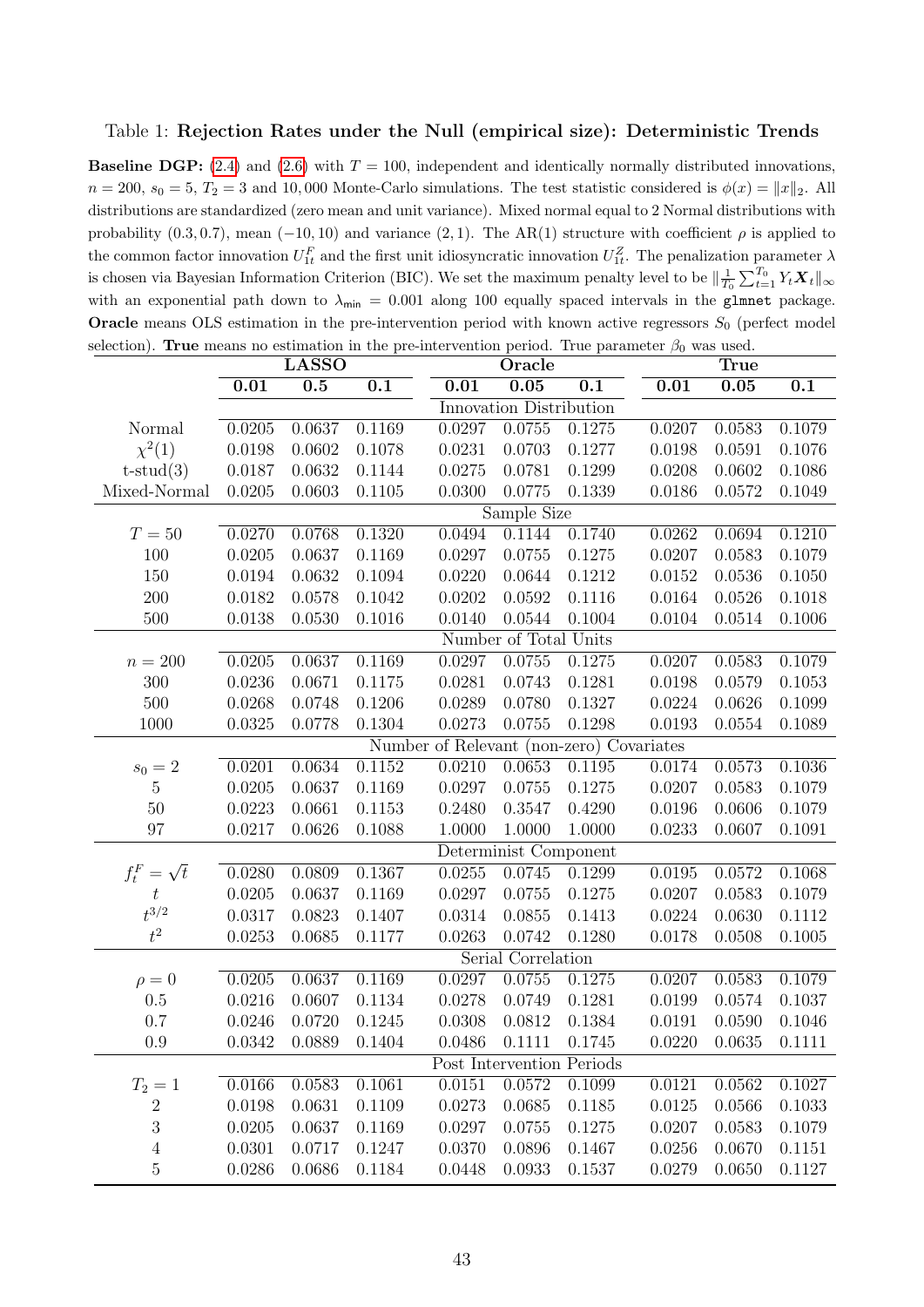#### <span id="page-43-0"></span>Table 2: Rejection Rates under the Null (empirical size): Stochastic Trends

**Baseline DGP:** [\(2.4\)](#page-7-2) and [\(2.5\)](#page-7-3) with  $T = 100$ , independent and identically normally distributed innovations,  $n = 200$ ,  $s_0 = 5$ ,  $T_2 = 3$  and 10,000 Monte-Carlo simulations. The test statistic considered is  $\phi(x) = ||x||_2$ . All distributions are standardized (zero mean and unit variance). Mixed normal equal to 2 Normal distributions with probability  $(0.3, 0.7)$ , mean  $(-10, 10)$  and variance  $(2, 1)$ . The AR(1) structure with coefficient  $\rho$  is applied to the common factor innovation  $U_{1t}^F$  and the first unit idiosyncratic innovation  $U_{1t}^Z$ . The penalization parameter  $\lambda$ is chosen via Bayesian Information Criterion (BIC). We set the maximum penalty level to be  $\|\frac{1}{T_0}\sum_{t=1}^{T_0} Y_t \mathbf{X}_t\|_{\infty}$ with an exponential path down to  $\lambda_{\text{min}} = 0.001$  along 100 equally spaced intervals in the glmnet package. **Oracle** means OLS estimation in the pre-intervention period with known active regressors  $S_0$  (perfect model selection). True means no estimation in the pre-intervention period. True parameter  $\beta_0$  was used.

|                  |        | <b>LASSO</b> |        |                                          | Oracle                  |                           |        | True   |        |
|------------------|--------|--------------|--------|------------------------------------------|-------------------------|---------------------------|--------|--------|--------|
|                  | 0.01   | 0.5          | 0.1    | 0.01                                     | 0.05                    | $\overline{0.1}$          | 0.01   | 0.05   | 0.1    |
|                  |        |              |        |                                          | Innovation Distribution |                           |        |        |        |
| Normal           | 0.0324 | 0.0824       | 0.1384 | 0.0319                                   | 0.0770                  | 0.1348                    | 0.0220 | 0.0611 | 0.1095 |
| $\chi^2(1)$      | 0.0260 | 0.0765       | 0.1385 | 0.0244                                   | 0.0727                  | 0.1308                    | 0.0209 | 0.0598 | 0.1060 |
| $t$ -stud $(3)$  | 0.0282 | 0.0831       | 0.1444 | 0.0261                                   | 0.0779                  | 0.1355                    | 0.0194 | 0.0581 | 0.1118 |
| Mixed-Normal     | 0.0357 | 0.0912       | 0.1444 | 0.0330                                   | 0.0862                  | 0.1426                    | 0.0208 | 0.0615 | 0.1103 |
|                  |        |              |        |                                          | Sample Size             |                           |        |        |        |
| $T=50$           | 0.0566 | 0.1155       | 0.1791 | 0.0512                                   | 0.1071                  | 0.1663                    | 0.0247 | 0.0641 | 0.1086 |
| 100              | 0.0324 | 0.0824       | 0.1384 | 0.0319                                   | 0.0770                  | 0.1348                    | 0.0220 | 0.0611 | 0.1095 |
| 150              | 0.0226 | 0.0686       | 0.1208 | 0.0216                                   | 0.0664                  | 0.1174                    | 0.0156 | 0.0526 | 0.0988 |
| 200              | 0.0193 | 0.0630       | 0.1145 | 0.0190                                   | 0.0617                  | 0.1143                    | 0.0156 | 0.0542 | 0.1022 |
| 500              | 0.0106 | 0.0546       | 0.1026 | 0.0108                                   | 0.0544                  | 0.1010                    | 0.0104 | 0.0520 | 0.0966 |
|                  |        |              |        |                                          | Number of Total Units   |                           |        |        |        |
| $n=200$          | 0.0324 | 0.0824       | 0.1384 | 0.0319                                   | 0.0770                  | 0.1348                    | 0.0220 | 0.0611 | 0.1095 |
| 300              | 0.0391 | 0.0875       | 0.1479 | 0.0274                                   | 0.0748                  | 0.1290                    | 0.0184 | 0.0581 | 0.1039 |
| 500              | 0.0471 | 0.0953       | 0.1520 | 0.0281                                   | 0.0802                  | 0.1358                    | 0.0198 | 0.0610 | 0.1088 |
| 1000             | 0.0583 | 0.1085       | 0.1575 | 0.0293                                   | 0.0764                  | 0.1300                    | 0.0224 | 0.0590 | 0.1042 |
|                  |        |              |        | Number of Relevant (non-zero) Covariates |                         |                           |        |        |        |
| $s_0 = 2$        | 0.0256 | 0.0698       | 0.1272 | 0.0225                                   | 0.0667                  | 0.1213                    | 0.0188 | 0.0558 | 0.1054 |
| $\mathbf 5$      | 0.0324 | 0.0824       | 0.1384 | 0.0319                                   | 0.0770                  | 0.1348                    | 0.0220 | 0.0611 | 0.1095 |
| 50               | 0.0497 | 0.1117       | 0.1797 | 0.2541                                   | 0.3636                  | 0.4441                    | 0.0174 | 0.0572 | 0.1058 |
| 97               | 0.0574 | 0.1251       | 0.1950 | 1.0000                                   | 1.0000                  | 1.0000                    | 0.0203 | 0.0579 | 0.1060 |
|                  |        |              |        |                                          |                         | Deterministic Component   |        |        |        |
| $f_t^F=0$        | 0.0324 | 0.0824       | 0.1384 | 0.0319                                   | 0.0770                  | 0.1348                    | 0.0220 | 0.0611 | 0.1095 |
| 1                | 0.0314 | 0.0815       | 0.1373 | 0.0316                                   | 0.0815                  | 0.1393                    | 0.0205 | 0.0615 | 0.1122 |
| $\sqrt{t}$       | 0.0264 | 0.0693       | 0.1191 | 0.0294                                   | 0.0814                  | 0.1380                    | 0.0215 | 0.0605 | 0.1083 |
| $t\,$            | 0.0265 | 0.0711       | 0.1225 | 0.0292                                   | 0.0768                  | 0.1334                    | 0.0184 | 0.0560 | 0.1050 |
|                  |        |              |        |                                          | Serial Correlation      |                           |        |        |        |
| $\rho = 0$       | 0.0324 | 0.0824       | 0.1384 | 0.0319                                   | 0.0770                  | 0.1348                    | 0.0220 | 0.0611 | 0.1095 |
| 0.5              | 0.0297 | 0.0785       | 0.1313 | 0.0280                                   | 0.0761                  | 0.1320                    | 0.0178 | 0.0572 | 0.1019 |
| 0.7              | 0.0275 | 0.0773       | 0.1335 | 0.0264                                   | 0.0781                  | 0.1342                    | 0.0211 | 0.0575 | 0.1064 |
| 0.9              | 0.0299 | 0.0752       | 0.1278 | 0.0323                                   | 0.0823                  | 0.1359                    | 0.0222 | 0.0631 | 0.1107 |
|                  |        |              |        |                                          |                         | Post Intervention Periods |        |        |        |
| $T_2 = 1$        | 0.0321 | 0.0753       | 0.1273 | 0.0304                                   | 0.0714                  | 0.1201                    | 0.0295 | 0.0690 | 0.1151 |
| $\boldsymbol{2}$ | 0.0289 | 0.0777       | 0.1316 | 0.0271                                   | 0.0762                  | 0.1311                    | 0.0219 | 0.0759 | 0.1224 |
| $\sqrt{3}$       | 0.0324 | 0.0824       | 0.1384 | 0.0319                                   | 0.0770                  | 0.1348                    | 0.0220 | 0.0611 | 0.1095 |
| $\overline{4}$   | 0.0396 | 0.0930       | 0.1522 | 0.0345                                   | 0.0879                  | 0.1430                    | 0.0212 | 0.0608 | 0.1087 |
| $\bf 5$          | 0.0516 | 0.1088       | 0.1695 | 0.0464                                   | 0.1021                  | 0.1641                    | 0.0293 | 0.0661 | 0.1181 |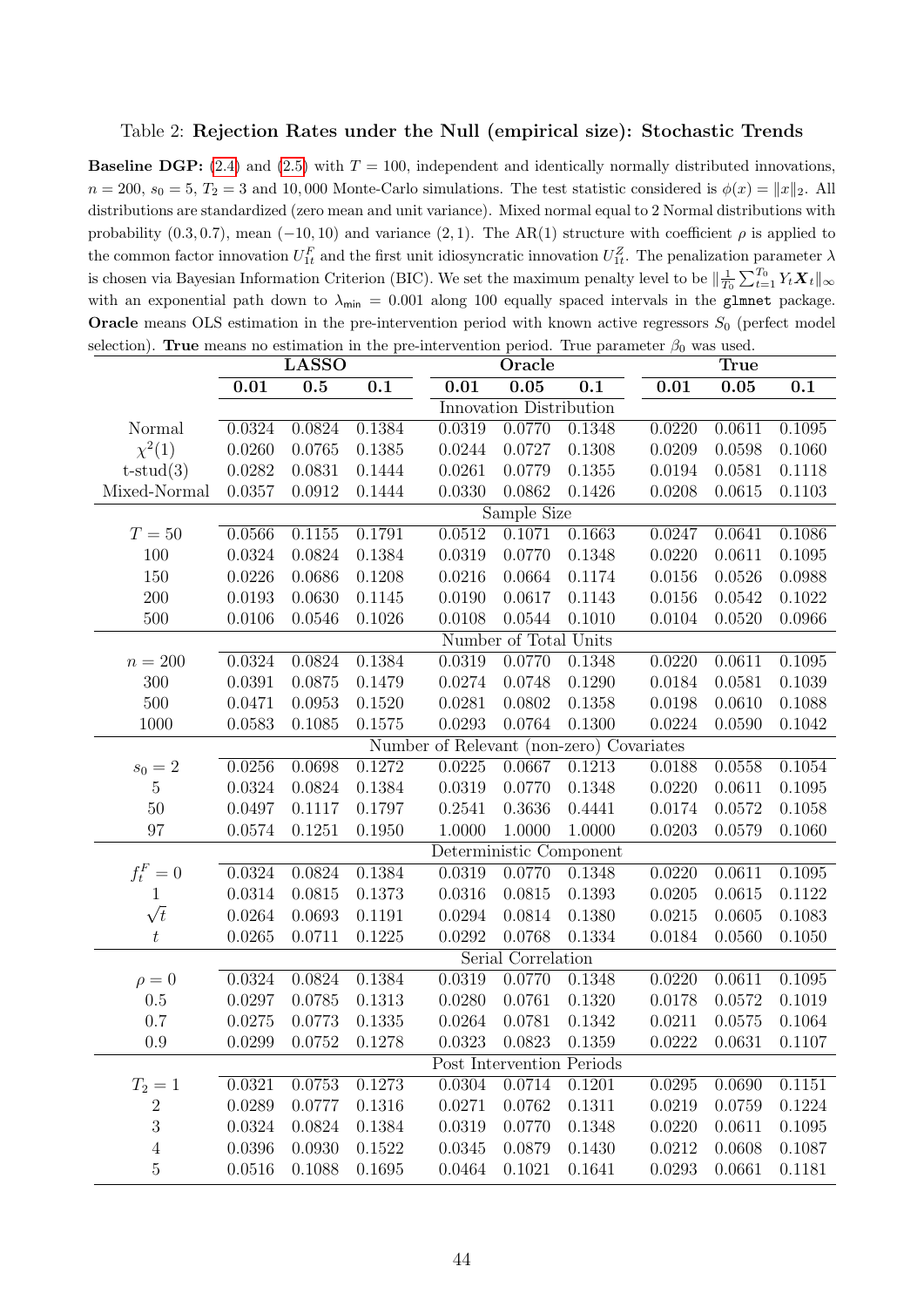| $T_2 = 3$ and 10,000 Monte-Carlo simulations per case. Empirical rejection rate of the test statistic $\phi(x) =   x  _2$ .                                  |  |  |                                                        |  |                                                                      |      |  |
|--------------------------------------------------------------------------------------------------------------------------------------------------------------|--|--|--------------------------------------------------------|--|----------------------------------------------------------------------|------|--|
| The penalization parameter $\lambda$ is chosen via Bayesian Information Criteria (BIC). We set the maximum penalty                                           |  |  |                                                        |  |                                                                      |      |  |
| level to be $\ \frac{1}{T_0}\sum_{t=1}^{T_0} Y_t X_t\ _{\infty}$ with an expoential path down to $\lambda_{\min} = 0.001$ along 100 equally spaced intervals |  |  |                                                        |  |                                                                      |      |  |
| in the glmnet package. $\sigma^2$ is the variance of unit 1 at $t = T_0$ .                                                                                   |  |  |                                                        |  |                                                                      |      |  |
|                                                                                                                                                              |  |  | Deterministic Trends                                   |  |                                                                      |      |  |
|                                                                                                                                                              |  |  |                                                        |  | $0.01$ $0.02$ $0.03$ $0.04$ $0.05$ $0.06$ $0.07$ $0.08$ $0.09$ $0.1$ |      |  |
|                                                                                                                                                              |  |  | Mean Intervention $\delta_t = c\sigma 1$ { $t > T_0$ } |  |                                                                      |      |  |
| $c = 0.2$ 0.10 0.12 0.14 0.16 0.17 0.19 0.20 0.22 0.23                                                                                                       |  |  |                                                        |  |                                                                      | 0.25 |  |

# Table 3: Rejection Rates under the alternative (empirical power).

<span id="page-44-0"></span>**Baseline DGP**: [\(2.8\)](#page-10-4) and [\(2.7\)](#page-10-3) with  $T = 100$ , iid normally distributed innovations,  $n = 200$  units,  $s_0 = 5$ ,

| 0.4       | 0.23 | 0.27 | 0.32 | 0.35     | 0.37                                                               | 0.40 | 0.43     | 0.46                                                                             | 0.47 | 0.48 |
|-----------|------|------|------|----------|--------------------------------------------------------------------|------|----------|----------------------------------------------------------------------------------|------|------|
| 0.6       | 0.48 | 0.51 | 0.56 | 0.60     | 0.63                                                               | 0.65 | 0.67     | 0.69                                                                             | 0.70 | 0.71 |
| 0.8       | 0.76 | 0.79 | 0.82 | 0.86     | 0.88                                                               | 0.89 | 0.91     | 0.91                                                                             | 0.92 | 0.93 |
| 1.0       | 0.94 | 0.95 | 0.97 | 0.97     | 0.97                                                               | 0.98 | 0.98     | 0.98                                                                             | 0.99 | 0.99 |
|           |      |      |      |          |                                                                    |      |          | Variance Intervention $\delta_t = c\sigma Z_1\{t > T_0\}$ where $Z \sim N(0, 1)$ |      |      |
| $c = 0.2$ | 0.09 | 0.12 | 0.13 | 0.15     | 0.17                                                               | 0.18 | 0.20     | 0.22                                                                             | 0.24 | 0.25 |
| $0.4\,$   | 0.26 | 0.29 | 0.32 | 0.36     | 0.38                                                               | 0.39 | 0.41     | 0.44                                                                             | 0.46 | 0.48 |
| 0.6       | 0.50 | 0.54 | 0.58 | 0.63     | 0.66                                                               | 0.69 | 0.70     | 0.71                                                                             | 0.73 | 0.74 |
| 0.8       | 0.78 | 0.81 | 0.85 | 0.88     | 0.89                                                               | 0.91 | 0.92     | 0.92                                                                             | 0.92 | 0.93 |
| 1.0       | 0.93 | 0.95 | 0.96 | 0.97     | 0.97                                                               | 0.97 | 0.98     | 0.98                                                                             | 0.99 | 0.99 |
|           |      |      |      |          | <b>Stochastic Trends</b>                                           |      |          |                                                                                  |      |      |
|           | 0.01 | 0.02 | 0.03 |          | $0.04$ 0.05                                                        | 0.06 | $0.07\,$ | 0.08                                                                             | 0.09 | 0.1  |
|           |      |      |      |          |                                                                    |      |          |                                                                                  |      |      |
|           |      |      |      |          | Mean Intervention $\delta_t = c\sigma 1 \{ t > T_0 \}$             |      |          |                                                                                  |      |      |
| $c = 0.1$ | 0.19 | 0.20 | 0.24 | 0.28     | 0.30                                                               | 0.32 | 0.33     | 0.36                                                                             | 0.38 | 0.39 |
| $0.2\,$   | 0.63 | 0.67 | 0.72 | 0.73     | 0.76                                                               | 0.78 | 0.80     | 0.81                                                                             | 0.81 | 0.83 |
| 0.3       | 0.95 | 0.96 | 0.97 | 0.98     | 0.98                                                               | 0.98 | 0.98     | 0.98                                                                             | 0.98 | 0.98 |
| $0.4\,$   | 1.00 | 1.00 | 1.00 | 1.00     | 1.00                                                               | 1.00 | 1.00     | 1.00                                                                             | 1.00 | 1.00 |
| 0.5       | 1.00 | 1.00 | 1.00 | 1.00     | 1.00                                                               | 1.00 | 1.00     | 1.00                                                                             | 1.00 | 1.00 |
|           |      |      |      |          | Variance Intervention $\delta_t = c\sigma Z \mathbb{1}\{t > T_0\}$ |      |          |                                                                                  |      |      |
| $c = 0.1$ | 0.17 | 0.20 | 0.22 | $0.25\,$ | 0.27                                                               | 0.30 | 0.32     | 0.33                                                                             | 0.35 | 0.37 |
| $0.2\,$   | 0.57 | 0.60 | 0.65 | 0.68     | 0.70                                                               | 0.72 | 0.75     | 0.76                                                                             | 0.78 | 0.79 |
| 0.3       | 0.91 | 0.92 | 0.94 | 0.96     | 0.96                                                               | 0.97 | 0.97     | 0.98                                                                             | 0.98 | 0.98 |
| $0.4\,$   | 0.99 | 0.99 | 0.99 | 1.00     | 1.00                                                               | 1.00 | 1.00     | 1.00                                                                             | 1.00 | 1.00 |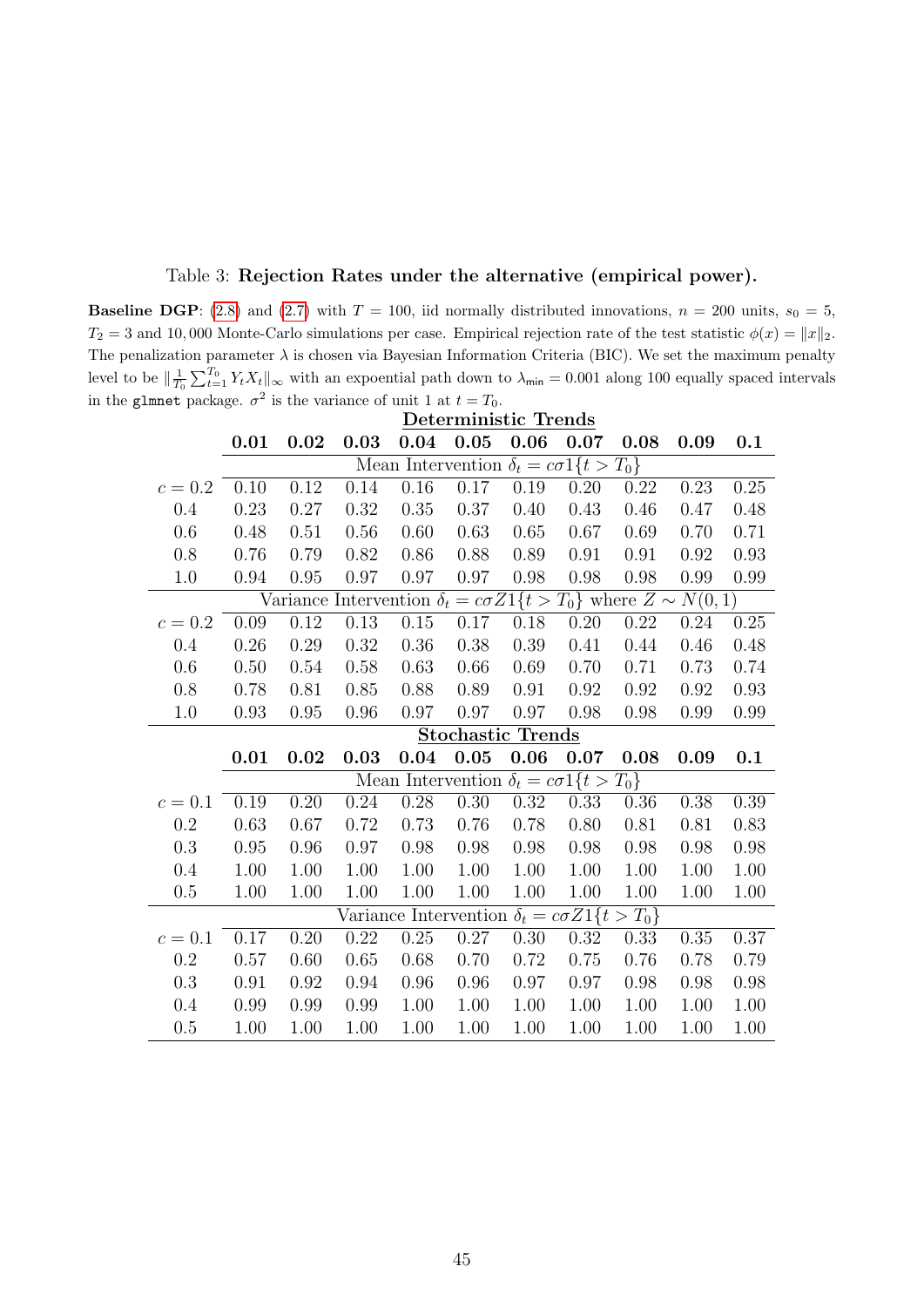#### Table 4: Monte Carlo Results: Estimation

The table reports several statistics averaged over 10,000 replications for each one of four data generating processes. More specifically, mean  $\ell_1$ -norm is the average  $\|\hat{\boldsymbol{\beta}} - \boldsymbol{\beta}\|_1$ , mean bias is the average bias  $(\hat{\boldsymbol{\beta}} - \boldsymbol{\beta})$ over the simulations, mean MSE is the average mean squared error, and mean  $\Delta$  is the average intervention effect over the 10 out-of-sample periods. Note that the true value of  $\Delta$  is zero. MSE  $\Delta$  is the average squared error over the simulation and, finally, median  $\Delta$  is the median of the estimates of  $\Delta$  over the simulations. Each column in the table represents a variation of the baseline scenario, in which we set  $T = 100$ ,  $s_0 = 5$ ,  $n = 100$ and  $\rho = 0$ . Model (1) is given by equations [\(2.4\)](#page-7-2) and [\(2.5\)](#page-7-3) where  $f_t^F = 0$ . Model (2) is given by equations (2.4) and [\(2.5\)](#page-7-3) where  $f_t^F = 1$ . Model (3) is given by equations [\(2.4\)](#page-7-2) and [\(2.6\)](#page-7-4) where  $f_t^F = t$ . Model (4) is given by equations [\(2.4\)](#page-7-2) and [\(2.6\)](#page-7-4) where  $f_t^F = t^2$ .

| Model | Statistic           | <b>Baseline</b> |         | Sample Size |         | Sparsity             |          | Regressors         |              | Autocorrelation |
|-------|---------------------|-----------------|---------|-------------|---------|----------------------|----------|--------------------|--------------|-----------------|
|       |                     |                 | $T=500$ | $T = 1000$  |         | $s_0 = 1$ $s_0 = 10$ |          | $n = 50$ $n = 200$ | $\rho = 0.2$ | $\rho = 0.5$    |
|       | mean $\ell_1$ -norm | 1.36            | 0.26    | 0.13        | 0.19    | 3.04                 | 0.99     | 1.72               | 1.46         | 1.87            |
|       | mean bias           | 0.00            | 0.00    | 0.00        | 0.00    | 0.00                 | 0.00     | 0.00               | 0.00         | 0.00            |
|       | mean MSE            | 0.00            | 0.00    | 0.00        | 0.00    | 0.01                 | 0.00     | 0.00               | 0.00         | 0.00            |
| (1)   | mean $\Delta$       | $-0.03$         | $-0.03$ | 0.02        | 0.01    | $-0.04$              | 0.01     | 0.01               | 0.03         | $-0.19$         |
|       | MSE $\Delta$        | 1.57            | 0.25    | 0.17        | 0.33    | 3.48                 | 1.00     | 2.27               | 2.13         | 4.99            |
|       | median $\Delta$     | $-0.03$         | $-0.03$ | 0.02        | 0.01    | $-0.04$              | 0.01     | 0.01               | 0.03         | $-0.19$         |
|       | mean $\ell_1$ -norm | 2.46            | 0.34    | 0.15        | 0.63    | 4.38                 | 1.52     | 3.55               | 2.91         | 3.83            |
|       | mean bias           | 0.00            | 0.00    | 0.00        | 0.00    | 0.00                 | 0.00     | 0.00               | 0.00         | 0.00            |
|       | mean MSE            | 0.01            | 0.00    | 0.00        | 0.00    | 0.01                 | 0.01     | 0.01               | 0.01         | 0.01            |
| (2)   | mean $\Delta$       | 0.10            | $-0.02$ | $-0.01$     | $-0.28$ | $-0.08$              | $-0.17$  | $-0.30$            | 0.08         | $-0.17$         |
|       | MSE $\Delta$        | 3.20            | 0.29    | 0.15        | 0.93    | 6.24                 | 1.56     | 5.72               | 4.53         | 13.21           |
|       | median $\Delta$     | 0.10            | $-0.02$ | $-0.01$     | $-0.28$ | $-0.08$              | $-0.17$  | $-0.30$            | 0.08         | $-0.17$         |
|       | mean $\ell_1$ -norm | 3.45            | 0.66    | 0.32        | 1.02    | 5.82                 | 1.96     | 4.61               | 3.68         | 3.95            |
|       | mean bias           | 0.00            | 0.00    | 0.00        | 0.00    | 0.00                 | 0.00     | 0.00               | 0.00         | 0.00            |
| (3)   | mean MSE            | 0.01            | 0.00    | 0.00        | 0.00    | 0.02                 | 0.01     | 0.01               | 0.01         | 0.01            |
|       | mean $\Delta$       | 0.01            | $-0.02$ | 0.00        | $-0.08$ | 0.00                 | 0.13     | 0.00               | $-0.11$      | $-0.08$         |
|       | MSE $\Delta$        | 4.81            | 0.39    | 0.23        | 1.73    | 7.41                 | $2.25\,$ | 7.74               | 5.87         | 15.51           |
|       | median $\Delta$     | 0.01            | $-0.02$ | 0.00        | $-0.08$ | 0.00                 | 0.13     | 0.00               | $-0.11$      | $-0.08$         |
|       | mean $\ell_1$ -norm | 1.46            | 0.64    | 0.58        | 0.33    | $2.93\,$             | 1.24     | 1.66               | 1.52         | 1.93            |
|       | mean bias           | 0.00            | 0.00    | 0.00        | 0.00    | 0.00                 | 0.00     | 0.00               | 0.00         | 0.00            |
|       | mean MSE            | 0.00            | 0.00    | 0.00        | 0.00    | 0.01                 | 0.01     | 0.00               | 0.00         | 0.00            |
| (4)   | mean $\Delta$       | $-0.06$         | 0.01    | $-0.01$     | $-0.29$ | $-0.03$              | $-0.06$  | $-0.07$            | $-0.06$      | $-0.08$         |
|       | MSE $\Delta$        | 0.22            | 0.12    | 0.12        | 0.25    | 0.30                 | 0.18     | 0.26               | 0.32         | 0.73            |
|       | median $\Delta$     | $-0.06$         | 0.01    | $-0.01$     | $-0.29$ | $-0.03$              | $-0.06$  | $-0.07$            | $-0.06$      | $-0.08$         |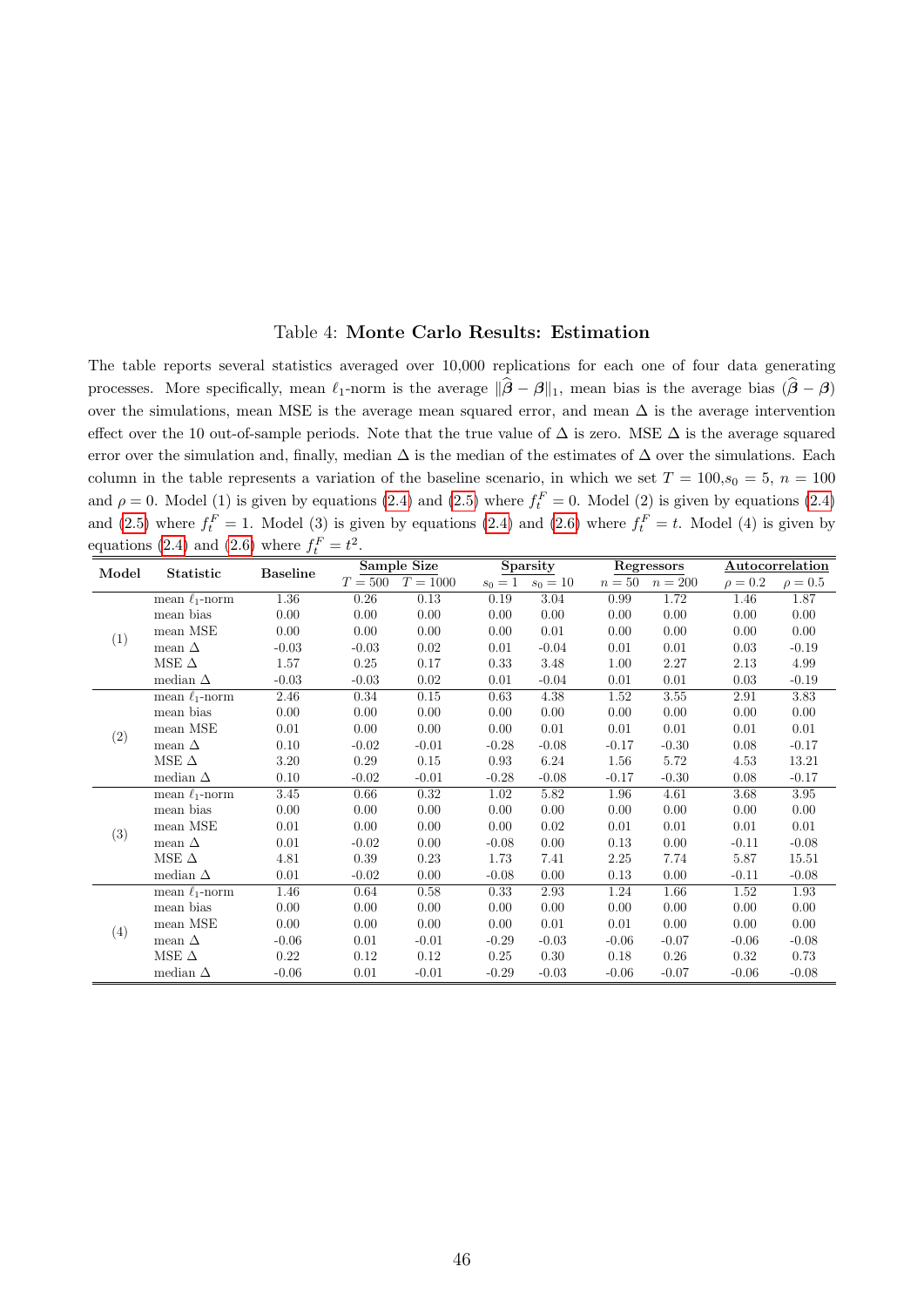| Ş<br>$-1$<br>j                            |
|-------------------------------------------|
| ֖֚֚֚֝֝֝֝֝֝֝<br>- C-11-12-12-0-2<br>ſ<br>ſ |
| $\mid$<br>ĺ                               |
| percerre<br>J                             |
| .<br>כל<br>J<br>$\mathbf{r}$<br>I         |

<span id="page-46-0"></span>The table reports the estimated coefficients of a linear trend model for the total sold quantities in each group as well as the coefficients of the linear trend, when dummies to control for the days-of-the-week effect are included in the model. The numbers between parentheses are heteroskedastic-autocorrelation robust (HAC) standard errors. The table also presents the results of the augmented Dickey-Fuller (ADF) test for the null of unit roots against the alternative of a trend-stationary model. The table The table reports the estimated coefficients of a linear trend model for the total sold quantities in each group as well as the coefficients of the linear trend, when dummies The table also presents the results of the augmented Dickey-Fuller (ADF) test for the null of unit roots against the alternative of a trend-stationary model. The table to control for the days-of-the-week effect are included in the model. The numbers between parentheses are heteroskedastic-autocorrelation robust (HAC) standard errors. The value also presents the results of Johansen's cointegration tests.<br>also reports the p-values of Johansen's cointegration tests.<br>Panel (a): ADF and cointegration tests also reports the p-values of Johansen's cointegration tests.

|                             |                     | Panel (a): ADF and cointegration tests |                         |                      |                 |                     |
|-----------------------------|---------------------|----------------------------------------|-------------------------|----------------------|-----------------|---------------------|
|                             | $\overline{AB}$     | Treatment Group Control Group          |                         |                      |                 |                     |
| ADF $(p$ -value)            | 0.06                | 0.07                                   | 0.00                    |                      |                 |                     |
| PP $(p\text{-value})$       | 0.00                | 0.00                                   | 0.00                    |                      |                 |                     |
|                             | No coint.           | At most 1                              |                         |                      |                 |                     |
| Johansen Trace $(p$ -value) | 0.00                | 0.00                                   |                         |                      |                 |                     |
| Johansen Rank $(p$ -value)  | 0.00                | 0.00                                   |                         |                      |                 |                     |
|                             |                     | Panel (b): Linear trend parameters     |                         |                      |                 |                     |
|                             | $\overline{AB}$     | Treatment Group Control Group          |                         |                      | Treatment Group | Control Group       |
| Intercept                   | 13, 458.57          | 6,157.138                              | 7,301.43                | 8,359.75             | 3,958.18        | 4,401.58            |
|                             | (530.68)            | (238.33)                               | (301.35)                | (614.94)             | (257.12)        | (371.18)            |
| Slope                       | $26.08$<br>(10.14)  | $11.93$<br>$(4.49)$                    | $14.16$<br>(5.73)       | $26.55$<br>$(10.62)$ | 12.09<br>(4.57) | $14.46$<br>$(6.30)$ |
|                             |                     |                                        |                         |                      |                 |                     |
| Days-of-the Week Dummies    | $\overline{\Sigma}$ | $\overline{\mathsf{Z}}$                | $\overline{\mathsf{X}}$ | Yes                  | $Y$ es          | $Y$ es              |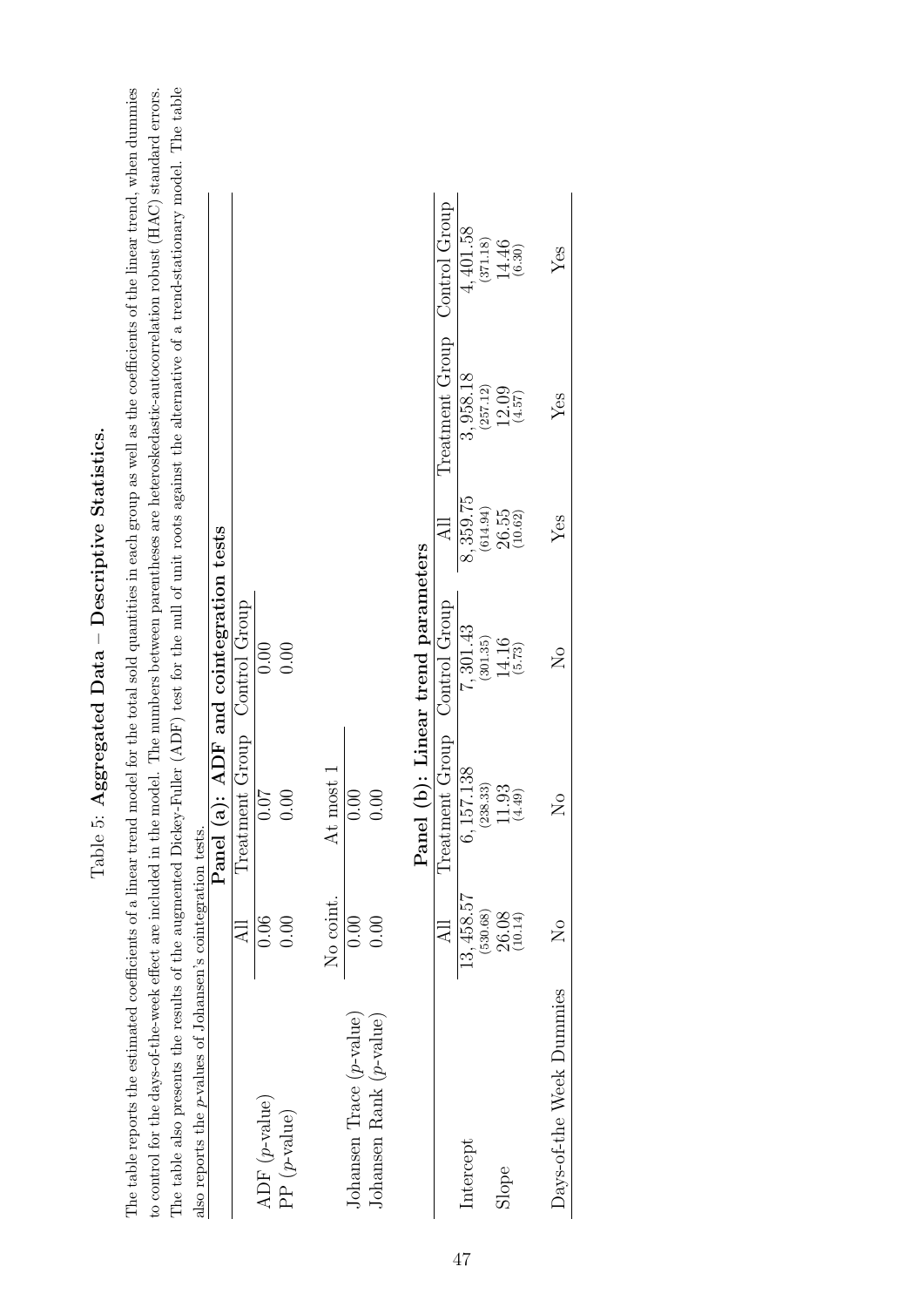# <span id="page-47-0"></span>Table 6: Results. Table 6: Results.

per store is also reported ( $\Delta/\#$ stores), where  $\#$ stores is the number of stores in the treatment group. *p*-value (square) and *p*-value (absolute) represent the *p*-values of the recampling based test with  $\phi(r) = \frac{1$ The table reports estimation results. Panel (a) show the average treatment effect  $\Delta$  for all stores in the treatment group over the treatment period. The average effect per store is also reported (∆/#stores), where #stores is the number of stores in the treatment group. p-value (square) and p-value (absolute) represent the p-values of The table reports estimation results. Panel (a) show the average treatment effect ∆ for all stores in the treatment group over the treatment period. The average effect the resampling based test with  $\phi(x) = \frac{1}{T_2} \sum_{j=1}^{T_2} x_j^2$  and  $\phi(x) = \frac{1}{T_2} \sum_{j=1}^{T_2} |x_j|$ , respectively.

| The resembent passed test with $\varphi(x) = \overline{T_2} \sum_{j=1}^{n} x_j$ and $\varphi(x) = \overline{T_2} \sum_{j=1}^{n}  x_j $ , respectively. | Panel $(a)$ : $\operatorname{\mathbf{Aggregate}}$ |                                                                                      | Panel (b) Disaggregated                                                                 |                                                                                                        |                                                                                                                              |
|--------------------------------------------------------------------------------------------------------------------------------------------------------|---------------------------------------------------|--------------------------------------------------------------------------------------|-----------------------------------------------------------------------------------------|--------------------------------------------------------------------------------------------------------|------------------------------------------------------------------------------------------------------------------------------|
|                                                                                                                                                        |                                                   | Mean                                                                                 | Std. Dev.                                                                               | Max.                                                                                                   | Min.                                                                                                                         |
|                                                                                                                                                        | 1,147                                             |                                                                                      | 52.08                                                                                   | 5.52                                                                                                   | $-526.70$                                                                                                                    |
| $\Delta/\text{\#stores}$                                                                                                                               | $-4.33$<br>$0$<br>$0$<br>$X^4$                    |                                                                                      |                                                                                         | $5.52\phantom{0}$                                                                                      |                                                                                                                              |
| $p$ -value (square)                                                                                                                                    |                                                   |                                                                                      |                                                                                         |                                                                                                        |                                                                                                                              |
| $p$ -value (absolute)                                                                                                                                  |                                                   |                                                                                      |                                                                                         |                                                                                                        |                                                                                                                              |
| Proportion $(\%)$ of rejection of the null (square)                                                                                                    |                                                   |                                                                                      |                                                                                         |                                                                                                        |                                                                                                                              |
| Proportion $(\%)$ of rejection of the null (absolute)                                                                                                  |                                                   | $\begin{array}{r} -12.90 \\ -4.21 \\ 0.41 \\ 0.36 \\ 19 \\ 31 \\ \hline \end{array}$ | $4.39$<br>$0.374$<br>$0.54$<br>$0.84$<br>$0.84$<br>$0.84$<br>$0.84$<br>$0.84$<br>$0.84$ | $\begin{array}{c}\n 1 \times 4 \\  1 \times 105 \\  105 \\  104 \\  144 \\  144 \\  154\n \end{array}$ | $\begin{array}{c c}\n 3.27 \\  \circ & 0 \\  2 & 4 \\  \hline\n 1 & 0 \\  2 & 0 \\  5 & 0 \\  7 & 0 \\  8 & 1\n \end{array}$ |
| R-squared                                                                                                                                              | 0.96                                              |                                                                                      |                                                                                         |                                                                                                        |                                                                                                                              |
| Number of regressors                                                                                                                                   | 133                                               | $133$<br>$9.46$<br>$120$                                                             |                                                                                         |                                                                                                        |                                                                                                                              |
| Number of relevant regressors                                                                                                                          | 26                                                |                                                                                      |                                                                                         |                                                                                                        |                                                                                                                              |
| Number of pre-treatment observations                                                                                                                   | 120                                               |                                                                                      |                                                                                         |                                                                                                        |                                                                                                                              |
| eatmen<br>Number of observations during tr                                                                                                             | $\overline{1}$                                    | 14                                                                                   |                                                                                         |                                                                                                        |                                                                                                                              |
|                                                                                                                                                        |                                                   |                                                                                      |                                                                                         |                                                                                                        |                                                                                                                              |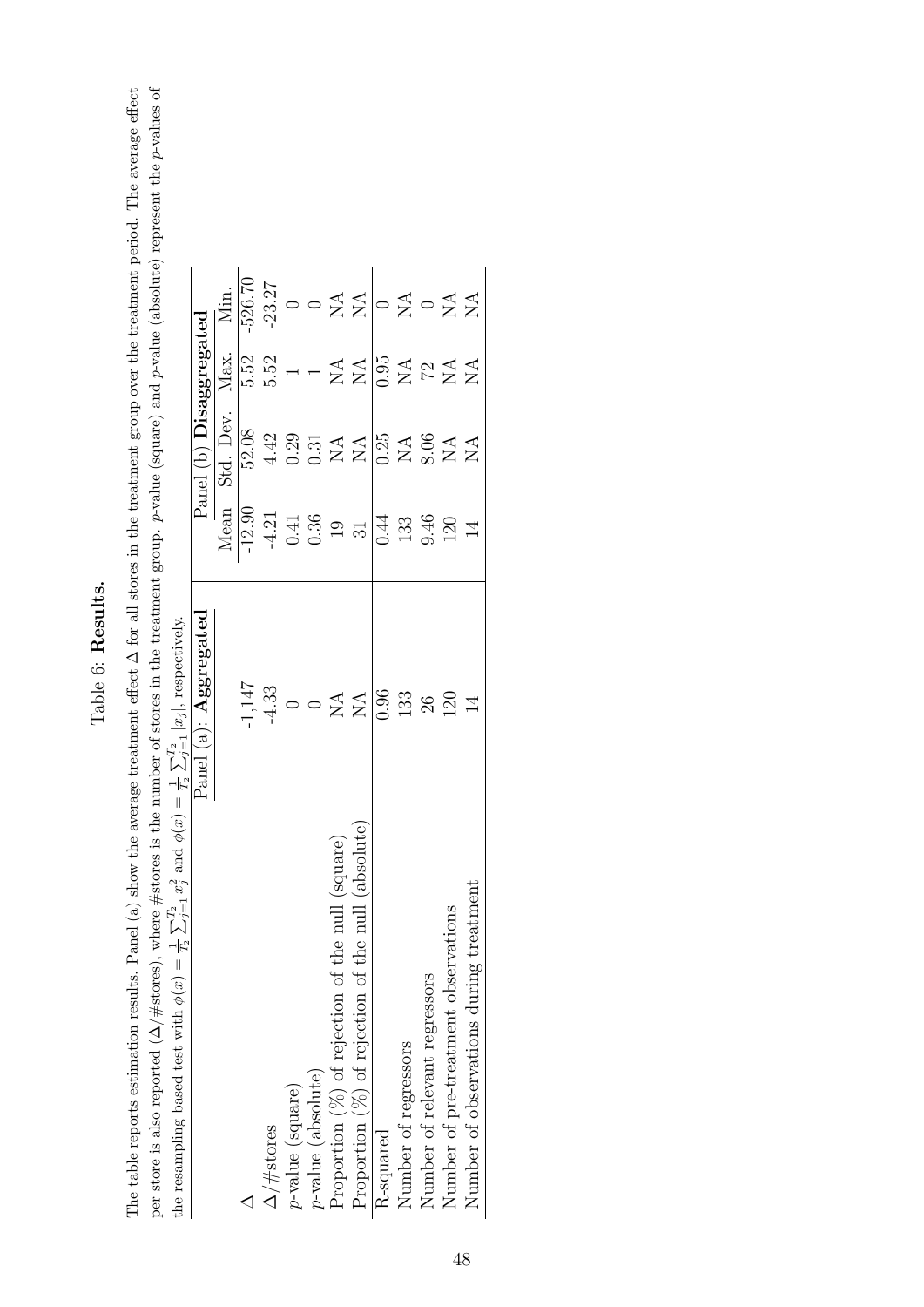#### Figure 1: Quantities sold.

<span id="page-48-0"></span>Panel (a) displays the daily evolution of total quantities sold in all municipalities and in the treatment and control groups. The sample period runs from June 20, 2016 to October 31, 2016. The experiment starts in October 18, 2016 and ends in October 31, 2016 (14 observations). The starting date of the experiment is represented by the vertical red line. Panel (b) shows the estimated slope coefficients in a pure linear trend model for the quantities sold in each municipality during the pre-treatment sample.



(a) Time-series dynamics of the sold quantities



(b) Histograms of the slope parameter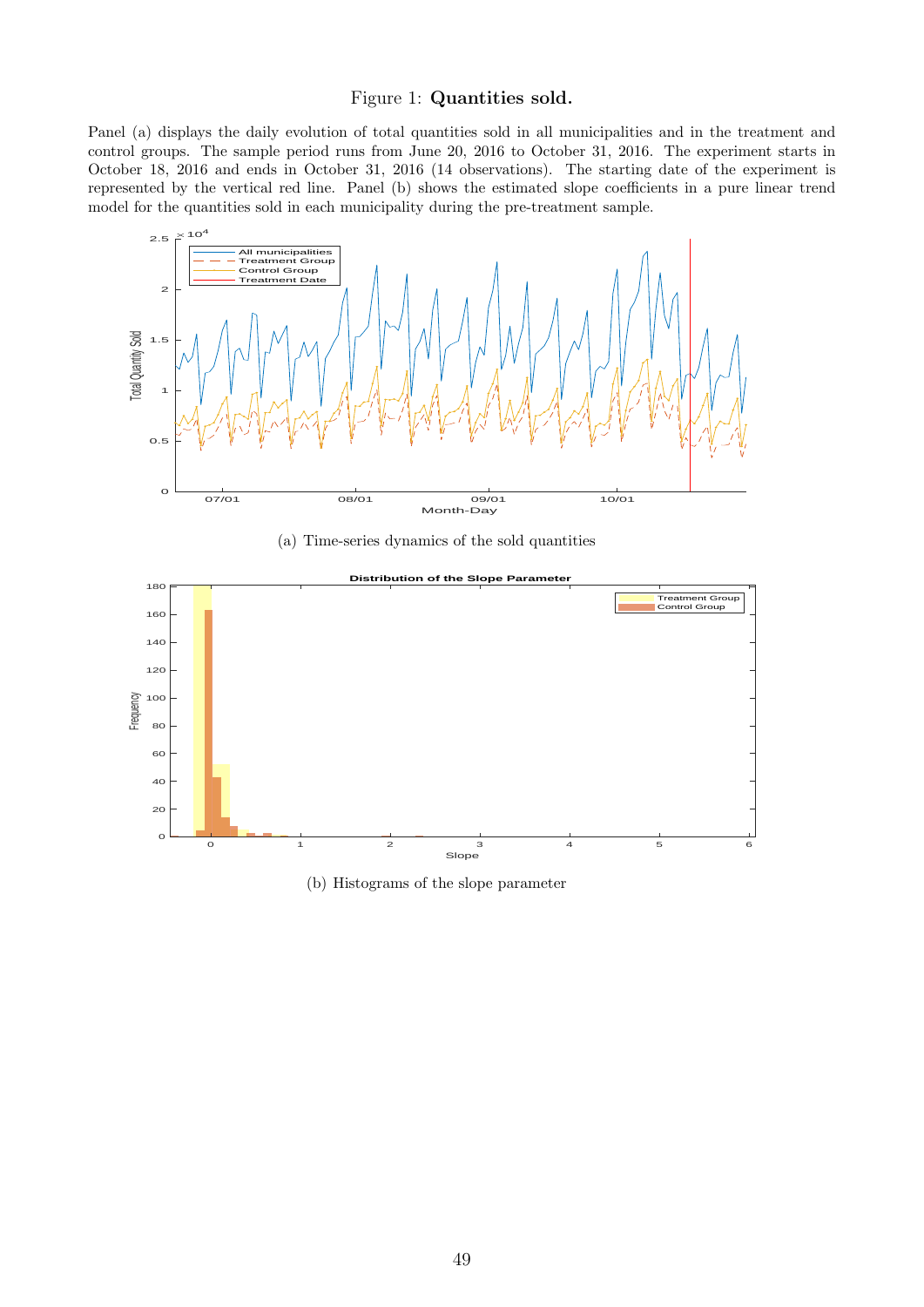#### Figure 2: Actual and counterfactual sales.

<span id="page-49-0"></span>Panel (a) shows the aggregated actual and counterfactual sales over the pre-treatment and post-treatment periods. The sample period runs from June 20, 2016 to October 31, 2016. The experiment starts in October 18, 2016 and ends in October 31, 2016 (14 observations). The starting date of the experiment is represented by the vertical red line. Panel (b) shows the aggregated actual and counterfactual sales for the post-treatment period. 95% confidence intervals for the counterfactual path is also displayed.



(b) Actual and counterfactual sales during treatment period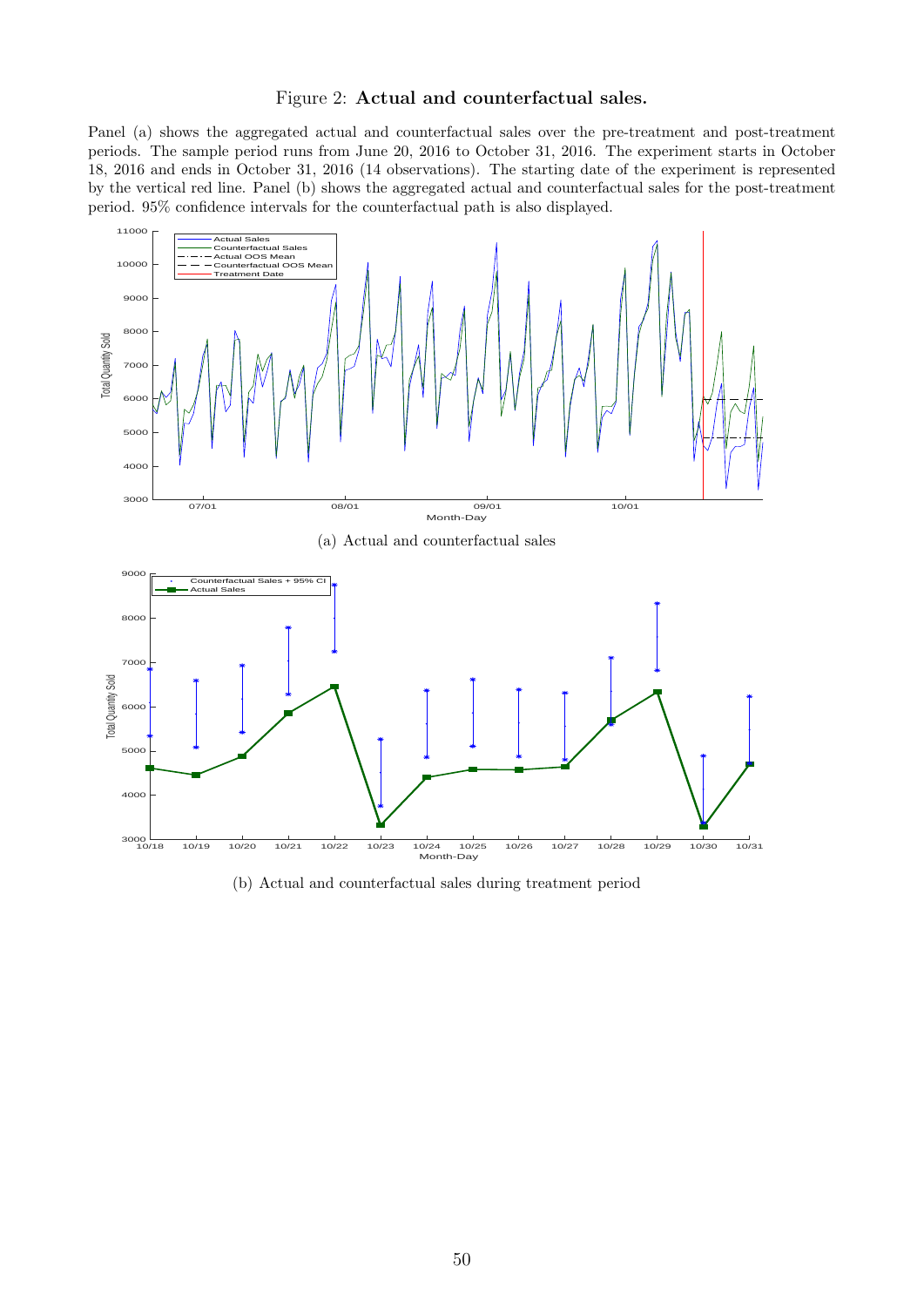# References

- <span id="page-50-1"></span>ABADIE, A., A. DIAMOND, AND J. HAINMUELLER (2010): "Synthetic Control Methods for Comparative Case Studies: Estimating the Effect of California's Tobacco Control Program," Journal of the American Statistical Association, 105, 493–505.
- <span id="page-50-0"></span>Abadie, A., and J. Gardeazabal (2003): "The Economic Costs of Conflict: A Case Study of the Basque Country," American Economic Review, 93, 113–132.
- <span id="page-50-9"></span>Abadie, A., and J. L'Hour (2019): "A Penalized Synthetic Control Estimator for Disaggregated Data," Discussion paper, CREST.
- <span id="page-50-12"></span>ANDREWS, D. (2003): "End-of-sample instability tests," *Econometrica*, 71, 1661–1694.
- <span id="page-50-3"></span>Athey, S., and G. Imbens (2017): "The State of Applied Econometrics - Causality and Policy Evaluation," Journal of Economic Perspectives, 31, 3–32.
- <span id="page-50-8"></span>BAI, C.-E., Q. LI, AND M. OUYANG (2014): "Property taxes and home prices: A tale of two cities," Journal of Econometrics, 180, 1–15.
- <span id="page-50-10"></span>BRODERSEN, K., F. GALLUSER, J. KOEHLER, N. REMY, AND S. SCOTT (2015): "Inferring Causal Impact using Bayesian Structural Time-Series Models," Annals of Applied Statistics, 9, 247–274.
- <span id="page-50-6"></span>Carvalho, C., R. Masini, and M. Medeiros (2018): "ArCo: An Artificial Counterfactual Approach for High-Dimensional Panel Time-Series Data," Journal of Econometrics, 207, 352–380.
- <span id="page-50-11"></span>Chernozhukov, V., K. Wuthrich, and Y. Zhu (2018a): "An Exact and Robust Conformal Inference Method for Counterfactual and Synthetic Controls," arxiv:1712.09089, arXiv.
- <span id="page-50-7"></span>(2018b): "Inference on average treatment effects in aggregate panel data settings," arxiv:1812.10820, arXiv.
- <span id="page-50-13"></span>DAVIDSON, J. (2009): When is a Time Series  $I(0)$ ?pp. 322–342. Oxford University Press.
- <span id="page-50-2"></span>DOUDCHENKO, N., AND G. IMBENS (2016): "Balancing, Regression, Difference-in-Differences and Synthetic Control Methods: A Synthesis," 22791, NBER, available at arXiv:1610.07748.
- <span id="page-50-14"></span>Engle, R., and C. Granger (1987): "Co-integration and error correction: Representation, estimation, and testing," Econometrica, 55, 251–276.
- <span id="page-50-4"></span>FERMAN, B., AND C. PINTO (2016): "Synthetic Controls with Imperfect Pre-Treatment Fit," Working paper, São Paulo School of Economics - FGV.
- <span id="page-50-5"></span>Hsiao, C., H. S. Ching, and S. K. Wan (2012): "A Panel Data Approach for Program Evaluation: Measuring the Benefits of Political and Economic Integration of Hong Kong with Mainland China," Journal of Applied Econometrics, 27, 705–740.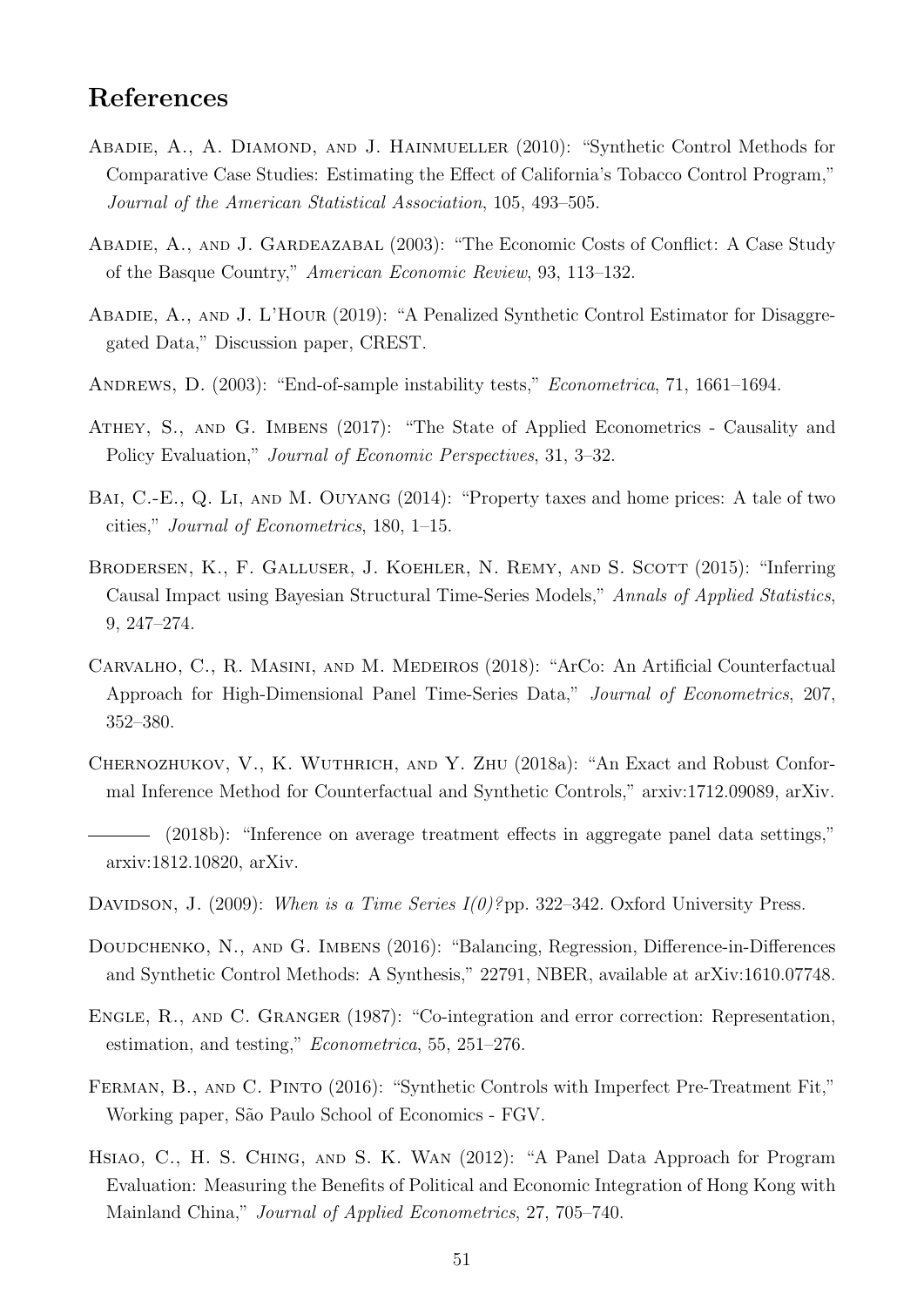- <span id="page-51-10"></span>Huang, J., and C.-H. Zhang (2012): "Estimation and Selection via Absolute Penalized Convex Minimization And Its Multistage Adaptive Applications," Journal of Machine Learning Research, 13, 1839–1864.
- <span id="page-51-11"></span>IBRAGIMOV, A. (1962): "Some Limit Theorems for Stationary Processes," Theory of Probability and its Applications, 7, 349–382.
- <span id="page-51-6"></span>Kock, A. (2016): "Consistent and conservative model selection with the adaptive LASSO in stationary and nonstationary autoregressions," Econometric Theory, 32, 243–259.
- <span id="page-51-4"></span>Lee, J., Z. Shi, and Z. Gao (2018): "On Lasso for predictive regressions," arxiv:1810.03140, arXiv.
- <span id="page-51-3"></span>Li, K. (2017): "Statistical Inference for Average Treatment Effects Estimated by Synthetic Control Methods," Working paper, The Wharton School, the University of Pennsylvania.
- <span id="page-51-2"></span>LI, K., AND D. BELL (2017): "Estimation of average treatment effects with panel data: Asymptotic theory and implementation," Journal of Econometrics, 197, 65–75.
- <span id="page-51-7"></span>Liang, C., and M. Schienle (2019): "Determination of vector error correction models in high dimensions," *Journal of Econometrics*, 208, 418–441.
- <span id="page-51-5"></span>LIAO, Z., AND P. PHILLIPS (2015): "Automated estimation of vector correction models," Econometric Theory, 31, 581–646.
- <span id="page-51-1"></span>MASINI, R., AND M. MEDEIROS (2019): "Counterfactual Analysis and Inference with Non-Stationary Data," Discussion Paper 2894065, SSRN.
- <span id="page-51-9"></span>MERLEVÈDE, F., M. PELIGRAD, AND E. RIO (2009): "Bernstein inequality and moderate deviations under strong mixing conditions," in High Dimensional Probability V: The Luminy Volume, ed. by C. Houdré, V. Koltchinskii, D. Mason, and M. Peligrad, vol. Volume 5, pp. 273–292. Institute of Mathematical Statistics.
- <span id="page-51-14"></span>NATALINI, P., AND B. PALUMBO (2000): "Inequalities for the incomplete Gamma function," Mathematical Inequalities and Applications, 3, 69–77.
- <span id="page-51-8"></span>Onatski, A., and C. Wang (2018): "Alternative asymptotics for cointegration tests in large VARs," Econometrica, 86, 1465–1478.
- <span id="page-51-12"></span>RESNICK, S. (1999): A Probability Path. Birkhäuser Boston.
- <span id="page-51-13"></span>RIO, E. (1994): "Inégalités de moments pour les suites stationnaires et fortement mélangeantes.," Comptes rendus Acad. Sci. Paris, Série I, 318, 355–360.
- <span id="page-51-0"></span>Tibshirani, R. (1996): "Regression shrinkage and selection via the LASSO," Journal of the Royal Statistical Society. Series B (Methodological), 58, 267–288.